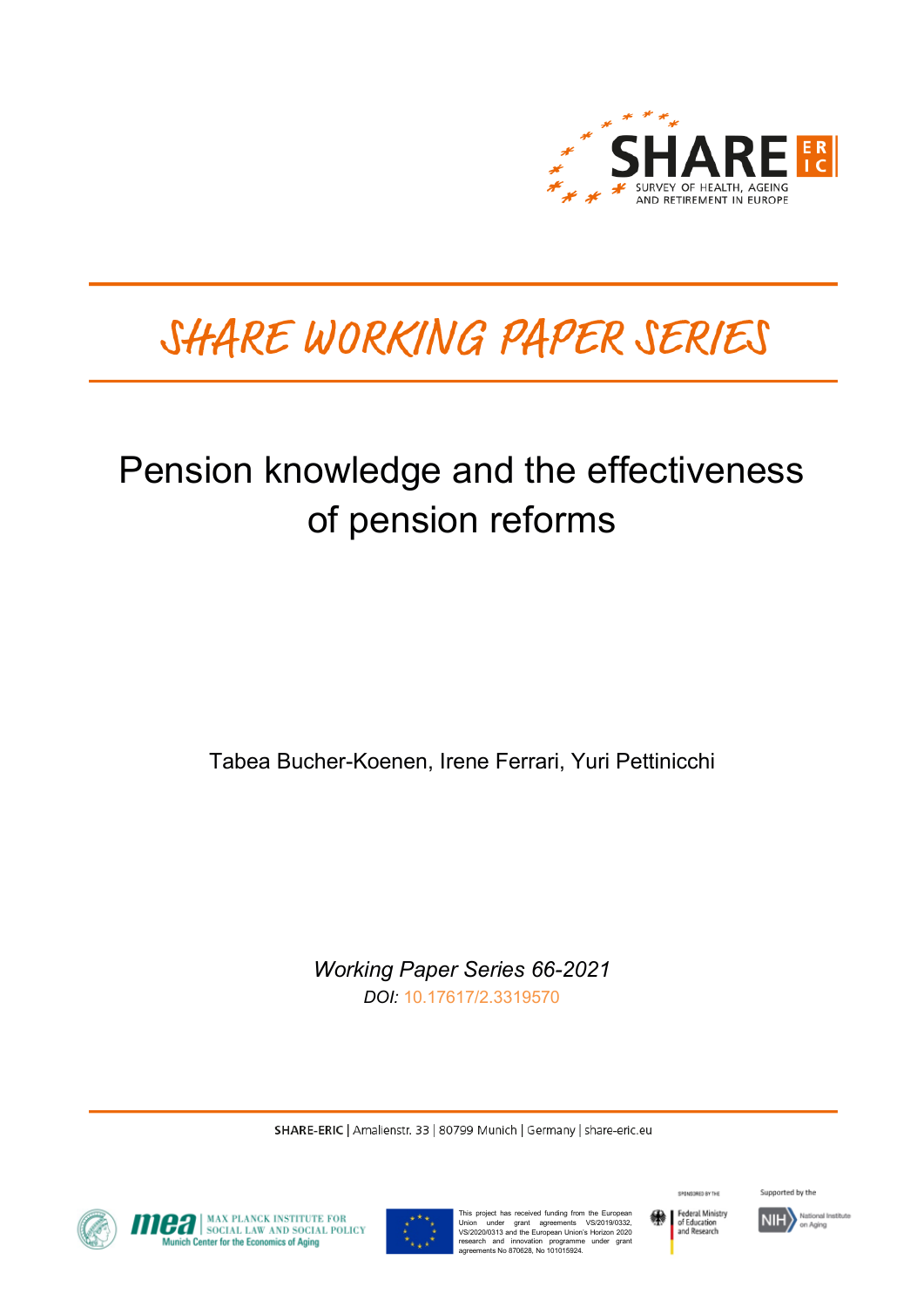## **About the SHARE Working Paper Series**

The series is designed to provide a timely discussion of results based on SHARE data within the SHARE family, i.e., members of the SHARE Country Teams, Area Coordination Teams and other SHARE bodies. The papers are not peer reviewed; the authors are solely responsible for the scientific content and the graphical layout of their submissions. The respective Country Team Leaders and Area Coordinators are encouraged to look over the submissions by their team members.

The publisher (SHARE ERIC) checks working papers in this series for formal issues such as proper acknowledgements to the funders of SHARE. The publisher takes no responsibility for the scientific content of the paper.

## **Acknowledgements**

This paper uses data from SHARE Waves 1, 2, 3, 4, 5, 6 and 7 (DOIs: 10.6103/SHARE.w1.700, 10.6103/SHARE.w2.700, 10.6103/SHARE.w3.700, 10.6103/SHARE.w4.700, 10.6103/SHARE.w5.700, 10.6103/SHARE.w6.700, 10.6103/SHARE.w7.700), see Börsch-Supan et al. (2013) for methodological details. This paper uses data from the generated Job Episodes Panel from 7.0.0 (DOI: [10.6103/SHARE.jep.710\)](http://dx.doi.org/10.6103/SHARE.jep.710), see Brugiavini et al. (2019) for methodological details. The Job Episodes Panel release 7.1.0 is based on SHARE Waves 3 and 7 (DOIs: [10.6103/SHARE.w3.710,](http://dx.doi.org/10.6103/SHARE.w3.710) [10.6103/SHARE.w7.710\)](http://dx.doi.org/10.6103/SHARE.w7.710).

The SHARE data collection has been funded by the European Commission through FP5 (QLK6-CT-2001-00360), FP6 (SHARE-I3: RII-CT-2006-062193, COMPARE: CIT5-CT-2005- 028857, SHARELIFE: CIT4-CT-2006-028812), FP7 (SHARE-PREP: GA N°211909, SHARE-LEAP: GA N°227822, SHARE M4: GA N°261982, DASISH: GA N°283646) and Horizon 2020 (SHARE-DEV3: GA N°676536, SHARE-COHESION: GA N°870628, SERISS: GA N°654221, SSHOC: GA N°823782) and by DG Employment, Social Affairs & Inclusion. Additional funding from the German Ministry of Education and Research, the Max Planck Society for the Advancement of Science, the U.S. National Institute on Aging (U01 AG09740-13S2, P01ß AG005842, P01 AG08291, P30 AG12815, R21 AG025169, Y1-AG-4553-01, IAG BSR06-11, OGHA 04-064, HHSN271201300071C) and from various national funding sources is gratefully acknowledged (see www.share-project.org).

We thank Rob Alessie, Axel Börsch-Supan, Fabrizio Mazzonna, Todd Morris, Joachim Winter, and participants at the Public Economics seminar in Mannheim, at the DIW Expectations and decisions of the households workshop, the Netspar International Pension Workshop, the 4th SAFE Household Finance Workshop, the SHARE 6th User Conference, for their helpful discussion and comments. We thank Marius Cziriak for able data assistance and Hannah Horton for editorial assistance.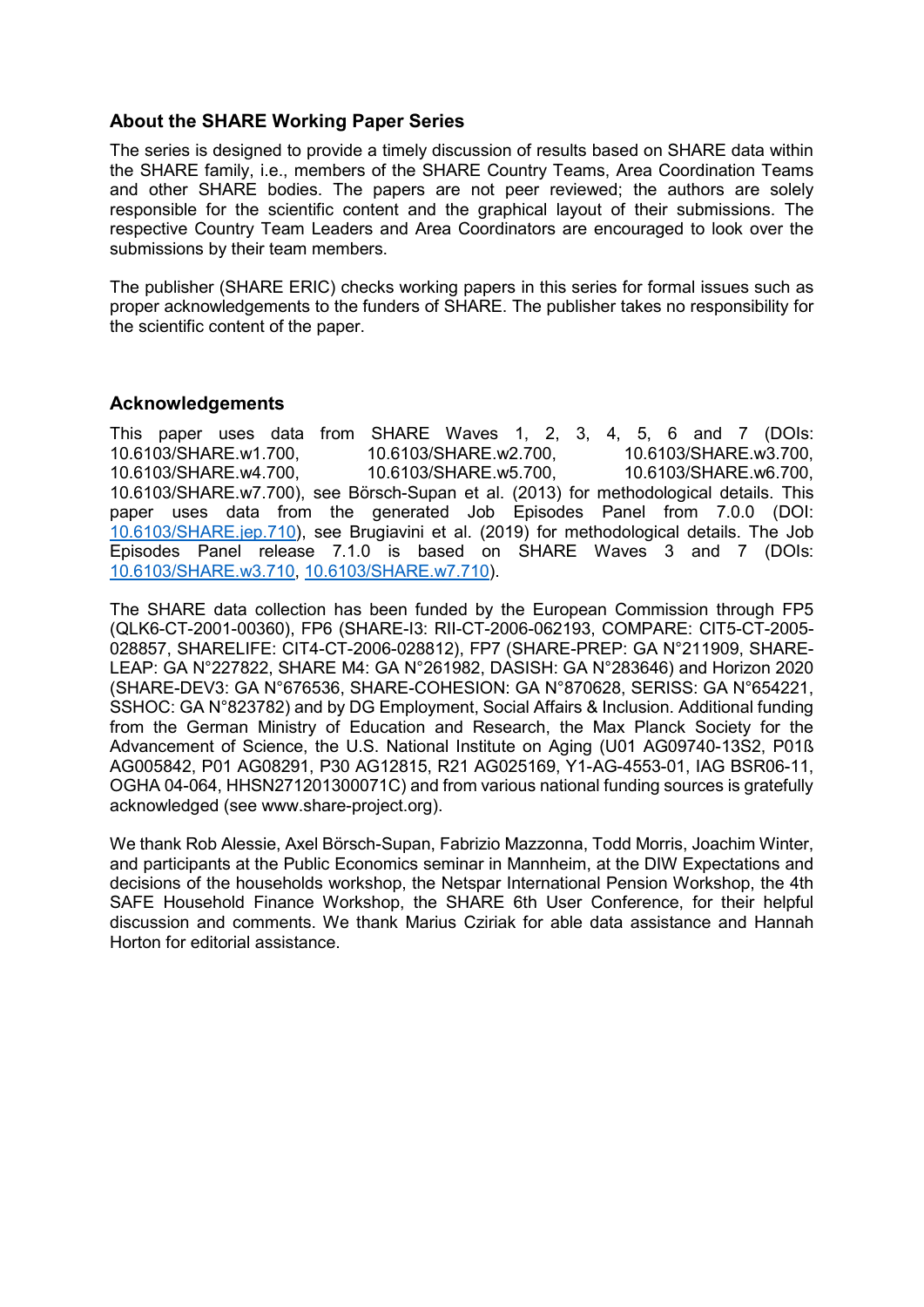## Pension knowledge and the effectiveness of pension

## reforms

Tabea Bucher-Koenen<sup>1,2,4</sup>, Irene Ferrari\*<sup>2,3,4</sup>, and Yuri Pettinicchi<sup>2</sup>

<sup>1</sup>University of Mannheim and ZEW

<sup>2</sup>MEA - Max Planck Institute for Social Law and Social Policy

<sup>3</sup>University Ca' Foscari of Venice

<sup>4</sup>NETSPAR

This version: April 2021

#### **Abstract**

This study examines how knowledge about institutional settings and their reform affects the effectiveness of those reforms. We examine this question in the context of social security, the largest social insurance program in Europe, by exploiting time and cross-country variation in pension regulations in seven European countries. We show that many individuals are not well informed about the pension rules applicable to them and that individuals with lower education and lower numeracy skills fail to update their knowledge when affected by pension reforms. Moreover, the effect of pension reforms on individuals' labour supply decisions is driven by well-informed individuals. This is the first study to separate information gathering from labour supply decision making, thus providing a causal link between the knowledge of pension rules and individuals' labour supply behaviour. Pension policies could potentially be more effective if individuals were adequately informed.

**Keywords**: Expectations, Retirement age, Pension Reforms, SHARE

**JEL Classification**: J26, H55

<sup>\*</sup> *Corresponding author*: Department of Economics, Ca' Foscari University of Venice, Cannaregio 873, 30121 Venice, Italy. E-mail: *irene.ferrari@unive.it* 

We thank Rob Alessie, Axel Boersch-Supan, Fabrizio Mazzonna, Todd Morris, Joachim Winter, and participants at the Public Economics seminar in Mannheim, at the DIW Expectations and decisions of the households workshop, the Netspar International Pension Workshop, the 4th SAFE Household Finance Workshop, the SHARE 6th User Conference, for their helpful discussion and comments. We thank Marius Cziriak for able data assistance and Hannah Horton for editorial assistance. The SHARE data collection has been funded by the European Commission through FP5 (QLK6-CT-2001-00360), FP6 (SHARE-I3: RII-CT-2006-062193, COMPARE: CIT5-CT-2005-028857, SHARELIFE: CIT4-CT-2006-028812), FP7 (SHARE-PREP: GA N°211909, SHARE-LEAP: GA N°227822, SHARE M4: GA N°261982, DASISH: GA N°283646) and Horizon 2020 (SHARE-DEV3: GA N°676536, SHARE-COHESION: GA N°870628, SERISS: GA N°654221, SSHOC: GA N°823782) and by DG Employment, Social Affairs & Inclusion. Additional funding from the German Ministry of Education and Research, the Max Planck Society for the Advancement of Science, the U.S. National Institute on Aging (U01 AG09740-13S2, P01ß AG005842, P01 AG08291, P30 AG12815, R21 AG025169, Y1-AG-4553-01, IAG BSR06-11, OGHA 04-064, HHSN271201300071C) and from various national funding sources is gratefully acknowledged(see www.share-project.org).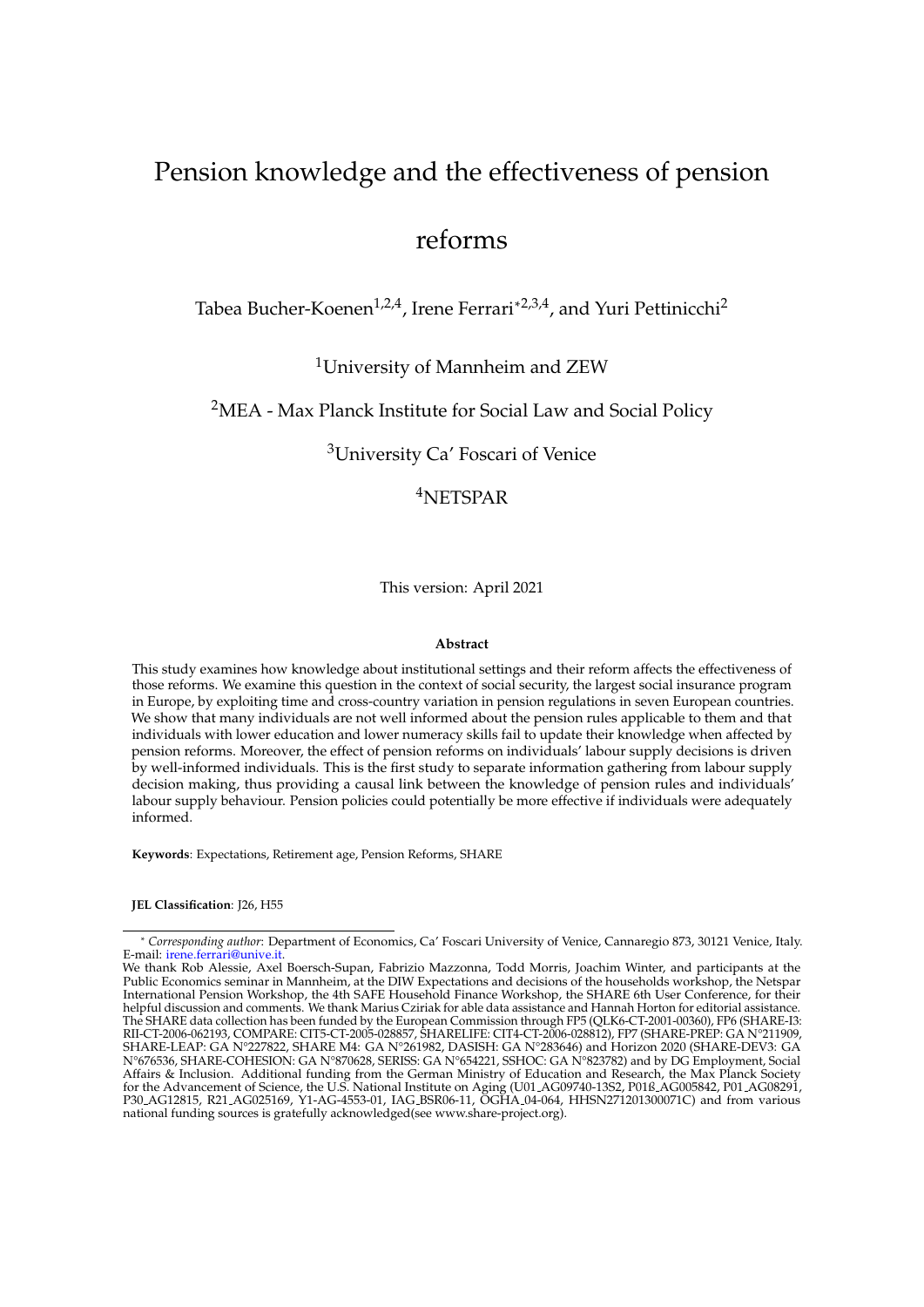## **1 Introduction**

When institutional settings are changed, the common assumption is that those affected by the changes are well informed and react accordingly to the new incentives. However, this outcome requires that people affected by the new rules are aware of the change and update their knowledge and related expectations accordingly. The general underlying question is: How does knowledge about institutional settings and their reform affect the effectiveness of those reforms?

We examine this issue empirically in the context of pension reforms and how they affect labour market decisions. Driven by demographic pressure, many countries have reformed their pension systems in recent decades. These reforms changed the rules that apply to individuals and, thus, the incentives for retiring. Standard models of labour supply and retirement assume that individuals decide between working and retiring based on their labour-leisure preferences and the financial incentives embedded in the pension system. The implicit assumption is that decision makers have full knowledge of these incentives, and they will immediately update their information set when a change in pension rules is legislated. But do workers actually have accurate information about pension rules? And how important is workers' knowledge of pension rules in shaping their retirement decisions?

This paper investigates how individuals adjust their expectations about pension eligibility age and their labour market behaviour in response to new pension rules. We exploit the variation in rules regarding the pension eligibility ages that were reformed in many European countries in recent years. More in detail, this study exploits time and cross-country variation in pension regulations by using longitudinal data on pension age expectations and the labour market behaviour of older Europeans. Individual-level survey data is matched with external policy data on pension eligibility ages and their reform. We find that more than half of the individuals in our sample do not know their pension eligibility age, meaning that these individuals do not have the necessary information to correctly quantify their prospective pensions. Furthermore, we estimate that a one-year legislated increase in the pension eligibility age leads individuals to update their expected eligibility age by 2-3 months on average, depending on whether they are eligible for the statutory or early pension. Pension knowledge - or lack thereof - is heterogeneous across different groups of respondents: Individuals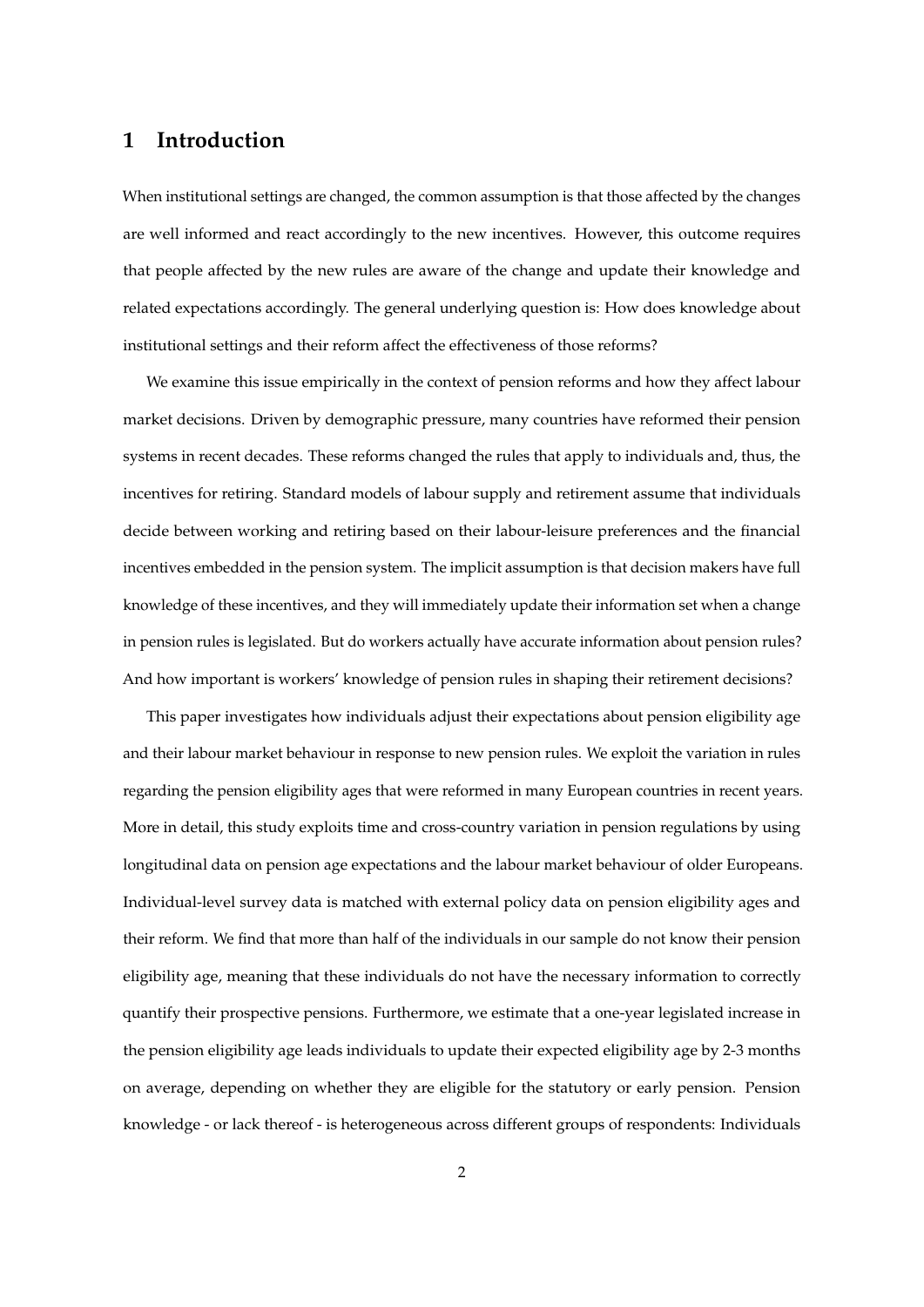with higher education, higher cognitive levels, and ex ante correct beliefs of their pension age update their expectations more when the rules are changed. In a second step, we show that due to this inaccurate knowledge, not all individuals are equally responsive to changes in pension incentives in terms of labour market behaviour. Indeed, we find that our instrumental variable model - where identification stems from individuals who updated their expectations in response to a pension reform - delivers coefficients that are substantially larger than the average effect that we find in a reducedform model of pension reforms on labour supply. This finding is true for several labour outcomes, including retirement, working hours and expectations about the probability of working past age 63. This finding implies that pension reforms could be more effective in delaying retirement if individuals were better informed about the rules applicable to them.

Calculating prospective pension income is a complicated task. The measures of pension incentives that have been typically used by economists interested in studying older workers' labour supply elasticities involve the trade-off between what could be earned in terms of labour and pension income by postponing retirement and what would be lost in terms of the present value of future pension benefits. These calculations involve knowledge of complex institutional details and expectations about future income and taxation.<sup>[1](#page-4-0)</sup> Things are complicated further if pensions rules change due to reforms. Individuals who are not well informed might fail to adjust to the new setting. Furthermore, continuous changes in pension rules might affect individuals' trust that future governments will stick to the new rules. This, in turn, might affect how individuals form expectations and the extent to which people are informed about new policies.

The lack of information about the rules that apply in a specific setting can have important consequences for expectation formation and related behaviours. In our context, if individuals do not know the pension rules applicable to them, they might mis-estimate the age at which they can draw their pensions or the amount of pension benefits they will receive. As a consequence, they might

<span id="page-4-0"></span><sup>&</sup>lt;sup>1</sup>Several pathways leading to retirement should be taken into consideration. Examples are retirement through an old-age pension or a pension for individuals with a long contribution history, unemployment and disability. Many details are required to calculate pension incentives for each of these pathways, for instance, eligibility age, number of years of contributions required to be eligible, taxes on pension income and the pension benefit formula defined in the law. The trade-off between retiring or continue working further involves knowledge of the expected income in the case of prolonged work, net of taxes and contributions. Finally, different type of workers might be subject to different rules. See, for example, [Coile and Gruber](#page-58-0) [\(2000\)](#page-58-0) for details.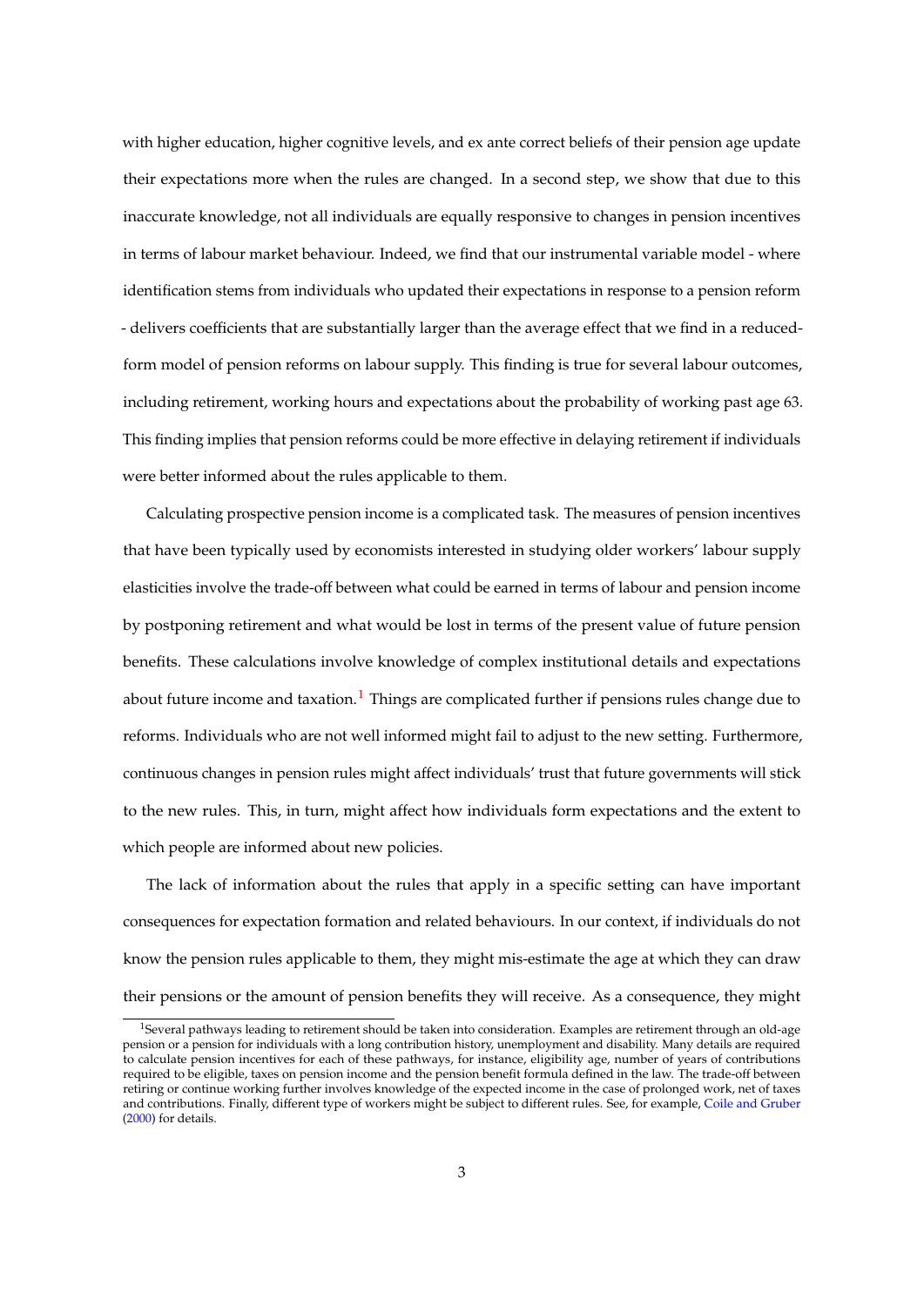fail to adjust their saving behaviour or labour supply decisions. Ultimately, individuals' limited or incorrect knowledge of institutions and their reforms might undermine the policies' effectiveness.<sup>[2](#page-5-0)</sup> Last but not least, misinformation might alter support to critical political decisions.<sup>[3](#page-5-1)</sup>

We examine pension eligibility age expectations and labour market behaviour in Europe based on panel data from the Survey of Health Aging and Retirement in Europe (SHARE). We match the SHARE data with hand-collected policy data on pension reforms. Overall, we have a sample size of around 20,000 individuals within seven countries that experienced at least one pension reform that modifies retirement eligibility ages from 200[4](#page-5-2) to 2015. $4$  Our identification strategy is based on the fact that, due to the timing and scope of the reforms, not all individuals are treated, that is, experience a reform that changes the retirement rules applicable to them. Furthermore, affected individuals are treated at different intensities because pension reforms are usually introduced gradually, mostly based on individuals' birth cohort, and differentiated by gender. More specifically, SHARE respondents are asked at what age they expect to start collecting their pension payments for the first time. We interpret this more generally as knowledge of pension rules because eligibility ages are the most salient element of pension regulations on which the calculation of retirement incentives is based. By comparing changes in eligibility ages according to legislation and changes in expected eligibility ages, we can estimate to what extent individuals adjust their expectations regarding public pension eligibility ages when these are changed exogenously by a pension reform. We can control for individual fixed effects because we observe changes in expectations over time. In a second step, we study how expectations shape actual labour market behaviour based on individuals' labour force status at each point in time.

The econometric challenge of studying how individuals' knowledge of pension rules shapes their labour force participation is reverse causation: well-informed individuals might take certain labour supply decisions in reaction to changes in pension incentives, and workers who wish to retire might

<span id="page-5-0"></span> $2$ The recent wave of pension reforms in many countries has had the explicit main purpose of increasing the average age at which individuals exit the labour market. While the literature shows that these reforms effectively encourage individuals to delay their retirement, it is unclear to what extent these effects are mitigated by incorrect knowledge of the new pension rules. Indeed, in most OECD countries, the average age of labour force exits is still well below the statutory pension eligibility age (see [OECD,](#page-60-0) [2017\)](#page-60-0).

<span id="page-5-1"></span> $3$ [Fornero and Lo Prete](#page-59-0) [\(2019\)](#page-59-0), for instance, show that the probability of an incumbent party becoming reelected after a major pension reform is higher if individuals are financially literate. They take this as evidence that public support for pension reforms is higher if individuals are well informed.

<span id="page-5-2"></span><sup>4</sup>The countries we cover are Austria, Belgium, Denmark, Germany, Italy, the Netherlands, and Spain.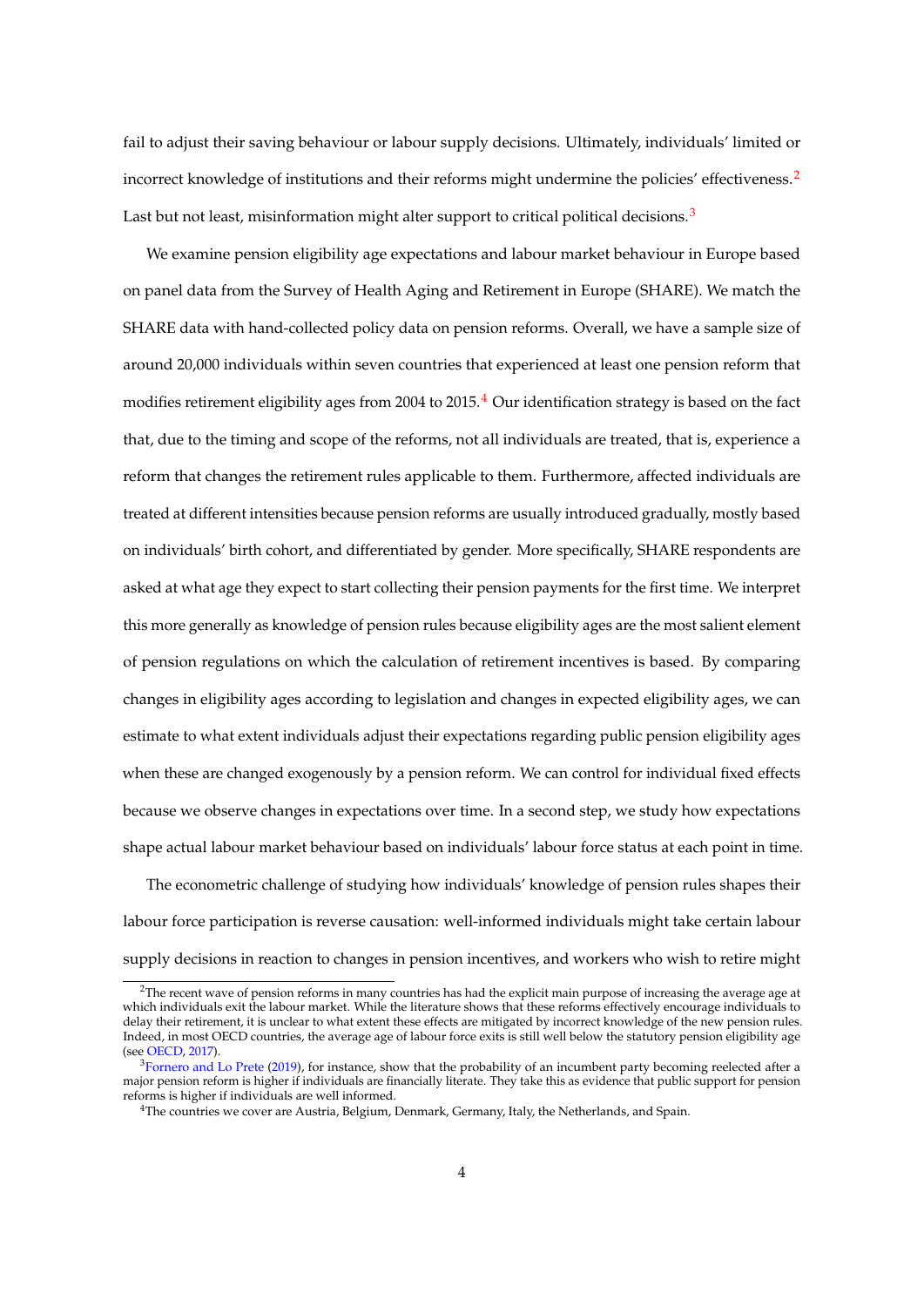acquire more information about pension rules. Therefore, by regressing labour force participation on a measure of pension knowledge, one would not be able to separate information gathering from laboursupply decision making. Furthermore, pension knowledge might be endogenous to individuals' unobserved characteristics. We solve the identification issue posed by the reverse causation by using the applicable statutory eligibility age as an instrument for the expected eligibility age. To the best of our knowledge, this is the first study that can show the causal link between individuals' pension knowledge and their labour supply decisions.

We contribute to the literature in several ways. First, we speak to the public finance literature that has shown the important role played by information in behavioural responses to financial incentives. Most studies in this literature consist of field experiments that have analysed the effect of an information treatment on outcomes such as, for instance, take-up of social safety net programs like the Supplemental Nutrition Assistance Program [\(Finkelstein and Notowidigdo,](#page-59-1) [2019\)](#page-59-1), social benefits such as the Earned Income Tax Credit [\(Bhargava and Manoli,](#page-57-0) [2015;](#page-57-0) [Chetty and Saez,](#page-58-1) [2013;](#page-58-1) [Jones,](#page-59-2) [2010\)](#page-59-2), indebtedness of cardholders [\(Seira et al.,](#page-60-1) [2017\)](#page-60-1) and retirement [\(Liebman and Luttmer,](#page-60-2) [2015\)](#page-60-2). A smaller literature exploits policy changes, namely the introduction of social security statements, to analyse the effect of information provision on labour supply [\(Mastrobuoni,](#page-60-3) [2011\)](#page-60-3), savings [\(Dolls](#page-59-3) [et al.,](#page-59-3) [2018\)](#page-59-3), and disability insurance application [\(Armour,](#page-57-1) [2018\)](#page-57-1). [Chetty et al.](#page-58-2) [\(2013\)](#page-58-2) use a different approach by proxying for Earned Income Tax Credit knowledge using the fraction of individuals who manipulate reported income to maximise their tax refund in a ZIP Code. These studies find mixed results on the impact of access to information, depending on the outcome, type of information, and population considered [\(Armour,](#page-57-1) [2018\)](#page-57-1). Unlike the above-mentioned studies, we have a direct measure of knowledge in the setting of social security, the largest social insurance program in Europe. Moreover, we use yet a different strategy by exploiting pension reforms, which are exogenous to individuals' pension knowledge, as a shock to their information set. This strategy allows us to identify individuals who actually do update their expectations and to directly relate changes in knowledge to labour market behaviour.

The second strand of literature consists of studies that analyse the effects of changes in the financial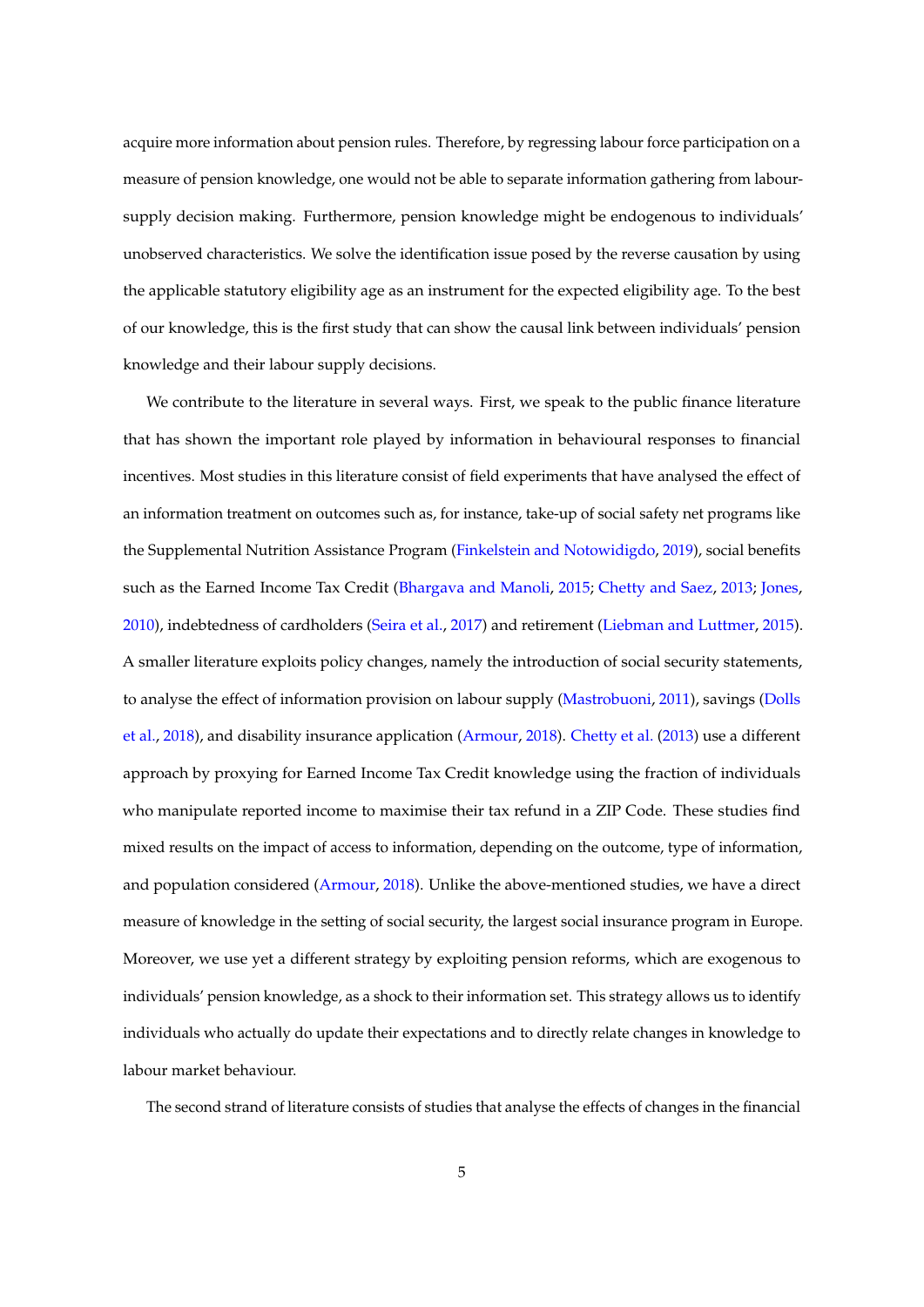incentives to retire on labour market behaviour. These works use plausibly exogenous changes to the pension rules to identify the causal behavioural impacts by exploiting the fact that pension reforms often hit individuals that differ in observable characteristics such as birth cohort or gender at different intensities (see, among others, [Atalay and Barrett,](#page-57-2) [2015;](#page-57-2) [Hanel and Riphahn,](#page-59-4) [2012;](#page-59-4) [Krueger and](#page-60-4) [Pischke,](#page-60-4) [1992;](#page-60-4) [Lalive and Staubli,](#page-60-5) [2015;](#page-60-5) [Mastrobuoni,](#page-60-6) [2009;](#page-60-6) Staubli and Zweimüller, [2013\)](#page-61-0). These studies identify an average behavioural response in the affected population but do not analyse the heterogeneity of this result to individuals' knowledge of pension reforms. We extend this literature in that respect and show that previous studies that estimated individuals' labour supply elasticities to pension incentives found a lower bound of the true effect.

Finally, we contribute to the literature dealing with financial and pension literacy and its role in economic decisions. [Gustman and Steinmeier](#page-59-5) [\(2001,](#page-59-5) [2004\)](#page-59-6) compare measures of knowledge about future social security and pension benefits with their true counterparts and document a general presence of misinformation or lack of information about retirement benefits. A related, limited number of studies document how expectations about future retirement age and replacement rates are updated when individuals are hit by reforms that change eligibility ages or benefit calculations. Most studies find limited expectations revision and substantial heterogeneity, such that the most vulnerable individuals fail to fully revise their expectations [\(Bottazzi et al.,](#page-58-3) [2006;](#page-58-3) [Coppola and Wilke,](#page-59-7) [2014;](#page-59-7) [Michaud and Van Soest,](#page-60-7) [2008\)](#page-60-7), while [Okumura and Usui](#page-60-8) [\(2014\)](#page-60-8) find for Japan that individuals update their expectation by almost the same amount as the increase in the pensionable age.

A study somewhat closer to ours is [Chan and Stevens](#page-58-4) [\(2008\)](#page-58-4). In this work, the authors compare individuals' self-report of their pension entitlements with employer reports that represent the true pension values and construct summary measures of individuals' pension knowledge. They show that the labour response to true pension incentives is fully driven by well-informed individuals, while ill-informed individuals only respond to their own incorrect beliefs. However, the authors admit to not being able to disentangle information gathering and pension decisions, meaning that it remains unclear whether there is a causal effect of information on labour supply decisions or, rather, information gathering and retirement decision-making are jointly determined. In contrast, we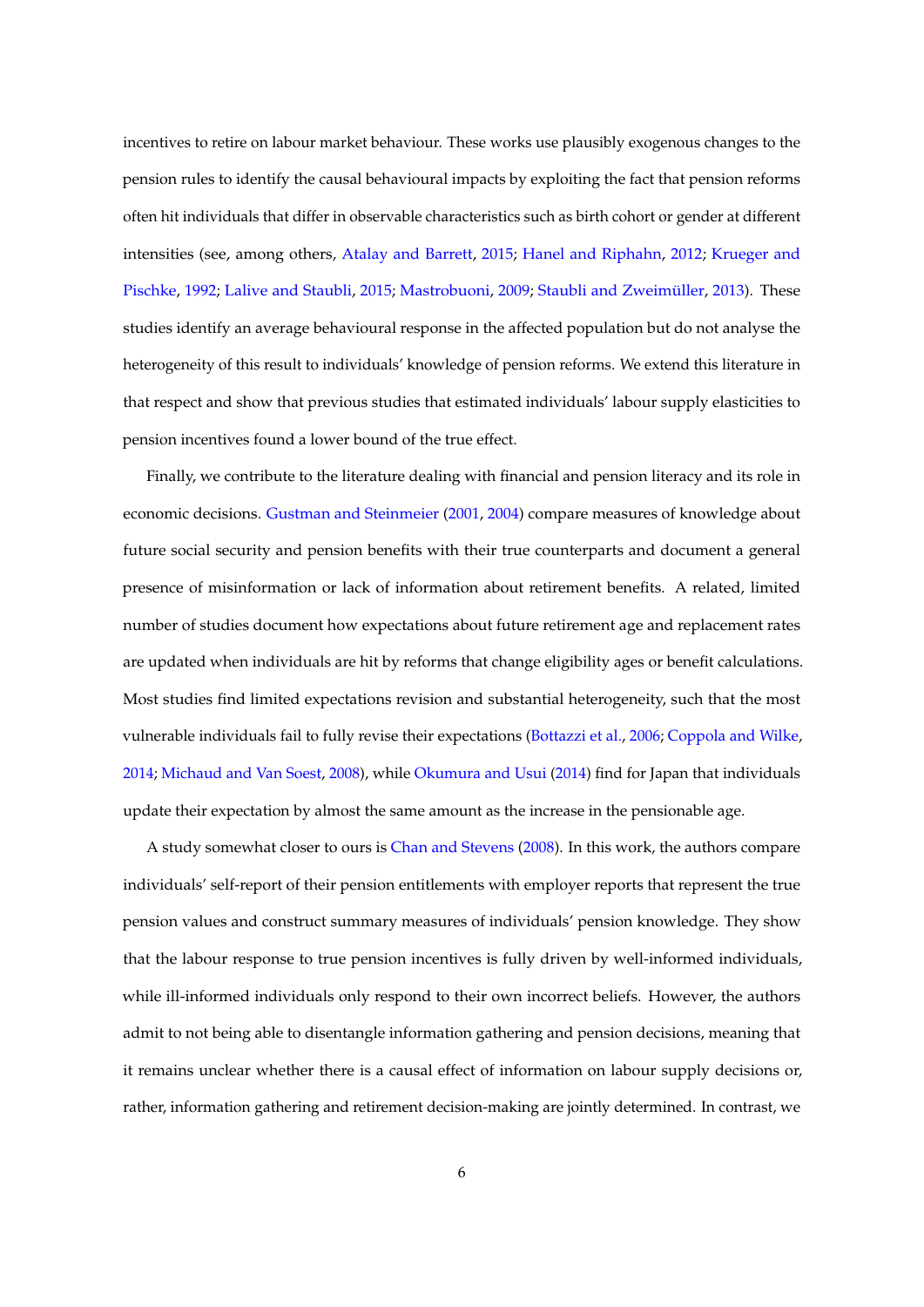estimate the causal link between individuals' pension knowledge and retirement decisions.

Our results have important policy implications, especially in times of rapidly ageing societies. We provide evidence that many older individuals in Europe have only a partial understanding of the applicable pension rules. Moreover, the behavioural response to pension reforms in terms of individual labour supply behaviour is driven by well-informed individuals. If everyone were fully informed, recent pension reforms would be more effective in their purpose of delaying individuals' retirement. In that respect, we provide further evidence for the role of financial and pension literacy at the individual and at the macroeconomic level. Furthermore, we believe that our results can be generalised to other public policy domains, especially the tax code, which can be very complicated. Individuals need to be well informed to respond to incentives set within these systems.

The paper is structured as follows. In Section 2, we set the stage of our study by providing an overview of pension systems and pension reforms in Europe. Section 3 presents the survey and policy data and explains how the two are matched. In Section 4, we present our econometric strategy and in Section 5, our results regarding individuals' knowledge and how this knowledge shapes individuals' labour supply responses. Section 6 concludes with a discussion of the policy implications of our results.

## **2 Pension reforms and identification strategy**

Up to the 1990s, pension coverage in many European countries was characterised by both increasing generosity and increasing duration of pension receipt, leading to a sustainability crisis of these systems. Many European governments have therefore reformed their pension systems with the aim of returning to their financial sustainability. These reforms included creating stricter links between contributions and benefits, reducing or completely abolishing early retirement pathways, increasing eligibility ages, and introducing or developing occupational pensions and encouraging private savings for retirement.

A straightforward way to reduce pension expenditure is to decrease the dependency ratio. To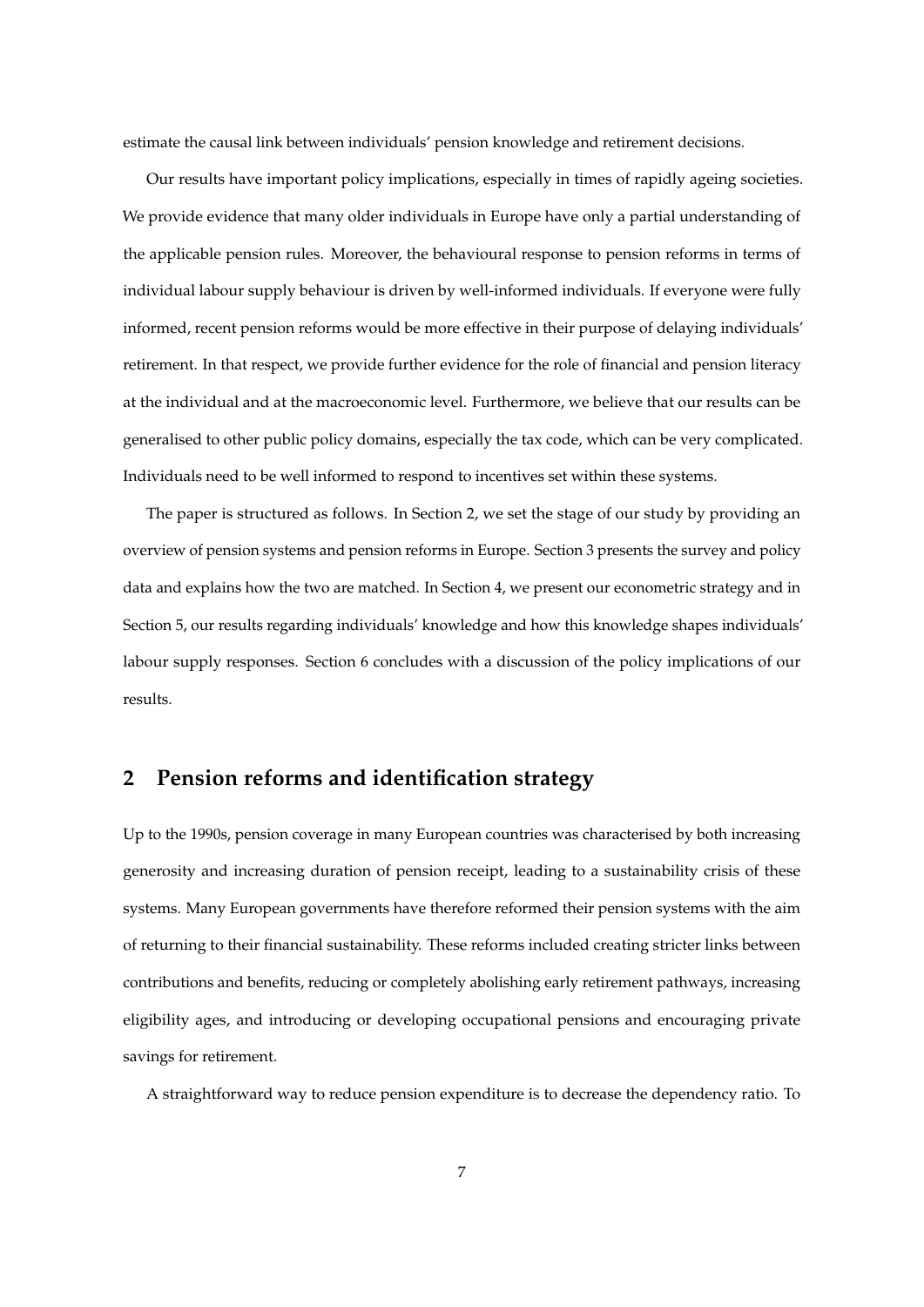reach this goal, many countries increased pension eligibility ages with the aim of keeping individuals in the labour force for longer periods and thus reducing the number of pensioners while increasing the number of contribution payers. Unlike reducing replacement rates that may affect the pension adequacy for retirees, an increase in the eligibility age does not reduce pension income for those who are able to work longer, therefore making it an attractive option for policy makers.

In this study, we focus on pension reforms that increased either the early or the statutory eligibility age or both. We consider pension reforms in Austria, Belgium, Denmark, Germany, Italy, the Netherlands and Spain. Nearly all the countries we consider distinguish between two eligibility concepts: the statutory eligibility age (SEA) and the early eligibility age (EEA). Broadly, the EEA is defined as the age at which early retirement through a social security program is possible, (mostly) with reduced benefits and conditional on a relatively long contribution history, and without being conditioned on health or a specific occupation. SEA is instead the age at which an individual is eligible for full, public, old-age pension benefits. A (often relatively short) contribution history may still be required for claiming benefits.

Table [A.1](#page-46-0) in the Appendix lists the pension reforms between 2004 and 2015 that we consider in our analysis. All pension reforms considered have in common that they modified either SEA or EEA, as indicated in the last column of Table [A.1.](#page-46-0) While most countries experienced at least one change of both eligibility ages, Austria only made changes to the EEA, and the Netherlands only made changes to the SEA. The table also shows the date when the reforms were announced (i.e. passed into law) and the date when the legislated changes started taking effect. Usually, implementation happens with some lag with respect to the announcement date. People on the verge of retirement are generally unaffected by the reforms, giving individuals time to adjust their expectations and behaviour. Therefore, our treatment definition is based on the announcement date of the reforms, as this is the relevant date to study how individuals' expectations and behaviour change in response to changes in pension rules.

Figures [1](#page-39-0) to [4](#page-42-0) help visualise the reform elements that are relevant to our analysis. Figures [1](#page-39-0) and [2](#page-40-0) show the statutory eligibility age of men and women, respectively, by year and for some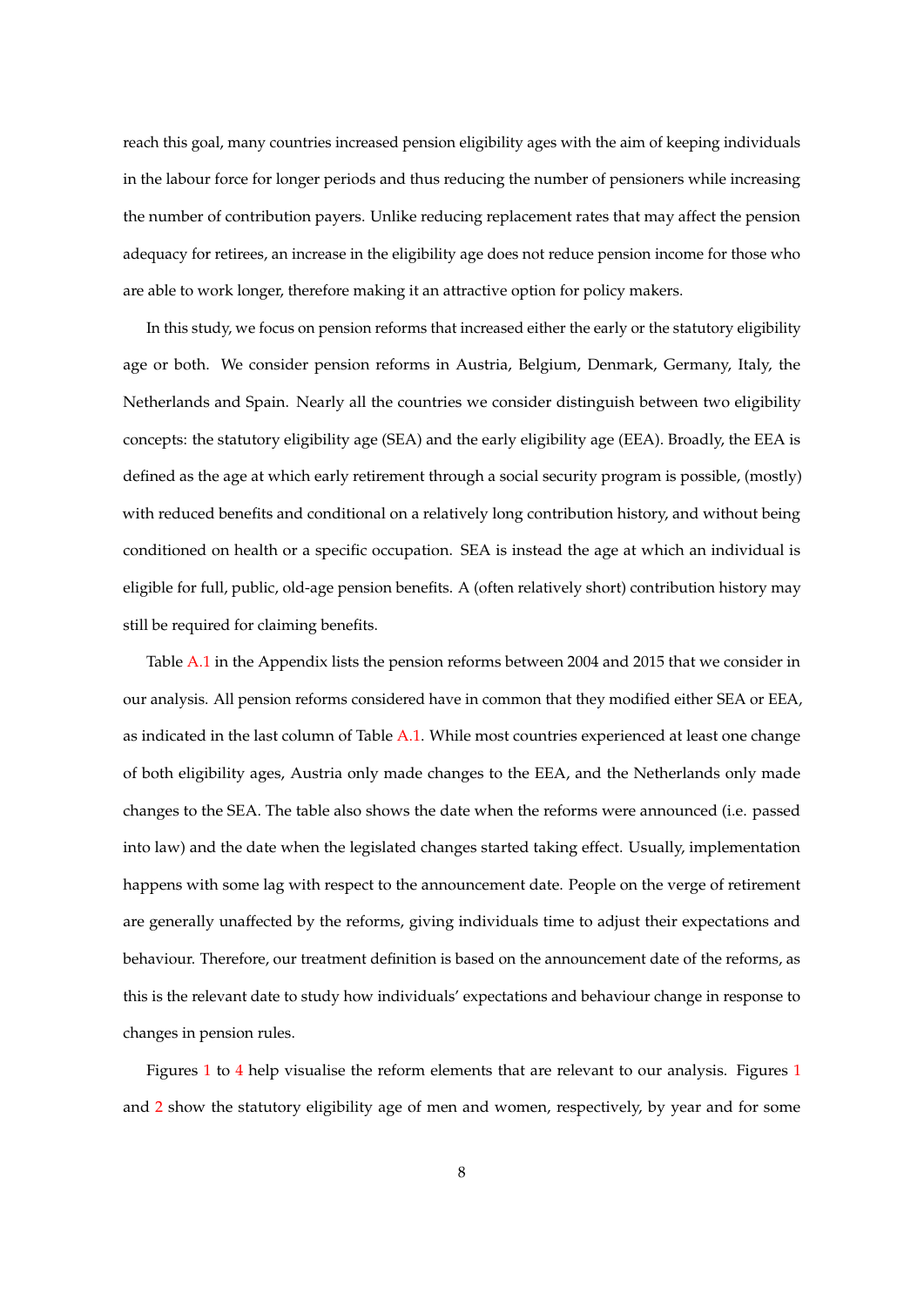representative cohorts. Similarly, Figures [3](#page-41-0) and [4](#page-42-0) show early eligibility ages. Red vertical bars indicate the month and year of (the announcement of) the pension reforms.<sup>[5](#page-10-0)</sup> These figures show the large variability across countries in terms of reform years, eligibility ages and size of the legislated changes.

A common characteristic of most pension reforms is the gradual introduction of changes to eligibility ages, typically depending on the birth cohort. This is clearly displayed in the figures that show how adjacent and otherwise similar cohorts are treated at different intensities. Variation is often also present at the gender level and less frequently at the occupation level. Our analysis exploits the variation between countries, over time, and between birth cohorts, gender and occupational groups to estimate how these reforms affect pension eligibility age expectations and labour market and retirement behaviour. Therefore, in a first step, we estimate the effect of the pension reforms on expectations about pension eligibility age. As common in the literature, we think of pension reforms as exogenous events. Even though they can be anticipated by political and public discussions, the timing and the details of their implementation are uncertain until the new rules are passed into law.

In a second step, we estimate the effect of expectations on labour market behaviour. We will study several labour market outcomes, including retirement decisions. A simple regression of labour supply decisions on pension knowledge would, however, suffer from a reverse causality problem: different knowledge of pension rules might induce systematically different labour supply responses, but at the same time, individuals who are close to retirement might acquire more information on pension rules. This makes the identification of the causal effect of knowledge on behaviour hard to identify. However, pension reforms that modify eligibility ages act as an exogenous shock to the individuals' information set so that their pension knowledge changes due to reasons that are unrelated to individuals' labour preferences. For this reason, we will utilise the statutory eligibility age as an instrument for the expected eligibility age. We will discuss the estimation strategy in detail

in Section 4.

<span id="page-10-0"></span> $5$ Sometimes, a reform is signalled, but no change in eligibility age is displayed. In this case, the reform only affected contribution year requirements.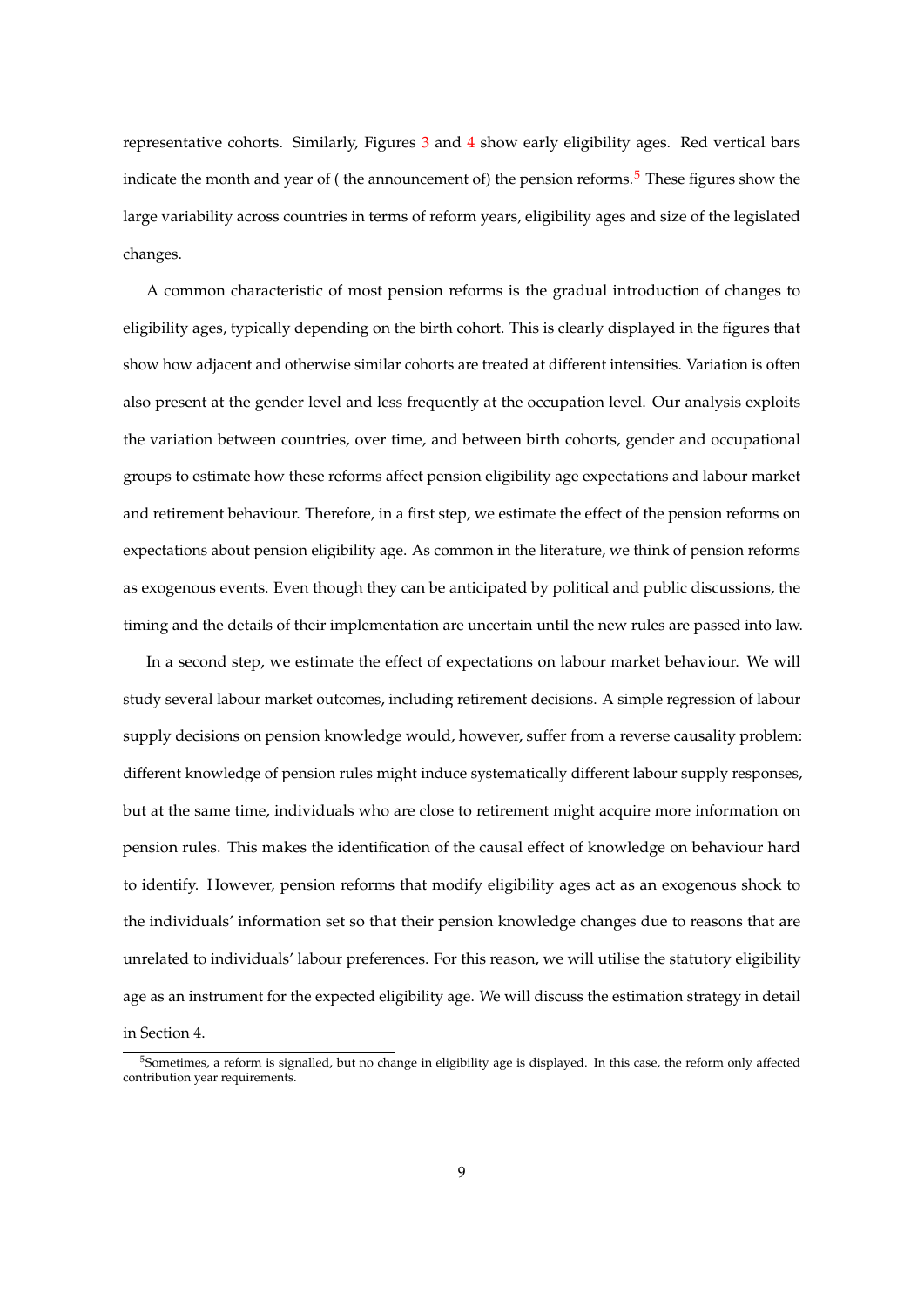## **3 The data**

### **3.1 Survey data**

For the empirical analysis, we use data from the Survey of Health, Aging and Retirement in Europe  $(SHARE)^6$  $(SHARE)^6$  combined with hand-collected data on the pension reforms in the respective countries. SHARE is a longitudinal, cross-national European survey. It includes micro data on health, socioeconomic status, and social and family networks of a representative sample of individuals (and spouses) aged 50 and above. Interviews are conducted approximately every two years. Questions are asked in the native language and follow a generic questionnaire such that they are comparable across countries. Data collection began in 2004, with 12 countries included in the first wave. Data for the seventh wave were collected in 2017 and contain information from all 28 European countries. The third and seventh waves of SHARE, also known as SHARELIFE, are different from the regular panel waves as they focus on retrospective questions about the respondents' childhood and their employment, fertility, marital and health histories. Most of our analyses are based on data from the regular waves, that is, waves 1, 2, 4, 5 and 6, because these surveys include questions about retirement knowledge and current labour market status. Additionally, we make use of the Job Episode Panel, a generated data set that organises the information contained in Wave 3 and 7 of SHARE to provide a retrospective long panel on respondents' labour market status (see [Brugiavini et al.,](#page-58-5) [2019\)](#page-58-5)).

**Eligibility age expectations.** In regular waves of SHARE, all respondents - irrespective of their current labour market status - are asked to which type of pension they will be entitled, if any, from a list of possibilities. They can choose all that apply, under the condition that they are not yet receiving those pensions. The list includes public old-age pension, public early retirement or pre-retirement pension, public disability insurance or sickness/invalidity/incapacity pension, private (occupational) old-age pension, private (occupational) early retirement pension. The categories may differ from country to country due to different institutional frameworks. If respondents claim to be eligible for any of these pensions, they are further asked: *"At what age do you yourself expect to start collecting*

<span id="page-11-0"></span><sup>&</sup>lt;sup>6</sup>See Börsch-Supan [\(2019a\)](#page-57-3), Börsch-Supan [\(2019b\)](#page-57-4), Börsch-Supan [\(2019c\)](#page-57-5), Börsch-Supan [\(2019d\)](#page-57-6), Börsch-Supan [\(2019e\)](#page-58-6), Börsch-Supan [\(2019f\)](#page-58-7), Börsch-Supan [\(2019g\)](#page-58-8), Börsch-Supan et al.  $(2013)$ .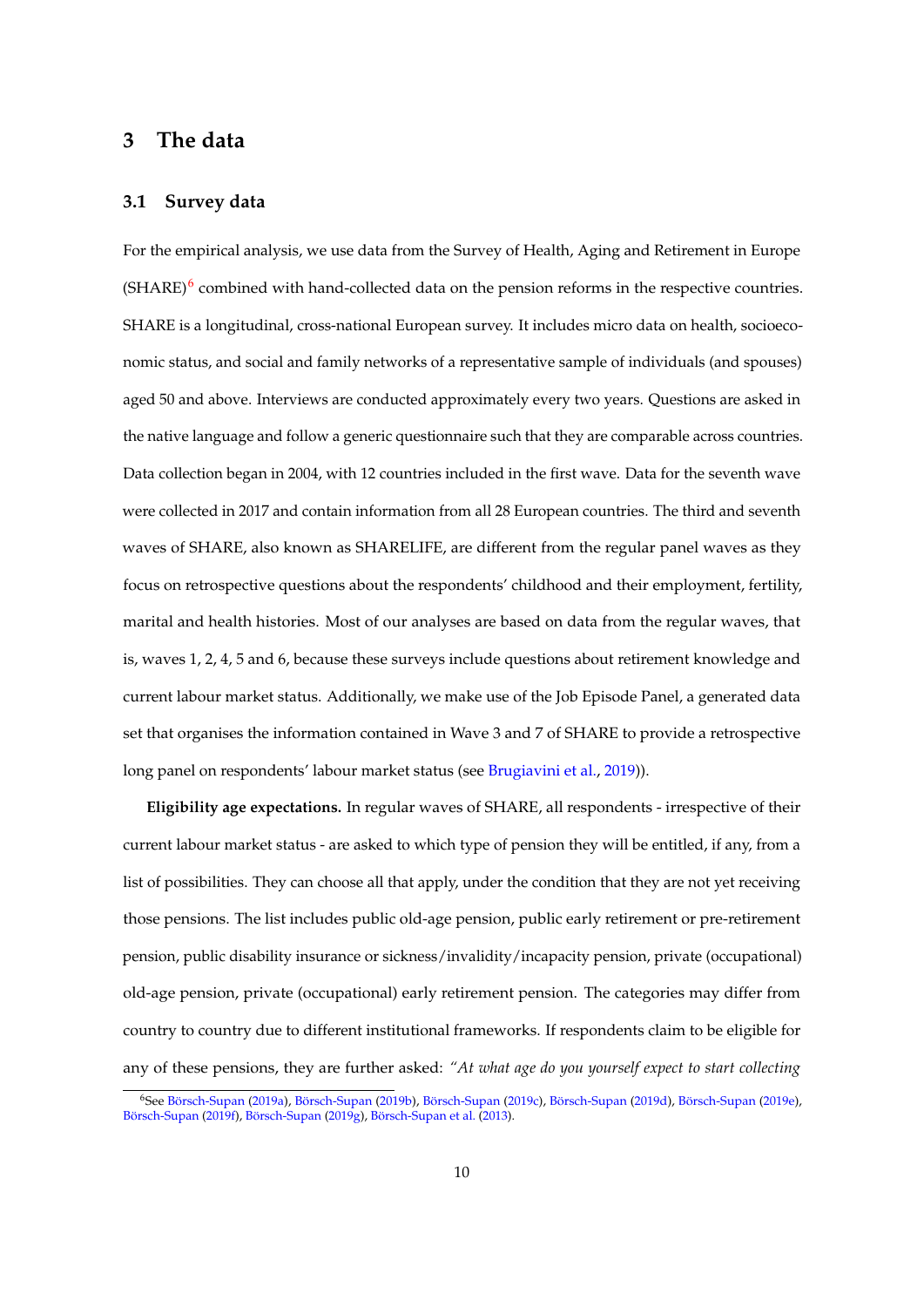*this pension payment for the first time?"* Importantly, this question is asked separately for each type of pension. Moreover, it is nicely formulated for our purposes because it focuses on the collection of a specific pension. Thus, it allows us to capture individual's knowledge of the eligibility rules rather than individual preferences about when to stop working. Instead, most other surveys elicit the age at which respondents expect to retire or inquire about the probability to work past a certain age, which might capture a mix of preferences and knowledge.<sup>[7](#page-12-0)</sup> Thus, due to the very specific phrasing of this question, we interpret it as capturing the eligibility age expectations and thus reflecting individuals' knowledge about the pension rules applicable to them.

**Labour market outcomes**. We analyse the effect of pension knowledge on several labour supply outcomes. SHARE asks respondents to indicate their current employment situation. They can choose between six options: retired, employed or self-employed, unemployed, permanently sick or disabled, homemaker, and other. We construct dummy variables indicating the status of unemployed and disabled based on the answer to this question.

We also analyse the effect of changes in eligibility age expectations on hours of work. SHARE asks respondents how many hours a week they usually work in their job. Based on this question, we construct an indicator variable of part-time work, corresponding to fewer than 30 weekly hours of work. Moreover, we analyse how individuals' expectations about future labour supply change when they update their eligibility age expectations upwards. Specifically, SHARE asks respondents, *"Thinking about your work generally and not just your present job, what are the chances that you will be working full-time after you reach age 63?"* We construct an indicator equal to one if individuals report a probability strictly larger than zero and zero else.<sup>[8](#page-12-1)</sup>

Finally, we analyse how changes in knowledge about eligibility age are related to retirement decisions. To do this, we need exact information on whether individuals retired and when. By combining the information in the regular waves of SHARE and SHARELIFE, we can observe individuals' complete labour market history until the last wave they appear in SHARE. If individuals

<span id="page-12-0"></span><sup>7</sup>For example, a question in the Health and Retirement Study (HRS) asks: *"Thinking about work generally and not just your present job, what do you think are the chances that you will be working full-time after you reach 62/65?"*

<span id="page-12-1"></span><sup>8</sup>Around 35% of the sample report a probability equal to zero.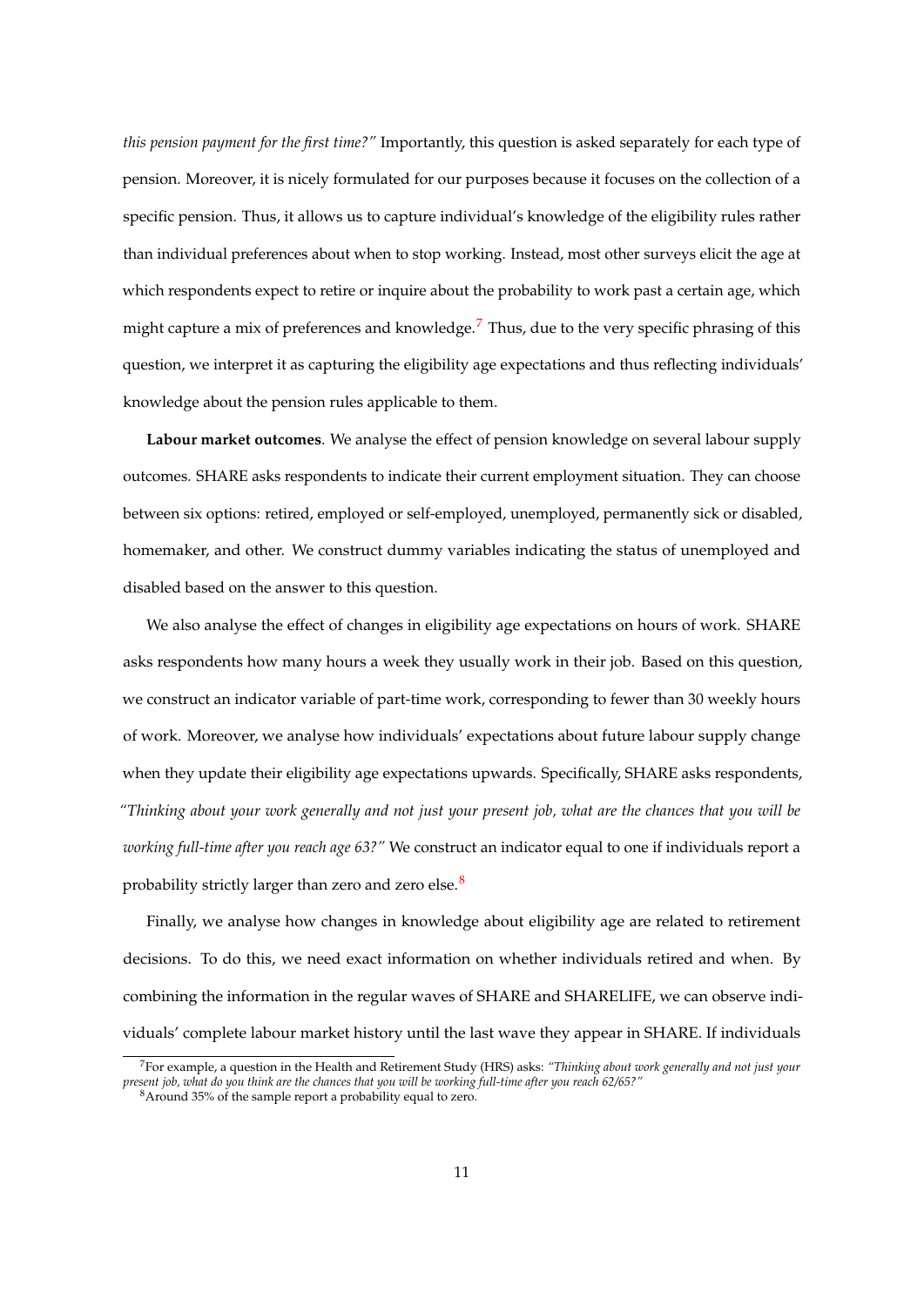retire between waves, they are asked to report the retirement year, from which we can derive their retirement age. We use this information to construct six dummy variables indicating whether the individual has retired by age 60, 61, 62, 63, 64 and 65. These variables allow us to construct six models of the probability of retirement before each age in the range of 60 to 65.

**Sample selection.** We choose countries for which at least two regular waves of SHARE data are available, as we are interested in changes in individuals' eligibility age expectations and labour market behaviour. Among these, we select countries with at least one reform affecting the pension eligibility age during our observation period, leaving us with seven countries: Austria, Belgium, Denmark, Germany, Italy, the Netherlands and Spain.<sup>[9](#page-13-0)</sup> Furthermore, we select individuals who are not older than 63 at the first interview to not have a selected group of individuals with a high taste for work in the sample. Finally, the final sample sizes are determined by the availability of information on individuals' contribution history to match the eligibility ages applicable at each point in time and on their eligibility age expectations.

Our analyses require the definition of two different samples. The first one (Sample A) is used in the analysis of the effect of pension reforms on expected eligibility ages (Section 5.2) and the analysis of the effect of expected eligibility age on labour supply (Section 5.3). The analysis of the effect of expected eligibility age on retirement (Section 5.4) requires a different sample (Sample B) because, by construction, individuals who already receive a pension at the time of the interview do not receive the question about the expected eligibility age. Therefore, the variable 'expected eligibility age' is missing by construction for most retired individuals.<sup>[10](#page-13-1)</sup> Because of this, Sample A includes only individuals who do not receive a public pension yet, while Sample B includes all individuals for whom we can determine retirement status and age at retirement.

As shown in Table [1,](#page-31-0) Panel (i), Sample A amounts to around 20,000 observations, corresponding to more than 8,000 individuals, observed for a maximum of five waves. The average observation period

<span id="page-13-0"></span> $9$ We exclude France because we do not have enough information in the SHARE data set to precisely assign the eligibility ages. There are many exceptions to the general pension scheme in France that depend on rather detailed workers' occupation and career characteristics, which we are not able to capture with the information available in the survey.

<span id="page-13-1"></span> $10$ Notice that receiving a pension and being retired are two different concepts. In Sample A, for example, some individuals define themselves as retired, even though they do not receive a pension within the first-pillar yet. In Table [1,](#page-31-0) we categorise these individuals as 'out of the labour force', together with homemakers.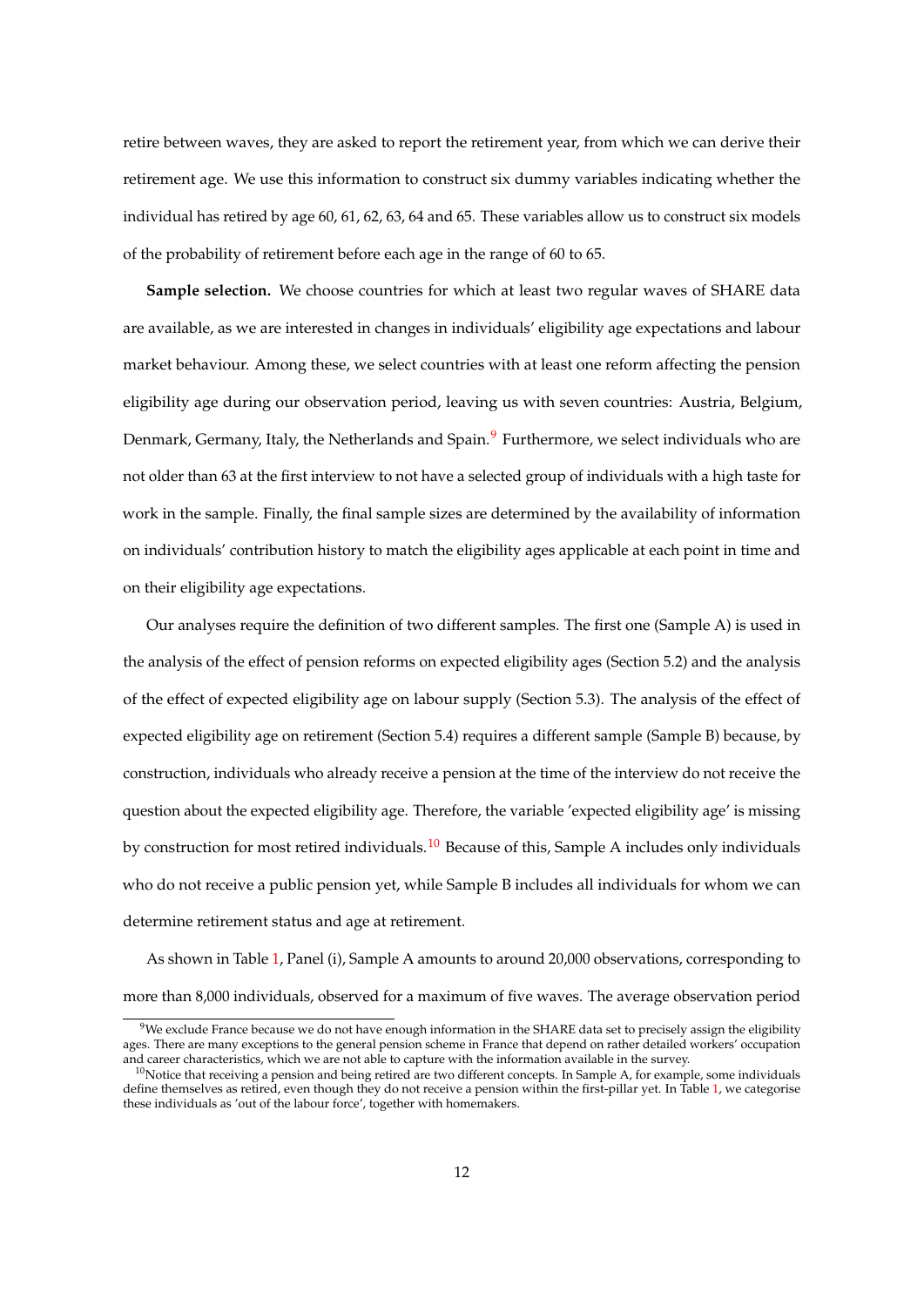is 2.5 waves. Among those who claim to be eligible for a public pension that they are not receiving yet, 56% are women, 79% are married, and they have, on average, around two children. Regarding their labour force status, 78% are employed, 9% are out of the labour force, $^{11}$  $^{11}$  $^{11}$  7% are unemployed, 6% are permanently sick or disabled. Of those still working, 22% hold a part-time job.

For Sample B, we report in Panel (ii) the percentage of respondents who retired before ages 60 to 65, respectively. The sample size becomes smaller because we need to observe individuals at least until age *x* to know whether they retired before that same age. As expected, the probability of retirement increases with age.

### **3.2 Policy data**

The crucial policy variable in this study is the age at which an individual becomes eligible to receive a public pension. For this purpose, we supplement the SHARE data with hand-collected data on the reforms of the public pension systems of all the countries included in the analysis between 2004 and 2015. Specifically, we assign the statutory and the early eligibility age applicable to each individual in the SHARE data set at each point in time based on the rules in place. Both SEA and EEA depend first of all on individuals' birth cohort, which represents the crucial variable to link individuals in SHARE with their specific eligibility age. Depending on the rules in each country, additional individual characteristics are used to merge SEA and EEA, specifically gender, years of contributions to the pension system, unemployment spells and work sector classification.<sup>[12](#page-14-1)</sup>

One important variable for the assignment of the eligibility age that deserves more explanation is the indicator for the acquired years of contribution. In particular, the eligibility to an early retirement pathway usually hinges on a minimum number of contribution years. When assessing at what age the contribution requirement is fulfilled, we use the information on the accumulated contribution years at that point in time and add the potential further years of contributions until the respective

<span id="page-14-1"></span><span id="page-14-0"></span> $11$ Out of the labour force is defined as being either retired and not receiving a public pension or a homemaker.

<sup>&</sup>lt;sup>12</sup>This was only the case if data collected in SHARE were sufficient to identify these additional requirements. More detailed data on the specific job, such as special cases for substitute periods or the hazardousness of the job, are not available in SHARE and therefore could not be considered. This limitation is only relevant for EEA, as SEA requirements are generally much more straightforward.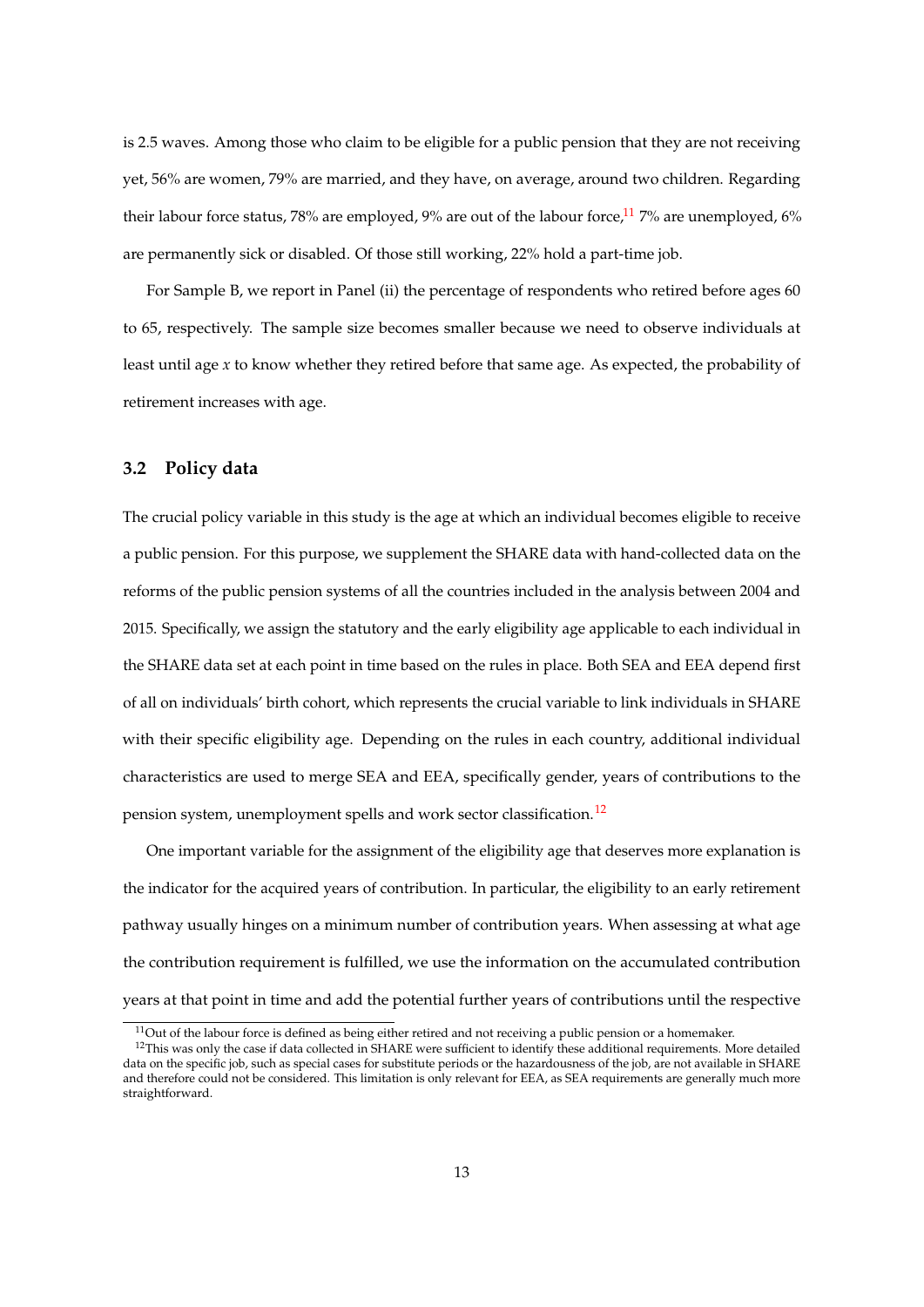eligibility age. For the future contribution periods, we assume that individuals will continue working with no interruptions or unemployment spells until pension eligibility. Because individuals may have imprecise knowledge of the contribution years they paid into the social security system, we run robustness checks where we exclude individuals who declare a number of contribution years that would place them at the threshold between SEA or EEA assignment.<sup>[13](#page-15-0)</sup>

Because eligibility ages are not always full years - especially when reforms increase eligibility ages gradually based on birth cohorts - we measure SEA and EEA in months. Given that we know both the year and the month of birth of SHARE respondents, we can precisely determine when an individual becomes eligible at the monthly level.

Another key aspect of our work is that, when in the presence of pension reforms affecting eligibility rules, we assign the new eligibility ages based on the time of the announcement of the new rules, that is, when the rules become public knowledge, rather than based on the time of their implementation. Indeed, most empirical works ignore the fact that policies are frequently signed into law well before they are implemented. An exception in the context of health care policies is [Alpert](#page-57-7) [\(2016\)](#page-57-7), who stresses the importance of defining the treatment depending on the announcement date instead of the implementation date to avoid the bias caused by anticipatory effects. In light of this, we define the announcement date as the date when the new rules were officially passed into law. Based on the announcement date and the respondents' interview date, we can precisely assess whether an individual is affected by the pension reform or not at the time of the interview.

## **4 Econometric strategy**

### **4.1 The effect of reforms on eligibility age expectations**

The first step of our analysis consists of estimating the extent to which individuals adjust their expectations regarding their public pension eligibility age when pension reforms change this age. Accordingly, we estimate the following baseline econometric model:

<span id="page-15-0"></span><sup>&</sup>lt;sup>13</sup>In some countries, the concept of early pension does not exist within the first pillar. This is, for example, the case of the Netherlands, where early retirement is possible only within the occupational scheme.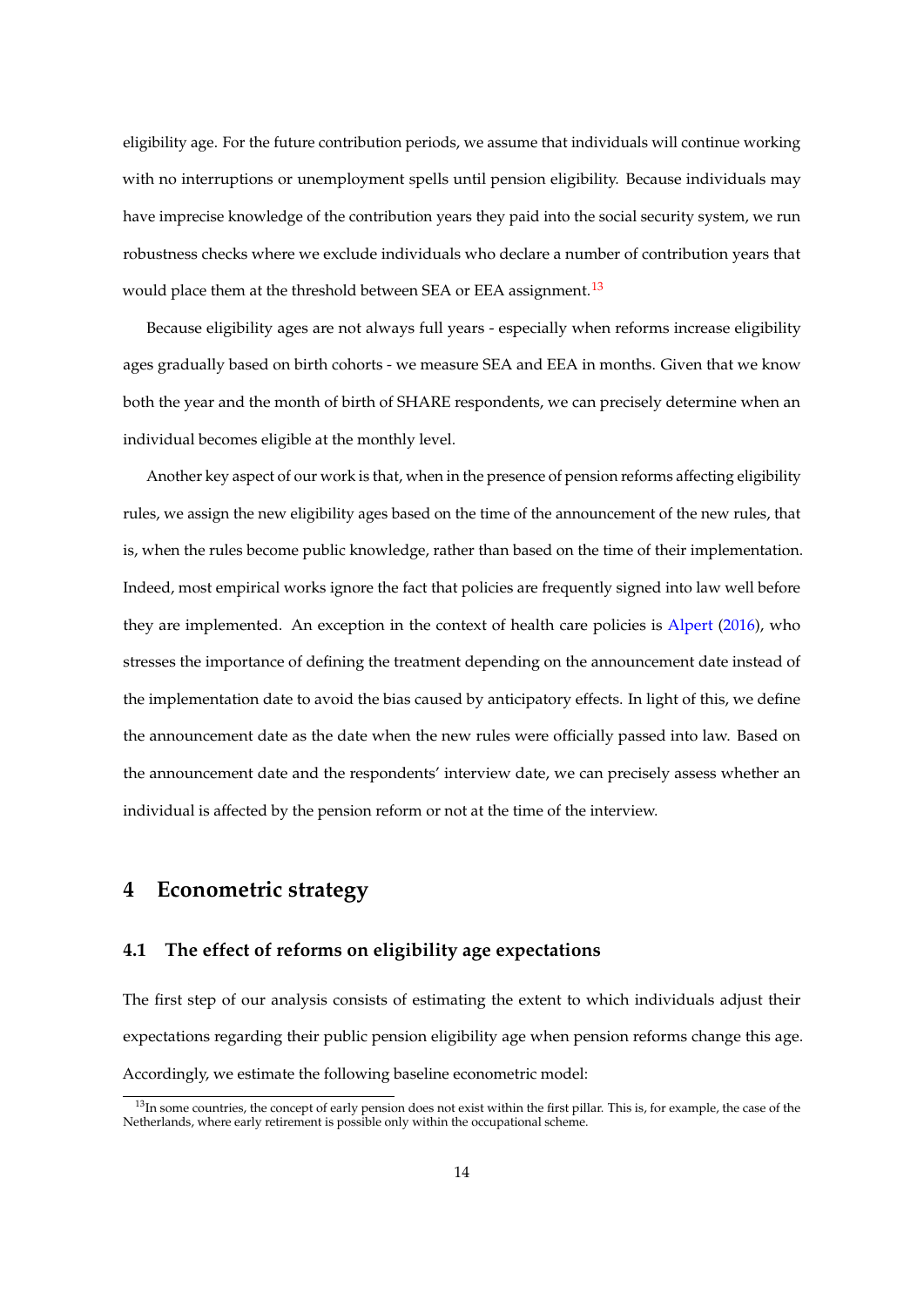$$
expEA_{i,t} = \alpha_0 + \beta EA_{i,t} + \sum_{j=1}^{3} \beta_j a_{i,t}^j + \delta_t + \mu_i + \epsilon_{i,t}
$$
\n(1)

where *expEAi*,*<sup>t</sup>* is individual *i*'s expectation about pension eligibility in year *t* and *EAi*,*<sup>t</sup>* is the eligibility age of individual *i* in year *t*, as established by pension rules in individual *i*'s country. *EA* will alternatively stand for statutory eligibility age *SEA* or early eligibility age *EEA*. Both *expEAi*,*<sup>t</sup>* and  $EA_{i,t}$  are measured in months.  $a_{i,t}$  is a cubic of age,  $\delta_t$  is a full set of year dummies,  $\mu_i$  are individual fixed effects,  $\alpha_0$  is a constant, and  $\epsilon_{i,t}$  represents unobservable characteristics of individual *i* in year *t*.

*EA* varies across countries as well as over time due to pension reforms. Time-invariant individualspecific observable (for instance, country and birth cohort) and unobservable characteristics that might be correlated with individuals' eligibility age are absorbed by the individual fixed effects  $\mu_i$ . <sup>[14](#page-16-0)</sup> Time fixed effects are included to control for unobserved common shocks across countries; this is important given that the data span covers the financial crisis period. Furthermore, controlling for age is important because knowledge of pension rules might improve as workers approach retirement. Therefore, we introduce a cubic of age.<sup>[15](#page-16-1)</sup> Finally, throughout the analysis, we will use cluster-robust standard errors to allow for clustering and heteroskedasticity at the individual level.

It is important to emphasise that we interpret the expected eligibility age as knowledge of pension rules in general, given that the eligibility age is the most salient element of pension regulations. We make this assumption because the calculation of pension benefits and retirement incentives is based on the eligibility ages, in addition, of course, to the specific details of each country's pension formula. If an individual ignores the correct statutory or early eligibility age, there is little hope she will be able to compute other more complicated incentive measures. More in general, the eligibility ages are a measure of the generosity of pension systems, as an increase in eligibility ages correspond to a reduction in pension generosity.

While Model (1) is interesting per se, it also represents the first stage of our instrumental variable

<span id="page-16-0"></span><sup>&</sup>lt;sup>14</sup>We run a Hausman test to decide between random and fixed effects. We rejected the null hypothesis that individual errors  $\mu_i$  are not correlated with the regressors; therefore, we chose a fixed effects model.

<span id="page-16-1"></span> $15$ Results are robust to different functional form specifications of age (results available upon request).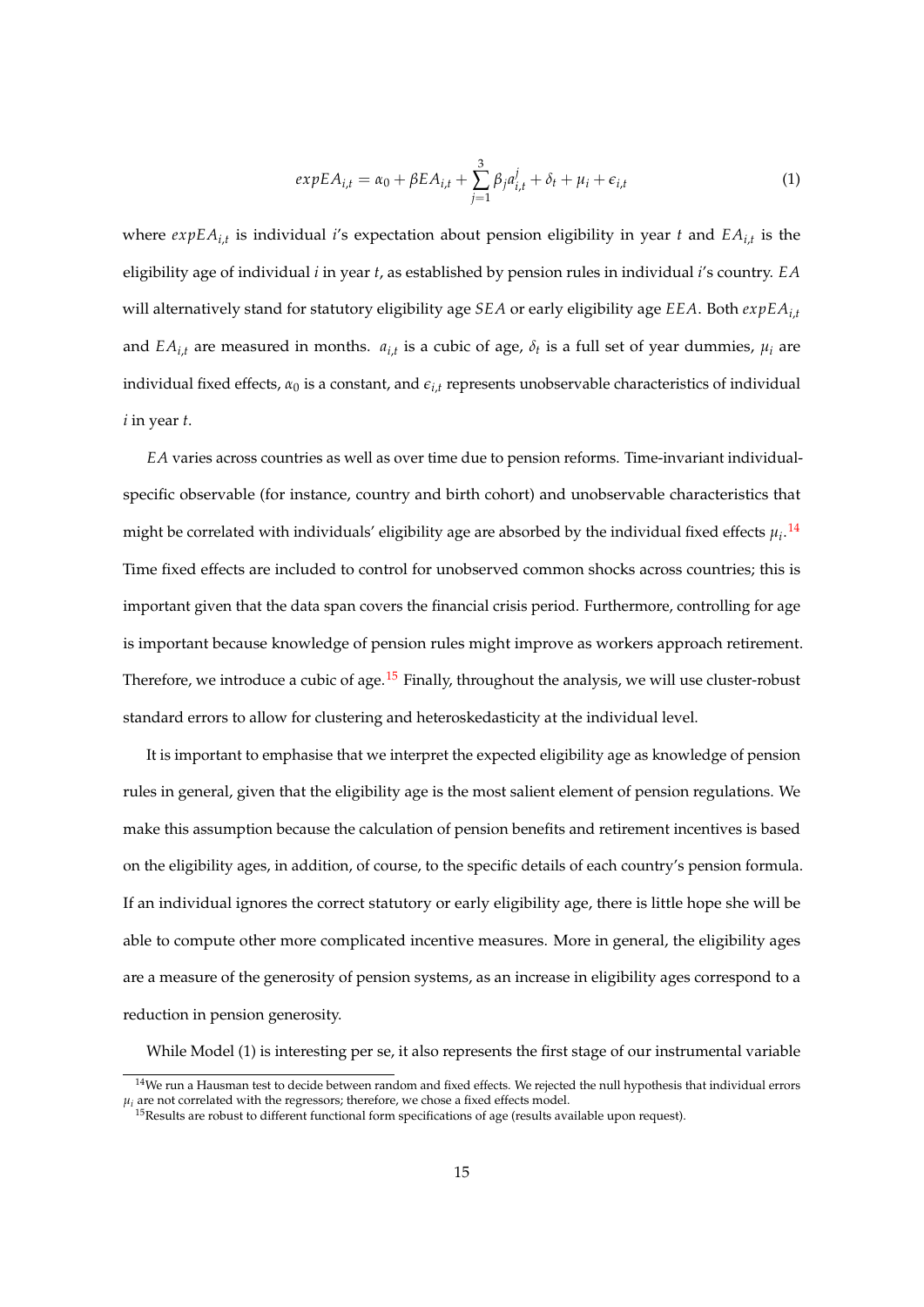analyses of the effect of reforms on the labour market and retirement behaviour.

### **4.2 The effect of reforms on the labour market and retirement behaviour**

The second step of our analysis consists of estimating how individuals adjust their labour market outcomes and retirement behaviour in response to changes in pension eligibility. Due to the structure of the data, we need two different models - one to study labour market outcomes that precede retirement and the second to study retirement.

The first econometric model is the following:

$$
Y_{i,t} = \alpha_0 + \zeta expEA_{i,t} + \eta_1 DP_{c,t} + \eta_2 UP_{c,t} + \sum_{j=1}^3 \theta_j a_{i,t}^j + \delta_t + \mu_i + \sigma_{i,t}
$$
 (2)

where *Y* is, alternatively: a dummy indicating individual *i*'s labour force status (unemployed, permanently sick or disabled, working part-time) or a dummy indicating whether the individual has a positive expectation of working past age 63. *expEAi*,*<sup>t</sup>* is individual *i*'s expectation about pension eligibility in year *t*, measured in months. *δ<sup>t</sup>* is a full set of year dummies; *µ<sup>i</sup>* are individual fixed effects,  $\alpha_0$  is a constant, and  $\sigma_i$ , represents unobservable characteristics of individual *i* in year *t*.

We are interested in these outcomes because an increase in pension eligibility ages might induce individuals to seek benefits from other social security programs, such as unemployment or disability, that effectively would provide an alternative pathway to retirement.<sup>[16](#page-17-0)</sup> To avoid this sort of program substitution, changes in pension generosity are often accompanied by a tightening of unemployment and disability access rules. Therefore, when analysing the effect of pension changes on unemployment and disability, it is important to control for changes in the generosity of such alternative programs. In the following regressions, we will always control for each country's yearly per-head total expenditure on disability and unemployment programs,  $DP_{c,t}$  and  $UP_{c,t}$  respectively.<sup>[17](#page-17-1)</sup>

<span id="page-17-0"></span><sup>&</sup>lt;sup>16</sup>Evidence of this is found, for instance, by [Duggan et al.](#page-59-8) [\(2007\)](#page-59-8), who showed that a reform that reduced generosity of the social security in the U.S. led to increased enrollment in the social security disability insurance. Similarly, [Atalay and Barrett](#page-57-2) [\(2015\)](#page-57-2) find that an Australian reform that increased the eligibility age for women in Australia led to increased enrollment in other social insurance programs.

<span id="page-17-1"></span><sup>&</sup>lt;sup>17</sup>These measures come from the OECD Social and Welfare Statistics data [\(OECD,](#page-60-9) [2020\)](#page-60-9), which include internationally comparable statistics on, among others, public and mandatory social expenditure on disability and unemployment programs.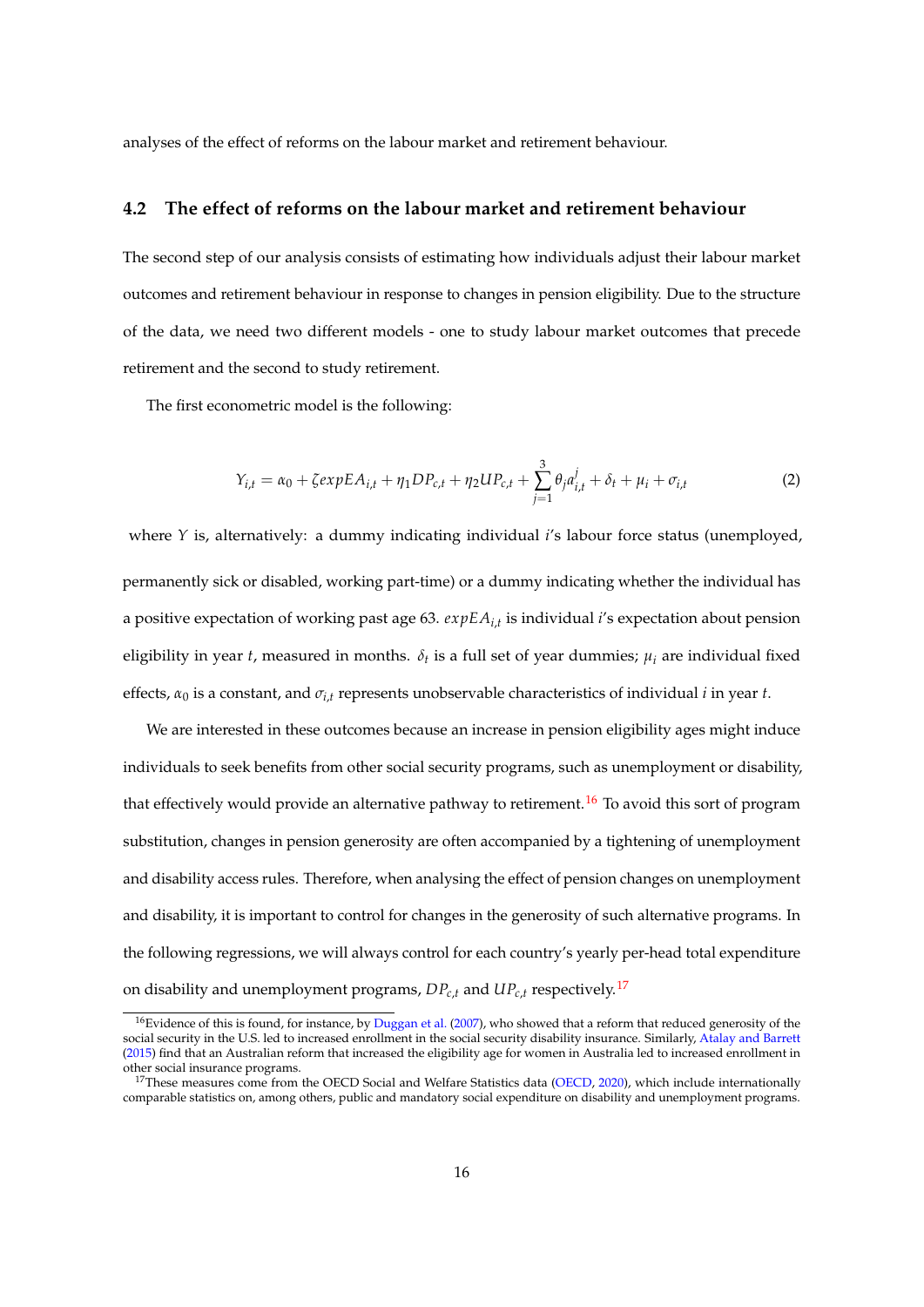As explained in Section 2, a simple regression of labour supply decisions on pension knowledge would suffer from a reverse causality problem. For this reason, we instrument *expEA* with the statutory eligibility age *EA*. We also use a fixed-effects model to control for individual-specific and time-invariant unobserved characteristics that might be correlated with pension knowledge and other observed characteristics. Time fixed effects control for unobserved common shocks. Finally, a cubic polynomial of age controls for age trends in labour supply decisions.

The following assumptions must be fulfilled for the instrumental variable approach to be valid: First, we show a strong effect of pension eligibility rule changes on changes in individuals' expected SEA (see below). We also formally test for relevance of the instrument. In all models we present, the robust Wald F-statistic is above the Stock-Yogo weak identification critical value.

A second identification assumption is that changes in pension knowledge are the only channel through which pension reforms affect individuals' labour supply decisions. This assumption might not hold in the presence of leisure complementarities among spouses. The economic literature is rather inconclusive on this subject, perhaps because different pension systems have different implications on each spouse's incentives to retire.<sup>[18](#page-18-0)</sup> Nevertheless, we run robustness regressions where we include the spouse's work status as a control variable.

A third identification assumption is monotonicity. Failure of this assumption can be safely ruled out, as there appear to be no good reasons why someone who would not update an expectation in case of reform would instead systematically do so in case of no reform.

The coefficient of interest, *ζ*, represents the effect of an increase in the eligibility age on the labour supply decision of compliers, that is, the individuals who actually update their eligibility age expectations because of pension reforms. The coefficient does not capture the effect on individuals who do not update their expectation when hit by a reform, perhaps because they are uninformed or do not fully comprehend it. Therefore, we expect the effect in the subsample of compliers to be stronger than the effect that we would find in a reduced-form version of the model, where statutory eligibility

<span id="page-18-0"></span><sup>18</sup>For instance, [Baker](#page-57-8) [\(2002\)](#page-57-8) and [Atalay et al.](#page-57-9) [\(2019\)](#page-57-9) find evidence of such spillover effects in Canada and Australia, respectively; [Stancanelli](#page-60-10) [\(2017\)](#page-60-10) finds small spillover effects in France; [Selin](#page-60-11) [\(2017\)](#page-60-11) finds no evidence of spillover effects in Sweden.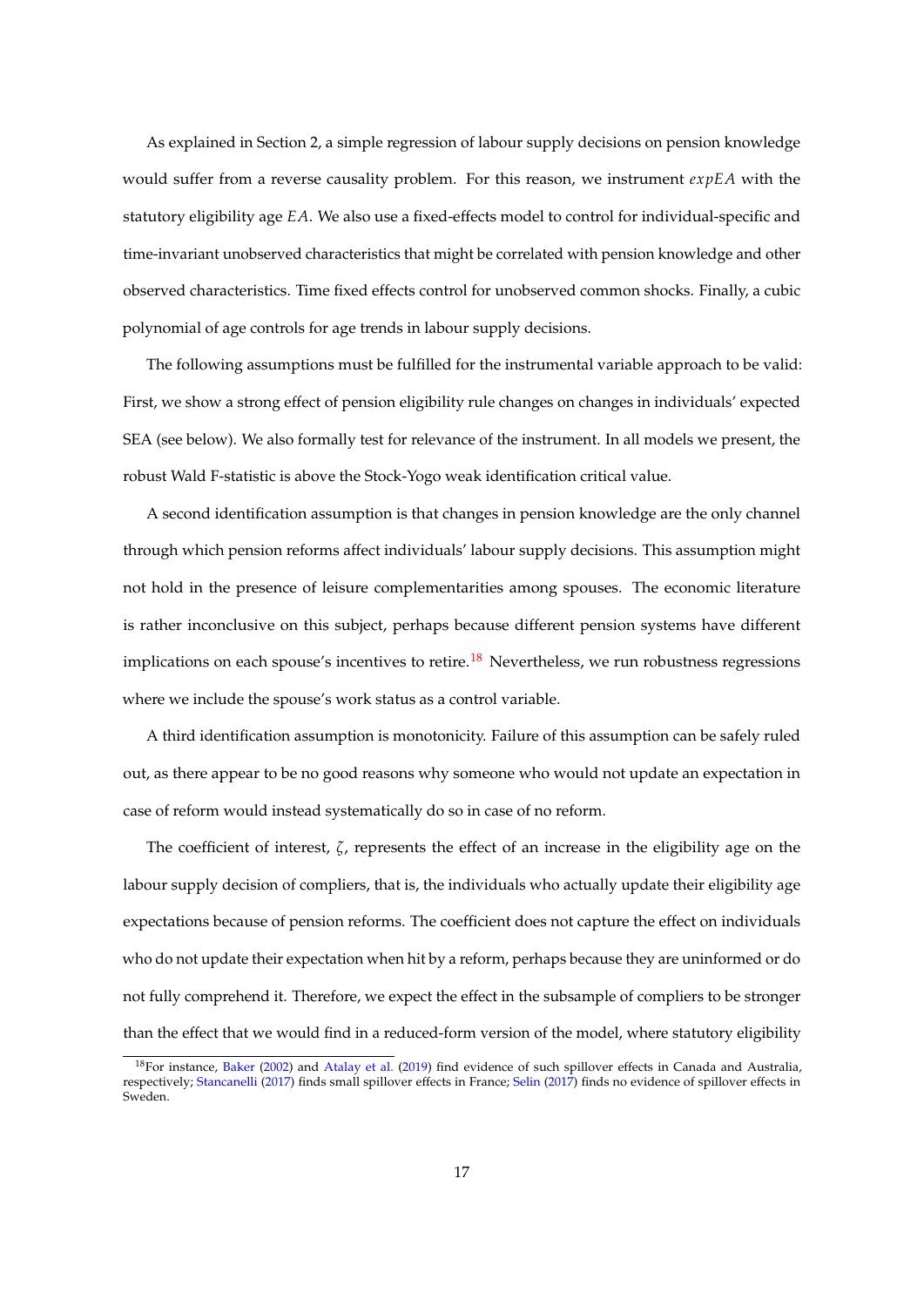changes enter the model directly, without being funnelled through individuals' expectations. In other words, the labour supply response usually studied in the literature is dampened by individuals who are not fully aware of the pension rules. When only aware individuals are considered, the behavioural response to pension changes is likely larger. We will examine this in the empirical section below.

To analyse the retirement decisions, we need to develop a different econometric strategy. The reason is that retirement is a one-time event, and, by construction, once a respondent retires with a public pension, she is not asked anymore at what age she expects to draw her pension for the first time. Therefore, we create a sample composed of individuals who responded to the expectation question at least two times combined with information on the exact retirement age. We construct a measure of the change in expectations between the first and last time an individual is interviewed about EA expectations. As this change might be endogenous to retirement decisions, we instrument it with the corresponding change of the institutional EA according to the pension reforms. The coefficient of interest measures how a change in expected eligibility age affects the decision to retire before a certain age.

The econometric model to study retirement decisions is the following:

$$
Y_i = \alpha_0 + \gamma_1 \Delta(expEA)_{i,21} + \gamma_2 expEA_{i,1} + \gamma_3 EA_{i,1} + \gamma_3 age_{i,1} + \gamma_4 age_{i,2}
$$
  
+ 
$$
\gamma_5 coh_i + \gamma_6 X_i + \omega_i
$$
 (3)

The outcome variable, *Y<sup>i</sup>* , is a dummy indicating whether the individual has retired strictly before each age from 60 to 65, meaning that we will estimate six different models. The variable ∆(*expEA*)*i*,21 measures the difference in expected EA between the last time (indexed as 2) and the first time (indexed as 1) the individual responds to the eligibility age expectation question. We include a quadratic polynomial of respondents' age at their first and last interview (*agei*,1 and *agei*,2, respectively). Furthermore, we control for their year of birth (*coh<sup>i</sup>* ). By controlling for birth year together with age at the time of the first and last interview, we implicitly control for calendar year at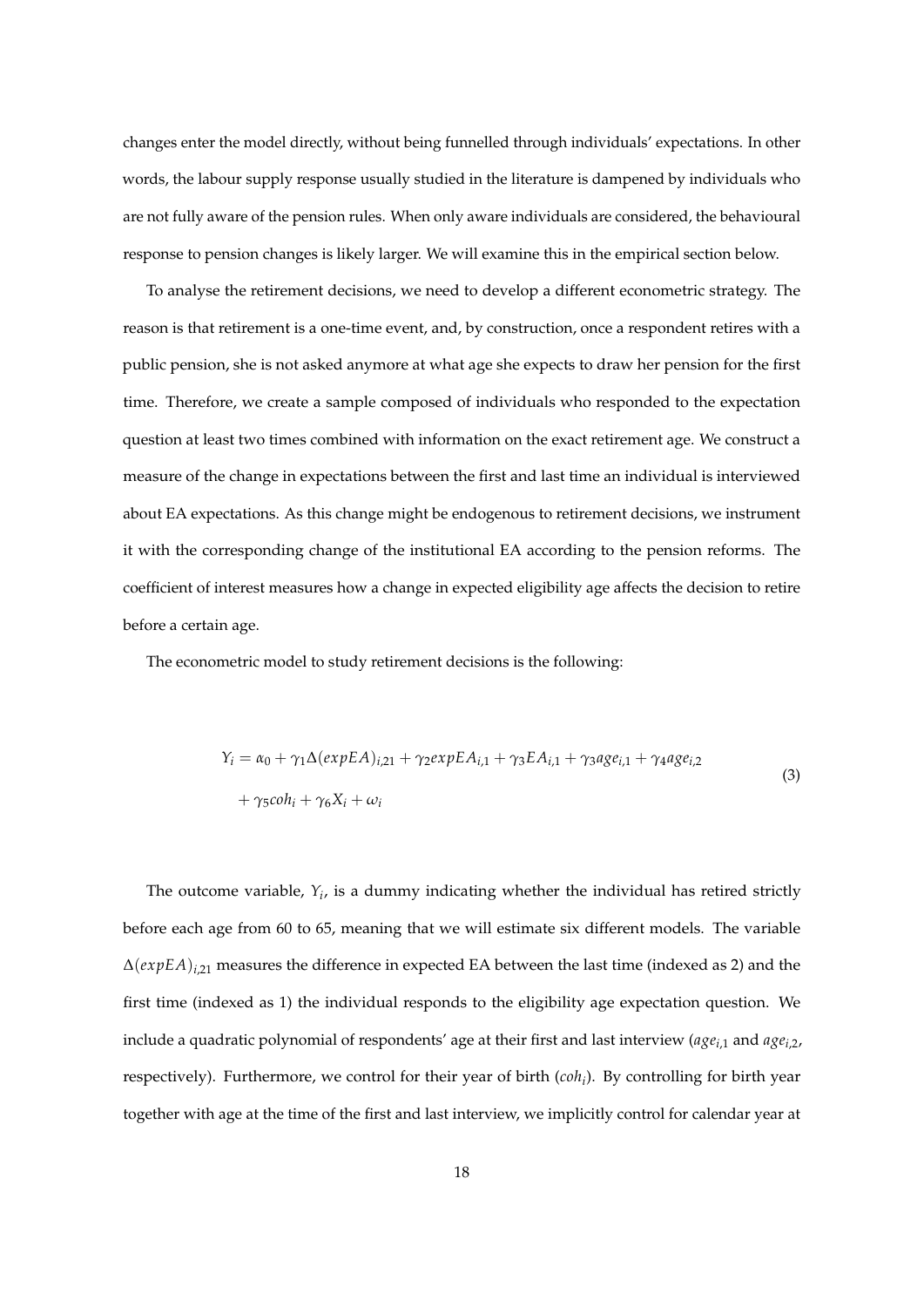the time of the two interviews.

We cannot include country dummies together with individual's cohort and age at the interview because cohort, year and country explain most of the variation in the EA. Nevertheless, the inclusion of expectations in the first interview, *expEAi*,1, controls for the fact that individuals have heterogeneous initial knowledge, and the inclusion of the EA at the first interview, *EAi*,1, controls for different baseline eligibility ages across countries. Finally, *Xi*,*<sup>t</sup>* includes several other controls, such as gender, education, marital status and number of children, because we cannot include individual fixed effects in these models.

For the same reasons explained above, the change in expectations might be endogenous to retirement decisions. Therefore, we instrument ∆(*expEA*)*i*,21 with the true change in EA between the last and first interview. In all models shown, the robust Wald F-statistic is above the Stock-Yogo weak identification critical value, indicating the relevance of the instrument.

## **5 Results**

This section provides descriptive evidence on legislated and expected eligibility ages in our sample and on their development across countries and years. Then, we present results on the estimated effect of pension reforms on eligibility age expectations. Finally, we show the effect of changes in expected eligibility age on several labour market outcomes and retirement behaviour. We also describe and perform robustness and sensitivity checks.

### **5.1 Descriptive evidence**

Table [1](#page-31-0) shows the average eligibility age in our sample, which amounts to around 765 months (or around 63.8 years). This average, however, masks the variability of SEA across countries and cohorts, which is fundamental to our empirical analysis. Therefore, in Figure  $5$  and Figure  $6$ , we show, for men and women respectively, the cohort evolution of eligibility ages according to law and of eligibility age expectations by country. The graphs separately depict the evolution of statutory and early eligibility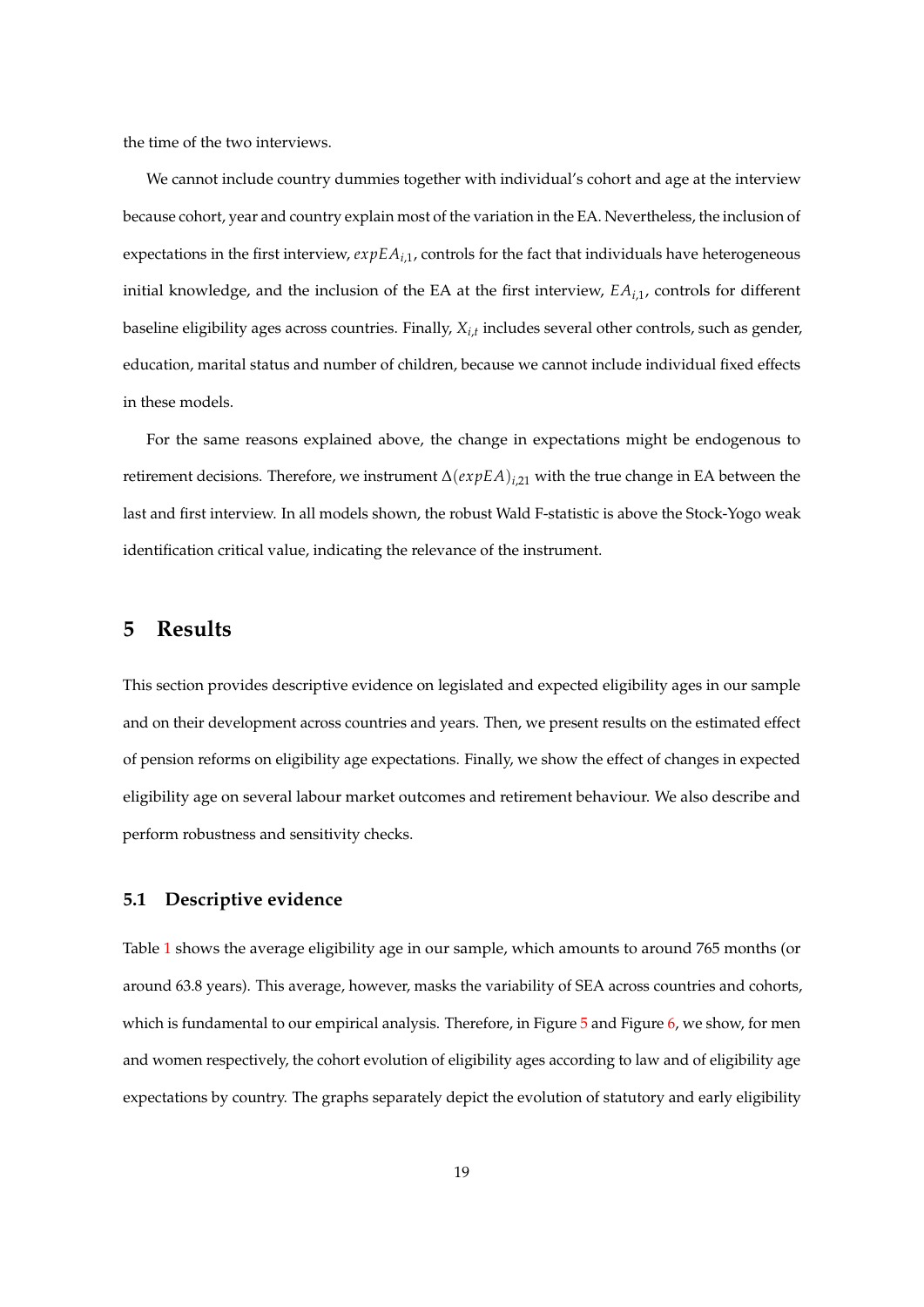ages.

These figures reveal a few interesting facts. First, the younger the cohort, the higher the eligibility age. This finding is consistent with Figures  $1$  to  $4$ , which show that the eligibility age increases established by pension reforms are generally implemented gradually, depending on the birth cohort. As expected, the development of individuals' expected eligibility ages follows the development of legislated eligibility ages. However, in some countries - for instance, Denmark and the Netherlands expectations are almost perfectly aligned with the legislated eligibility ages, while in other countries, expectations are further away from those values. In most cases, on average, individuals underestimate their statutory eligibility age, while the error direction is less clear when it comes to early eligibility ages.

### **5.2 The effect of reforms on eligibility age expectations**

In Table [2,](#page-31-1) Column 1, we present the results on the effect of changes in EA on individuals' expectations in the full sample, where EA is alternatively SEA or EEA (Model 1). As explained above, we defined the treatment based on the announcement date.<sup>[19](#page-21-0)</sup> Because individuals might respond differently to increases in the early and the statutory eligibility age and because individuals eligible for early retirement might differ systematically from individuals eligible for the statutory pensions, we separately analyse these in Columns 2 and 3, respectively. Individuals who have a very long contribution history and are eligible for early retirement might have started working at earlier ages and thus have a lower education level. At the same time, all other conditions equal, they might have had less-interrupted careers than individuals with a lower number of contribution years.

All eligibility measures are expressed in months; therefore, a 0.175 coefficient (Table [2,](#page-31-1) Column 1) means that for every month increase in EA, expected EA increases on average by around 5.3 days or, alternatively, for a one-year increase, expected EA increases by around 2.1 months. A one-year increase in SEA leads to a 3.3-month increase in expected SEA (Table [2,](#page-31-1) Column 2). Instead, a one-year

<span id="page-21-0"></span> $19$ In unreported results, we show that using the implementation date to define the treatment would lead to coefficients that are smaller in magnitude. This confirms that using the implementation date, as opposed to the announcement date, would lead to biased results and, in our case, to an underestimation of the reforms' effect.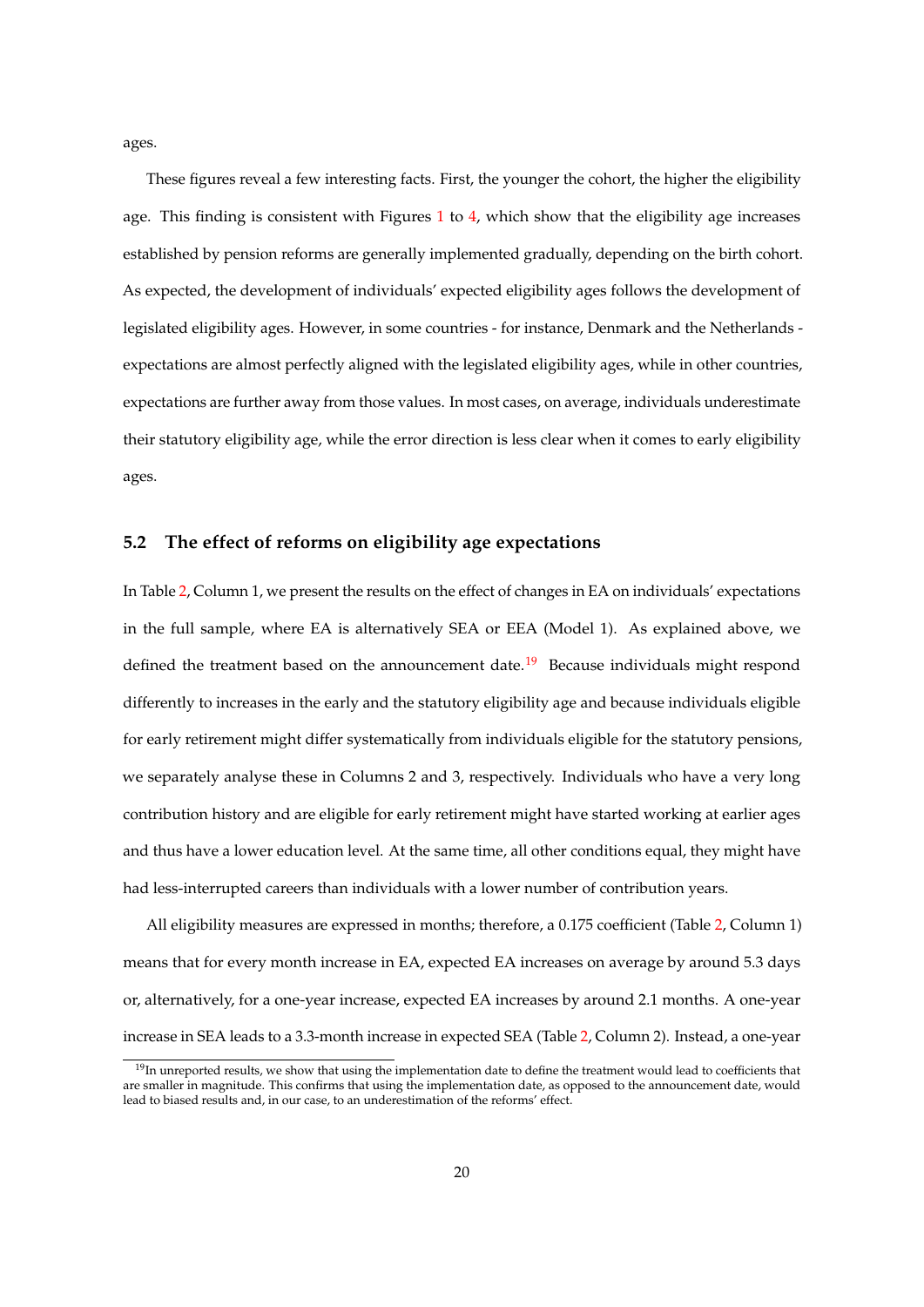increase in EEA leads to a 2-month increase in expected EEA (Table [2,](#page-31-1) Column 3).<sup>[20](#page-22-0)</sup> Overall, the adjustment of expectations about pension eligibility age seems to be modest on average.

One potential issue with our data is that individuals' eligibility ages might be non-full years (for instance, 65 years and 6 months, or 786 months), whereas SHARE respondents, due to the design of the survey instrument, can only answer to the expectation question with full rounded years. It is unclear, though, what the direction of their rounding is: whether they systematically round up or down, or rather they round to the closest integer. Therefore, in Table [A.2,](#page-48-0) we check the sensitivity of our results by repeating the analysis with, alternatively, rounded down EA (Column 1), rounded up EA (Column 2), and EA rounded to the nearest integer (Column 3). Results show that the coefficient is barely affected by the assumptions we make on the rounding direction. In Column 4, we restrict the sample to changes in EA equal or bigger than one full year. In this case, we get a sizable and statistically significant coefficient, even though smaller than that of Table [2.](#page-31-1)<sup>[21](#page-22-1)</sup>

While eligibility age expectations surely reflect incorrect knowledge for individuals who report an expected EA that is lower than the applicable EA according to legislation, some individuals might report an expected eligibility age that is higher than their current and future (reformed) legal eligibility age. This expectation might reflect incorrect knowledge, but it could also reflect preferences or the need for later retirement. For these individuals, the reform is not salient, and a lack of update of expectations in the face of reform does not necessarily imply a lack of knowledge. For this reason, we check the robustness of the results and exclude individuals who report at their first interview an expected EA higher than the reformed EA. Results in Table  $A.3$  show that coefficients of interest are barely affected.

Finally, in Table [A.4,](#page-50-0) we gradually introduce several time-varying control variables to check the robustness of our results to changes in individuals' characteristics that are not absorbed by the fixed effect, such as marital status, health, income decile and wealth decile.<sup>[22](#page-22-2)</sup> Results in Table [A.4](#page-50-0) show

<span id="page-22-0"></span><sup>&</sup>lt;sup>20</sup>The reason why the sample in Column 1 is bigger than the sum of the samples of Column 2 and 3 is that we exclude Austria from the SEA sample and the Netherlands from the EEA sample, as there were no corresponding reforms of these eligibility ages in Austria and the Netherlands in the period considered.

<span id="page-22-1"></span>Because the result of Column 4, Table [A.2,](#page-48-0) is based on a subsample of the sample used in Table [2,](#page-31-1) the two results are not strictly comparable.

<span id="page-22-2"></span> $^{22}$ Health status is self-assessed and measured on a scale from 1 (excellent) to 5 (poor). Income and wealth deciles are country and wave specific.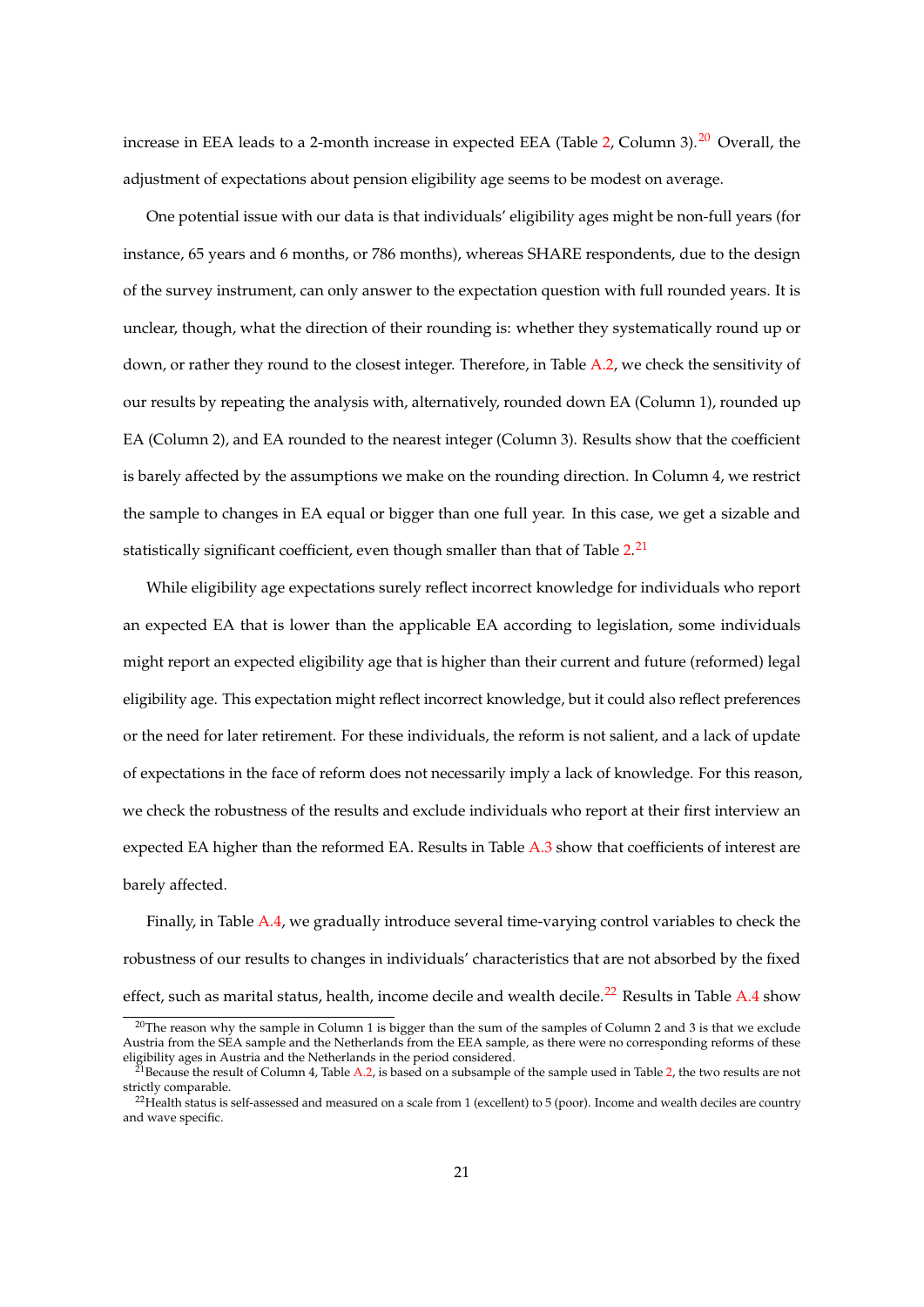that our baseline specification is robust to the introduction of these variables.

#### **5.2.1 Heterogeneity analysis**

To dig deeper, we study the heterogeneity in the adaptation in eligibility age expectations across different groups. First, we split the sample by high and low educated individuals. Individuals with an education level above the median ISCED category level are considered highly educated, and vice versa.<sup>[23](#page-23-0)</sup> The median is calculated at the country and cohort level. Table [3,](#page-32-0) Columns 1 and 2, shows that the changes in eligibility age expectations are stronger for highly educated individuals. While less well-educated individuals adjust their expectations by 1.8 months for every year increase in the legal eligibility age, the adjustment is 2.4 months for highly educated individuals. The difference between the two coefficients is not statistically significant. If, however, we compare the bottom and top education terciles, we find a 9-percentage point higher adjustment for the top tercile, and the difference among the two coefficients is statistically significant at the 5% level.<sup>[24](#page-23-1)</sup> Next, we construct a variable indicating an expectation error. By expectation error, we mean the difference in the legislated eligibility age and the expected eligibility age at the first interview; we interpret this as individuals' baseline knowledge level. We split individuals based on whether they reported the correct eligibility age applicable to them (Column 3) or not (Column 4) in the first interview. Individuals who are well informed about their pension age at the time of the first interview are very responsive to changes in the legislated eligibility ages - they increase their expectation by 5.4 months for every year increase in the eligibility age. In contrast to this, individuals who report an expected eligibility age that does not correspond to the legislation in place are largely unresponsive to changes in the pension rules - they only adjust their expectation by 0.8 months. The two coefficients are statistically different at the 1% level.

Finally, we study the heterogeneity of the result with respect to several cognitive measures. In SHARE, cognitive status is measured using simple tests of memory, verbal fluency, and numeracy

<span id="page-23-0"></span><sup>&</sup>lt;sup>23</sup>The education definition is based on the International Standard Classification of Education (ISCED) 1997 categories to have comparability across countries.

<span id="page-23-1"></span><sup>24</sup>Unreported results, available upon request.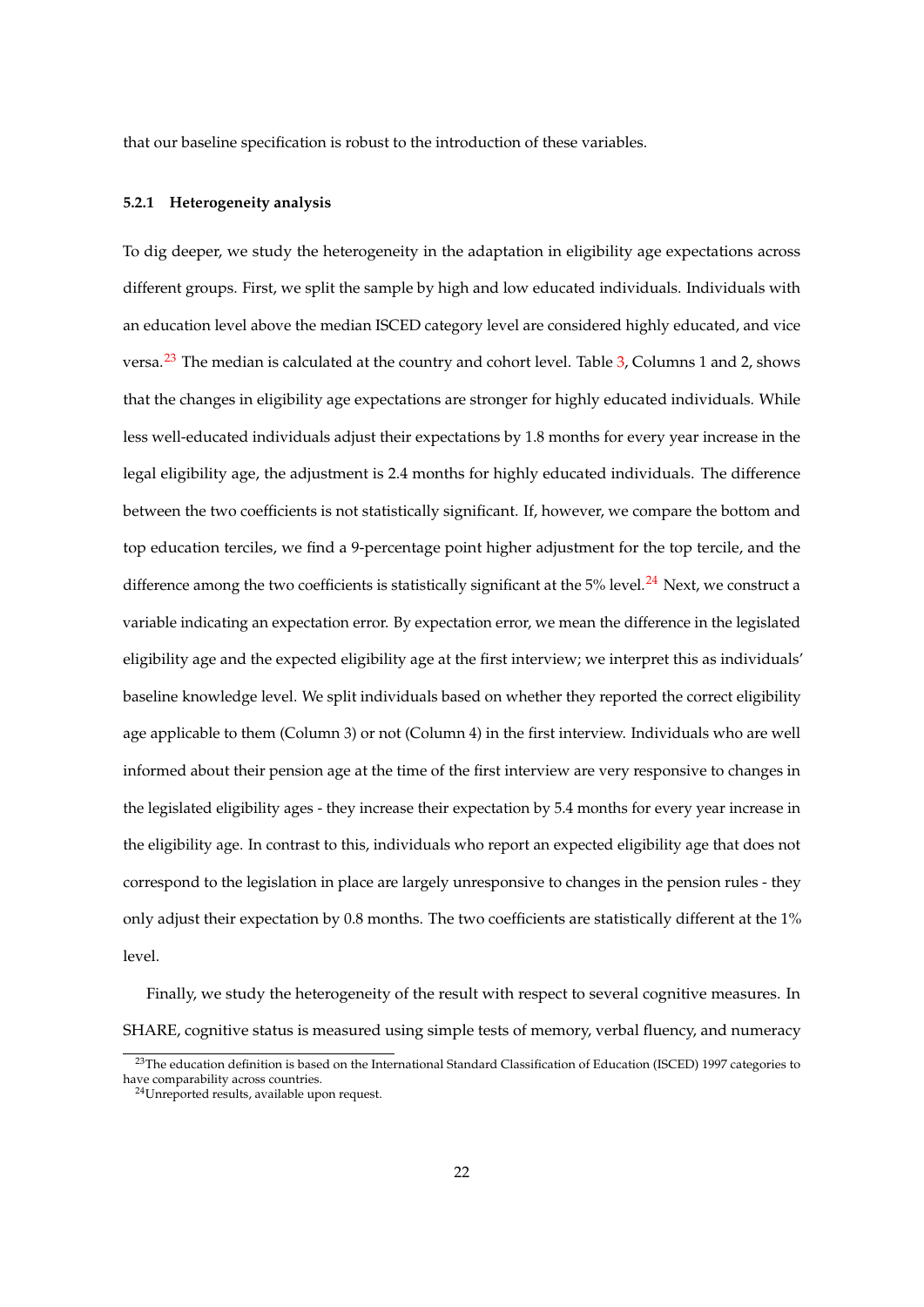that are comparable with similar tests implemented in the Health and Retirement Study (HRS) and the English Longitudinal Study of Ageing (ELSA). These tests follow a protocol aimed at minimising the potential influences of the interviewer and the interview process.

The test of memory consists of verbal registration and recall of a list of 10 words. The respondent hears the complete list only once, and the test is carried out twice, immediately after the encoding phase (immediate recall) and at the end of the cognitive function module (delayed recall). The total scores of both tests correspond to the number of words that the respondent recalls. We make use of the delayed recall, as it shows more variability in the data. The test of verbal fluency consists of counting how many distinct elements from a particular category (real or mythical members of the animal kingdom) the respondent can name in a one-minute interval. Finally, the test of numeracy consists of a few questions involving simple arithmetical calculations based on real-life situations. Respondents who correctly answer the first question are asked a more difficult one, while those who make a mistake are asked an easier one, and the resulting total score ranges from 0 to 4.

Our results are presented in Table [4,](#page-33-0) where we split the sample according to the median of each cognitive measure, with values above the median indicating higher cognitive levels.<sup>[25](#page-24-0)</sup> The median is defined at the country and cohort level to avoid the risk that some countries or cohorts are all clustered above or below the median.

We can observe that for all three cognition measures, the direction of the effect is as expected: individuals with higher cognition levels adjust their expectations more than individuals with lower cognition levels. Only the comparison of individuals with lower and higher numeracy (Columns 1 and 2) returns a statistically significant difference in the coefficients (at the 5% level). This result is not surprising, given the strong correlation between education and numeracy.

Based on these results, we cannot confirm the findings of [Gustman et al.](#page-59-9) [\(2012\)](#page-59-9), who sought to determine whether knowledge of pensions and Social Security plays an intermediary role in linking numeracy to wealth. The authors, using HRS data, find that numeracy and other measures of cognition (similar or equal to the one used in this study) are not significant determinants of

<span id="page-24-0"></span><sup>&</sup>lt;sup>25</sup>As recall and verbal fluency are asked at each interview and might possibly be affected by retirement, we fix them at their first interview value.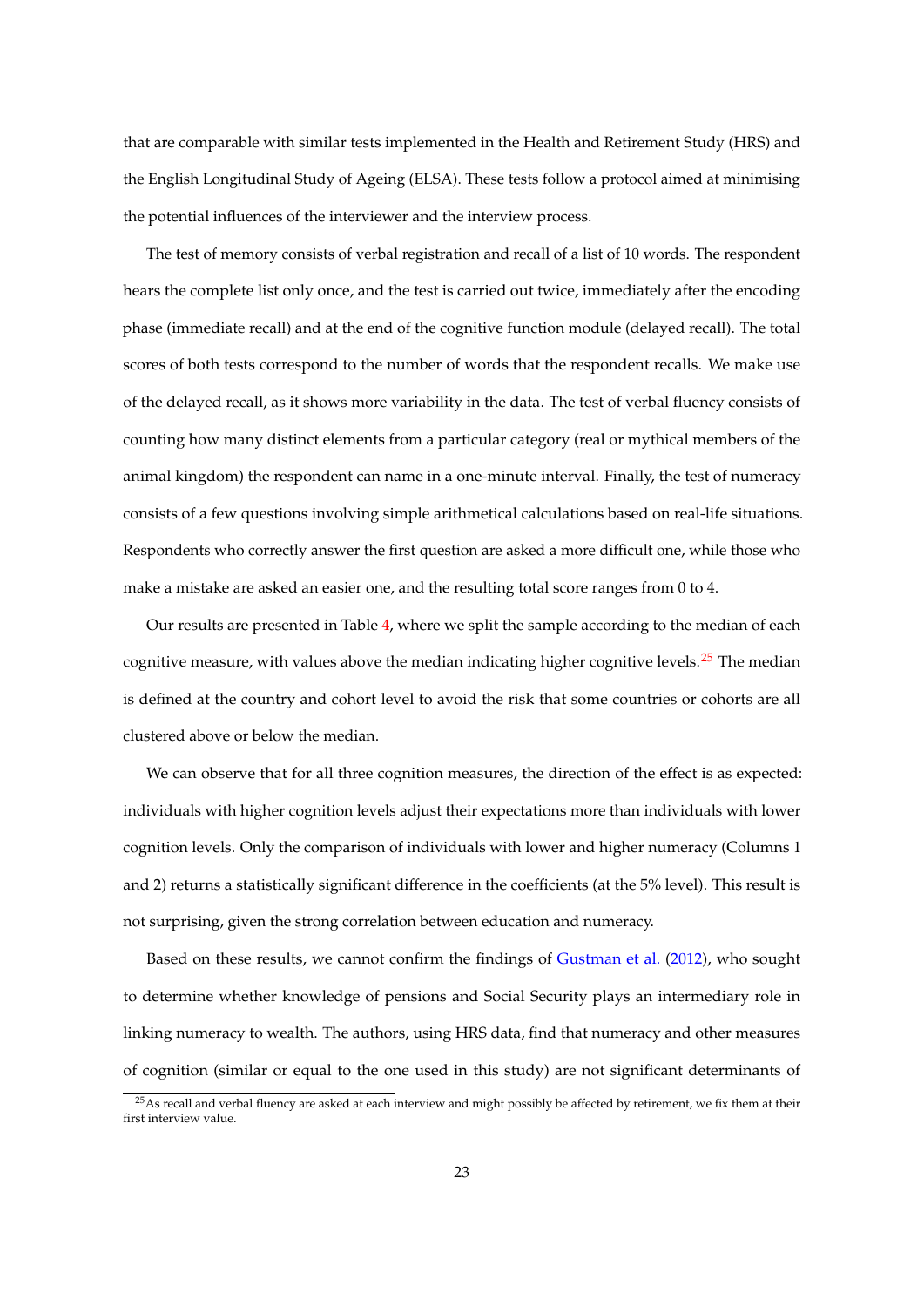knowledge of pensions and Social Security. In our setting, where we study the extent to which individuals update their knowledge in the wake of pension reforms, we do find an important role for education and numeracy. Individuals with higher education and numeracy levels and those with ex ante better knowledge of the pension rules applicable to them are more likely to adjust eligibility age expectations upwards after a pension reform that affected them.

### **5.3 The effect of expected eligibility age on labour supply**

In the previous subsection, we have shown that individuals display only partial adjustment of expectations to new pension rules. The extent of the adjustment displays substantial heterogeneity across certain groups of individuals. If some individuals do not or only partially update their expectations because they do not know about pension reforms or do not understand how they will personally be affected, they will not respond to pension changes in the way that economic theory would predict. Therefore, we are interested in investigating how labour supply responses depend on the level of individual pension knowledge.

We first analyse the effect of changes in eligibility age expectations on unemployment and disability. Second, we analyse the effect of changes in pension knowledge on hours of work, using an indicator variable for part-time work. In this analysis, we include only employed individuals to capture only the effect at the intensive margin on working hours. Finally, we analyse how individuals' expectations about the probability of working past age 63 change when they update their eligibility expectations upwards (see Section 3.1 for the variable description).

Our results are displayed in Table [5](#page-34-0) for both genders and separately by gender in Table [6.](#page-35-0) In Table [5,](#page-34-0) we first show results for the full sample (Panel *(i)*), then separately for the sample of individuals eligible for the statutory pension (Panel *(ii)*) and for the early pension (Panel *(iii)*).

Overall, we observe in the full sample that a one month increase in expected EA leads to a reduction of 0.5 percentage points (pps), or -2.7%, in the probability of working part-time, and a 1.2pps, or 1.8%, increase in the probability of reporting a positive likelihood of working past age  $63.26$  $63.26$ 

<span id="page-25-0"></span> $^{26}$ Because this question is asked only to individuals younger than 61 and was not asked in wave 1 and only to baseline interviews in wave 6, the sample size is considerably smaller.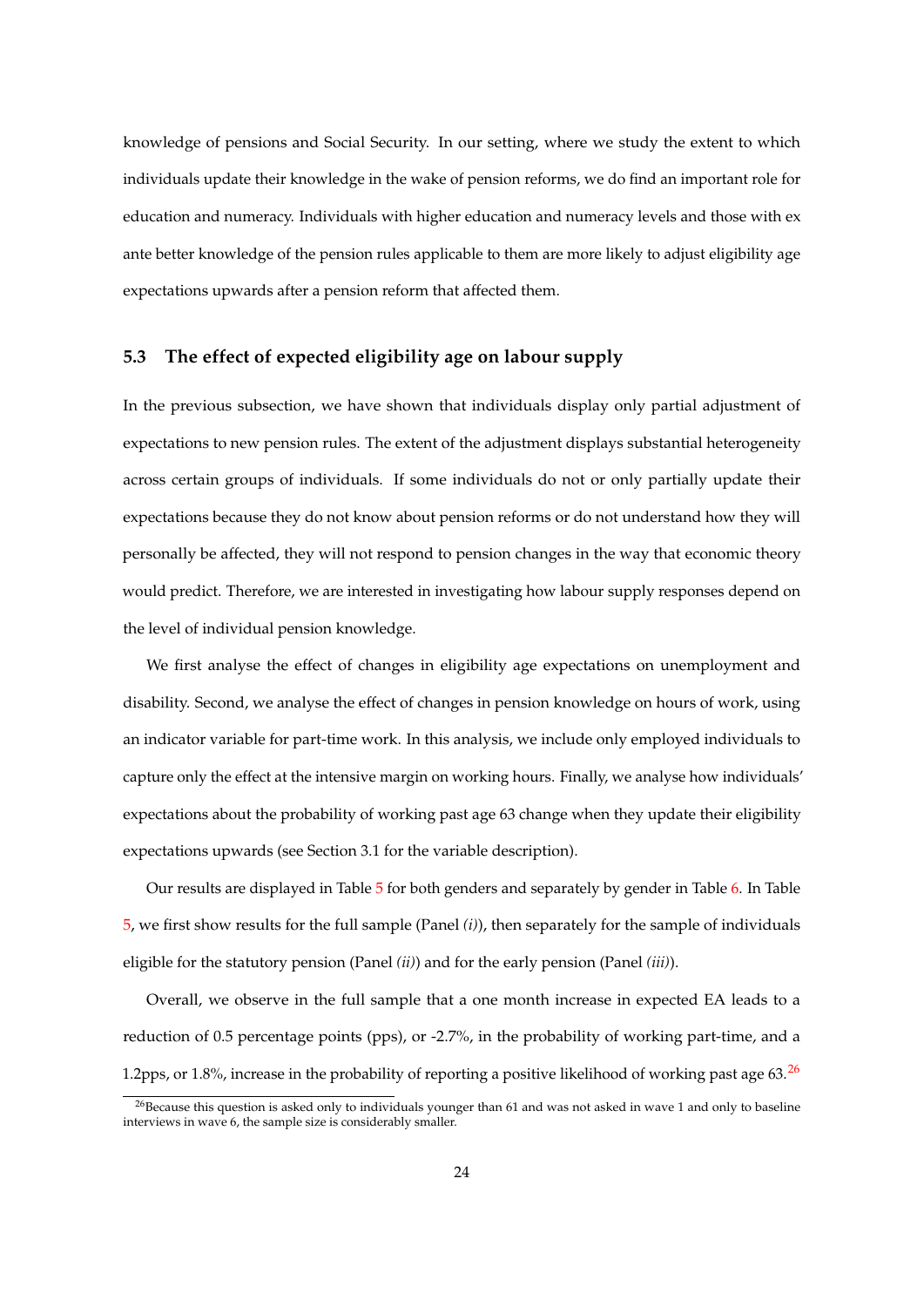We do not find any significant effect of increases in the expected eligibility age on unemployment or disability.

The picture changes slightly depending on whether we analyse individuals eligible for statutory or early pension. On the one hand (Panel *(ii)*), we find a 0.2pps increase in the probability of being unemployed. On the other hand, we observe a 0.6pps decrease in the probability of being unemployed for those eligible for early pension (Panel *(iii)*). Thus, while individuals seem to use unemployment as a route to retirement in the case of an increase in the statutory eligibility age, the opposite seems to be the case for increases in the early eligibility age. This might indicate that individuals who were using unemployment as a route to early retirement are surprised by the increase in early eligibility age and are thus forced out of unemployment when unemployment benefits are exhausted.

The analysis by gender also reveals some interesting facts. In particular, the effect on working hours appears to be completely driven by women, who may compensate for the reduction in social security wealth by working more at the intensive margin. Additionally, while we do not find an increase in unemployment in the full sample, there is a significant increase among women and no effect among men.

Because the exclusion restriction might not hold in the presence of leisure complementarities between spouses, we run a robustness check (Table [A.5](#page-51-0) in the Appendix) where we include the work status of the spouse as a control variable for the subsample of married individuals. When compared to the baseline results for the subsample of married individuals, results remain largely unchanged. Finally, in Table [A.6,](#page-52-0) we test the robustness of our results to assigned eligibility age by excluding observations of individuals who declare a number of contribution years that would place them at the threshold between SEA or EEA assignment. In particular, we exclude individuals whose potential SEA and EEA are within 12 months from each other in absolute value. We find that our results are robust to the assigned eligibility age.<sup>[27](#page-26-0)</sup>

As explained above, by estimating a local average treatment effect (LATE), these results represent

<span id="page-26-0"></span> $27$ An example will clarify this exercise. Suppose an individual declares a number of contribution years such that, if she continues to work, she will be able to draw her pension at the early eligibility age of 64, while the statutory eligibility age is 65. As 64 and 65 are within 12 months distance, we exclude this individual from the robustness analysis.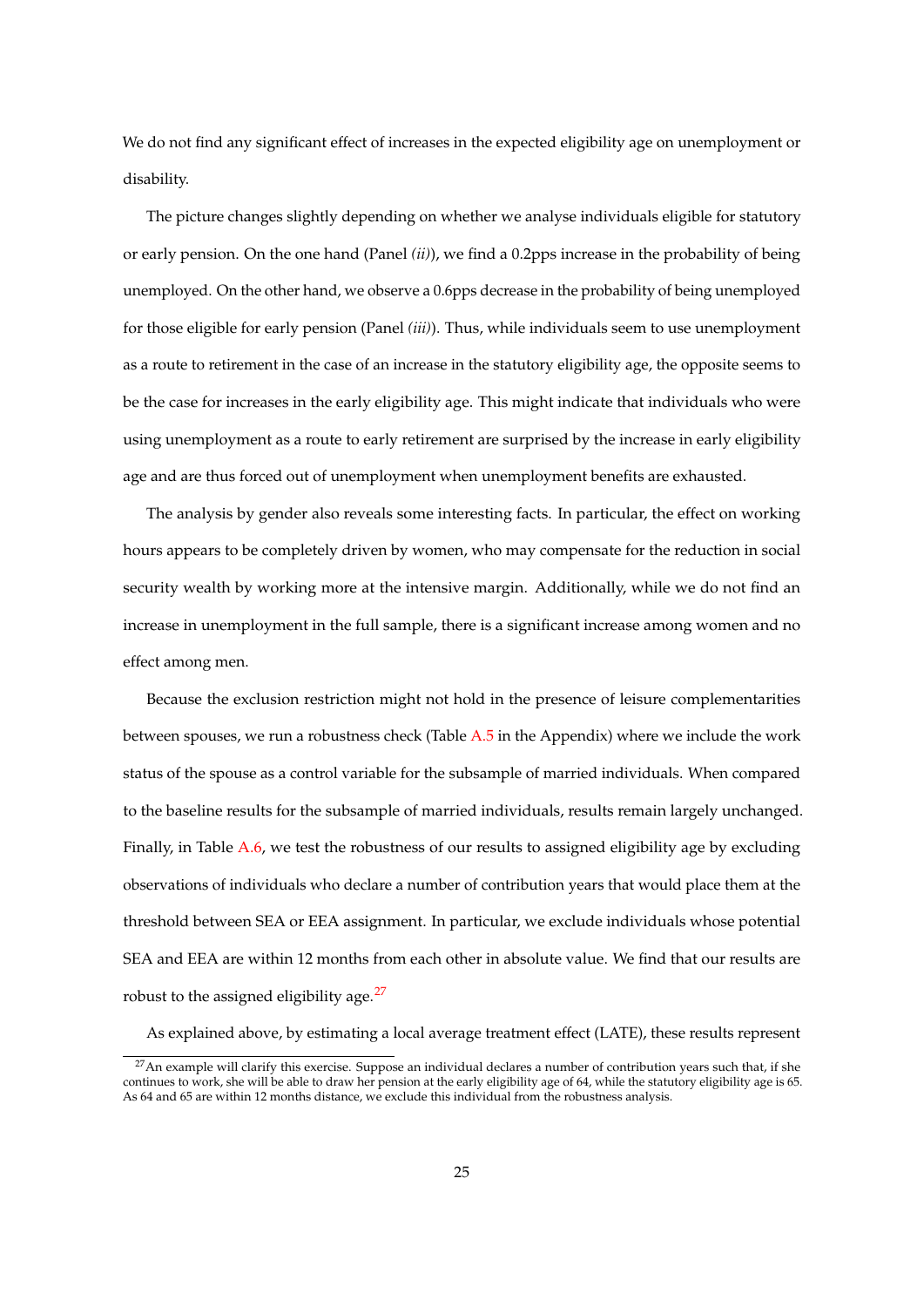the labour response to pension reforms among the compliers, that is, individuals who updated their eligibility age expectations because of pension reforms. In Table [A.7](#page-53-0) in the appendix, we use EA in the main regression (reduced from estimates). Interestingly, all coefficients are smaller - in some cases even of one order of magnitude - than in the IV regression. Thus, the average effect of pension reforms on labour market outcomes is smaller than the effect among those who are informed about how the new rules apply to them.

While we cannot exactly say what the labour supply response of individuals who are uninformed about pension reforms would be if they were well-informed about such reforms (unless we assume a constant causal effect), we can nevertheless conclude that reduced-form models of retirement produce an estimate of the labour supply response in the population that is an average response of informed and uninformed individuals. If everyone were correctly updating their expectations, the estimated labour supply response in the reduced form would most likely be larger.

### **5.4 The effect of eligibility age expectations on retirement decisions**

Our results on early retirement are displayed in Table [7.](#page-36-0) Here we show the probability of being retired (strictly) before each age included in the age range 60 to  $65<sup>28</sup>$  $65<sup>28</sup>$  $65<sup>28</sup>$  We do not find any statistically significant effect for the probability of retiring before age 60 (Column 1). At the same time, we find that an increase in expectations of one month has a statistically significant effect on the probability of retiring before each age between 61 and 65 (Columns 2 to 6), of -0.5, -0.6, -0.7, -1.2 and -1.2 pps, respectively. This outcome amounts to a reduction in the probability of retirement before the respective ages of 2.4%, 2.1%, 1.9%, 2.6% and 2.5%, for every one-month increase in expectations.

In Tables [8](#page-37-0) and [9,](#page-38-0) we separately look at men and women. Overall, we find that women are much more responsive to pension reforms than men. While the reduction for men reaches 1.6% in terms of the probability of retiring before age 61, women experience up to a 4% reduction in the probability of retiring before age 64.

<span id="page-27-0"></span> $^{28}$ Because we can only study retirement before a certain age if we observe the individual at least until that age, in each model, we restrict the sample to individuals who were older than the respective age when observed for the last time. This explains the shrinking sample size from Column 1 to Column 6 of Table [7.](#page-36-0)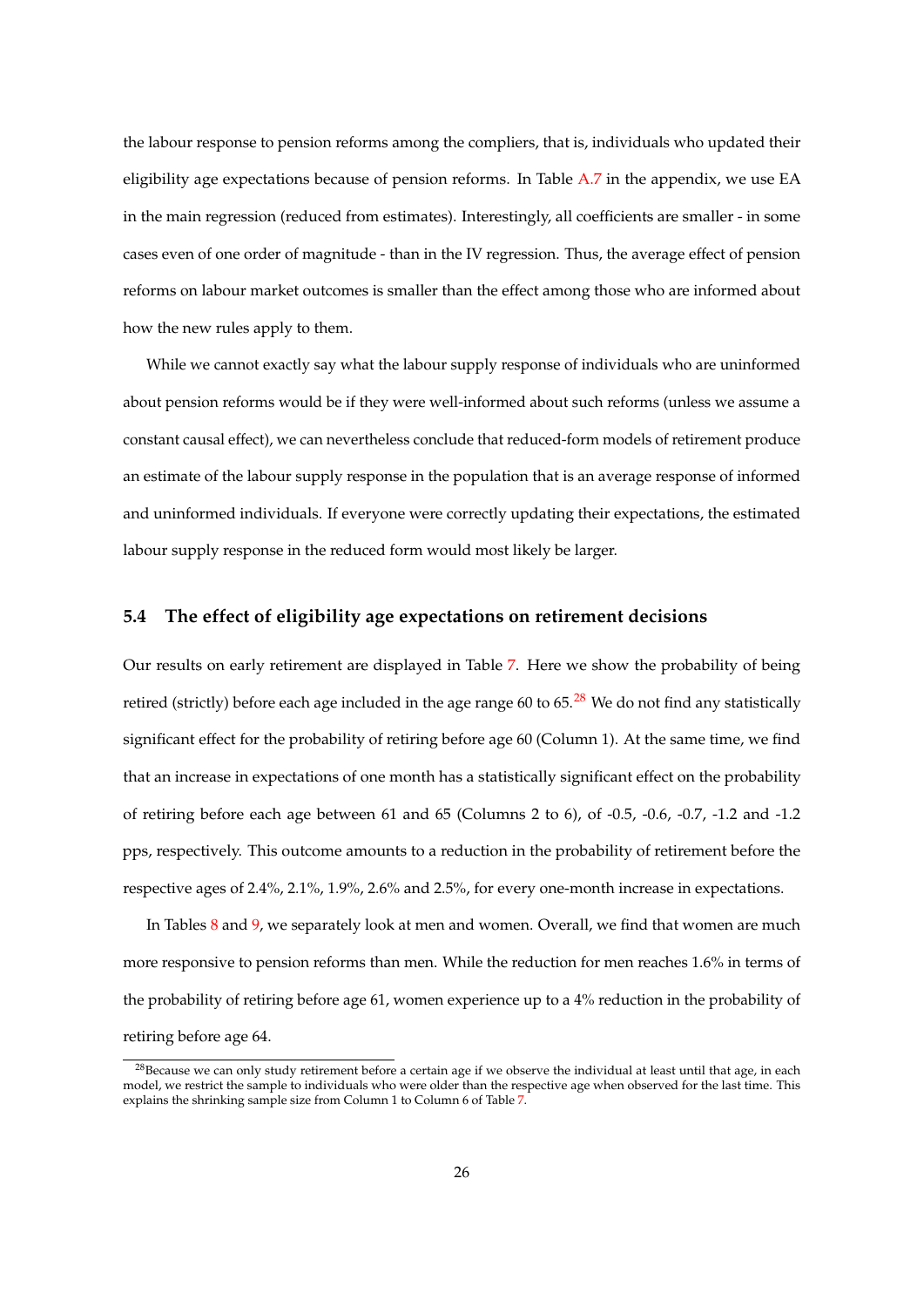We perform a series of robustness checks similar to the previous sections. In Table [A.8,](#page-54-0) we include the work status of the spouse at the first and last interview as a control variable for the subsample of married individuals. Again, when compared to the baseline results for the subsample of married individuals, results remain largely unchanged. In Table [A.9,](#page-55-0) we exclude observations of individuals who declare a number of contribution years that would place them at the threshold between SEA or EEA assignment from the sample. Results are robust to the assigned eligibility age. $^{29}$  $^{29}$  $^{29}$ 

Finally, as in the previous section, we compare the IV results with those obtained from a reducedform regression model. These are displayed in Table [A.10](#page-56-0) in the appendix. Consistent with what we have shown in the previous section, the estimated effects in the reduced-form models are up to one order of magnitude lower than in the IV case. Thus, a change in the eligibility age on the labour force participation is much smaller on average than when estimating the effect among those individuals who are well informed about the new rules.

As a final step, we would like to propose a thought experiment about what would happen to labour market outcomes if everyone were well informed about the new pension rules and adjusted expected eligibility ages and labour market behaviour accordingly. As shown above, the change in the probability of retirement before age 65 amounts to 0.186 pps in the reduced-form model and 1.2 pps in the IV model. Furthermore, the observed average probability of retirement before age 65 in our sample is 47.73%. Given that the average increase in the pension eligibility age in our sample is about 9.95 months, we can obtain the counterfactual probability of retirement before age 65 in case of no reforms, which amounts to 49.58%. If we are willing to assume a constant causal effect, we can also derive the probability of retirement before age 65 if everyone correctly updated their expectations. This amounts to a probability of 37.64%, that is, a probability 10.09 pps (or 21%) lower than the corresponding observed probability (47.73%).

As seen in Section 5.2.1, however, individuals who do not adjust their expectations are different in observable characteristics from individuals who update their expectations. They have lower education, lower cognitive abilities, and are less well informed about their pension age even before

<span id="page-28-0"></span> $29$ In unreported results, we also exclude from the sample one country at a time to check the robustness of the results to country exclusion, and we find that no single country seems to be driving the results.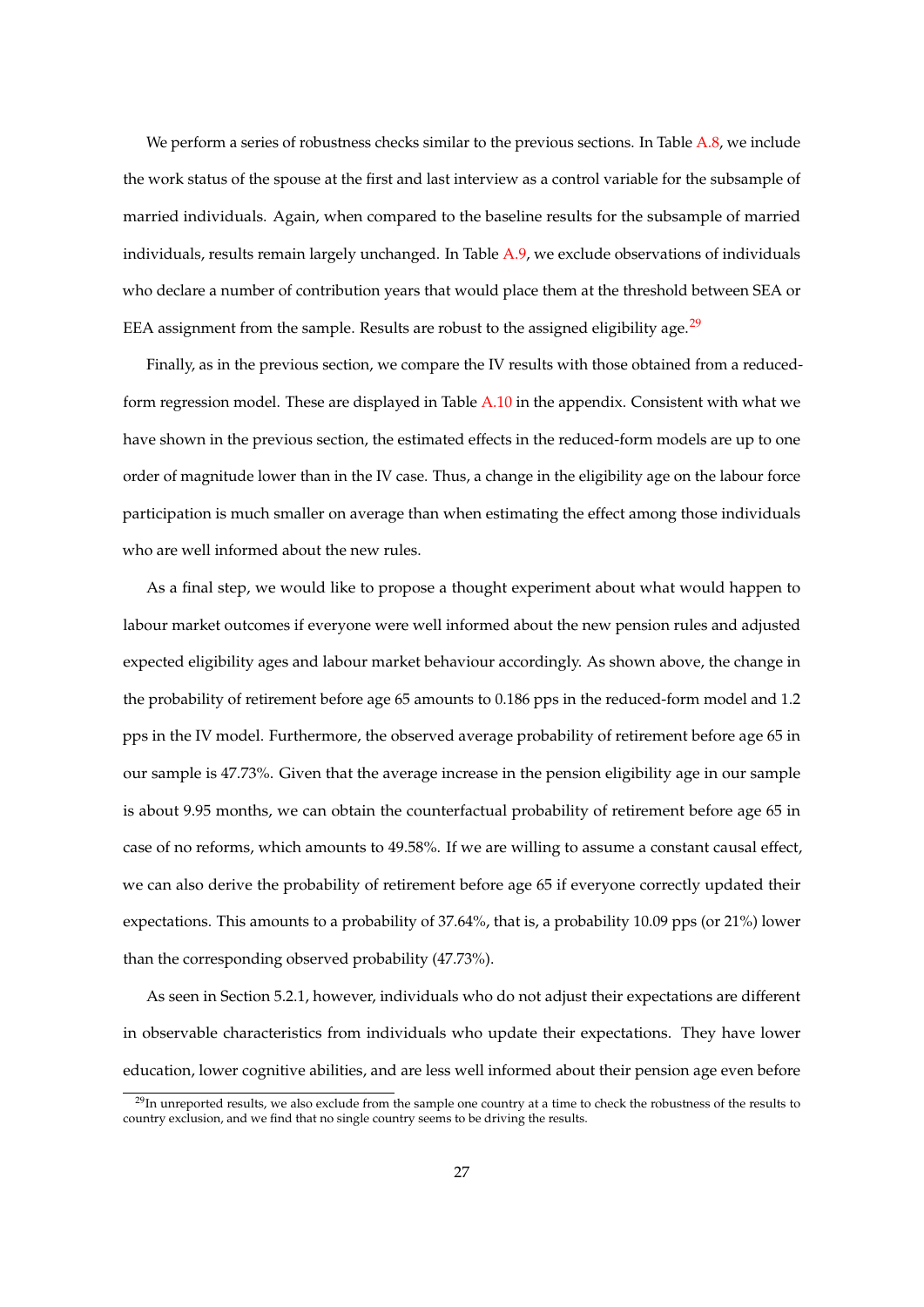the reforms. They might differ in other, unobservable characteristics. Therefore, it is hard to infer what the labour market response of those individuals would be if they were well informed. Nevertheless, at the very least, our results document that a considerable number of individuals are not making an informed choice when making plans for their retirement. This can be detrimental if the labour market and saving choices turn out to be sub-optimal and there is not sufficient time to make adjustments.

## **6 Discussion and conclusion**

Based on data from seven European countries, we show that many individuals are not well informed about the pension rules that apply to them. After pension reforms, not all individuals update their expectations about their prospective pension eligibility age. In particular, those with lower education, lower numeracy and less ex-ante knowledge of the pension rules update their beliefs less.

Moreover, individuals who update their pension expectations more are more likely to adjust their labour market behaviour. Specifically, we see evidence of later labour market exit, an increase in the probability of working full-time, and some program substitution, namely an increase in the likelihood of claiming unemployment benefits. All margins we observe are stronger for women than for men.

Accordingly, we show that reduced-form estimations of pension rules on retirement behaviour significantly underestimate labour supply elasticity because only knowledgeable individuals react to the reforms. On the contrary, individuals with wrong expectations are responsive to their perceived incentives - as measured by expected pension eligibility age - rather than to actual retirement incentives. In this respect, our results are consistent with [Chan and Stevens](#page-58-4) [\(2008\)](#page-58-4), with the important difference that we can causally identify the relationship between knowledge and labour market behaviour.

Importantly, we show that the individuals who fail to update their expectations about eligibility ages are potentially the most financially fragile because low education and low cognitive abilities are also often associated with less financial resources [\(Banks,](#page-57-10) [2010;](#page-57-10) [Christelis et al.,](#page-58-10) [2010\)](#page-58-10). For these individuals, lack of information about pension regulations and their reform, and the resulting ill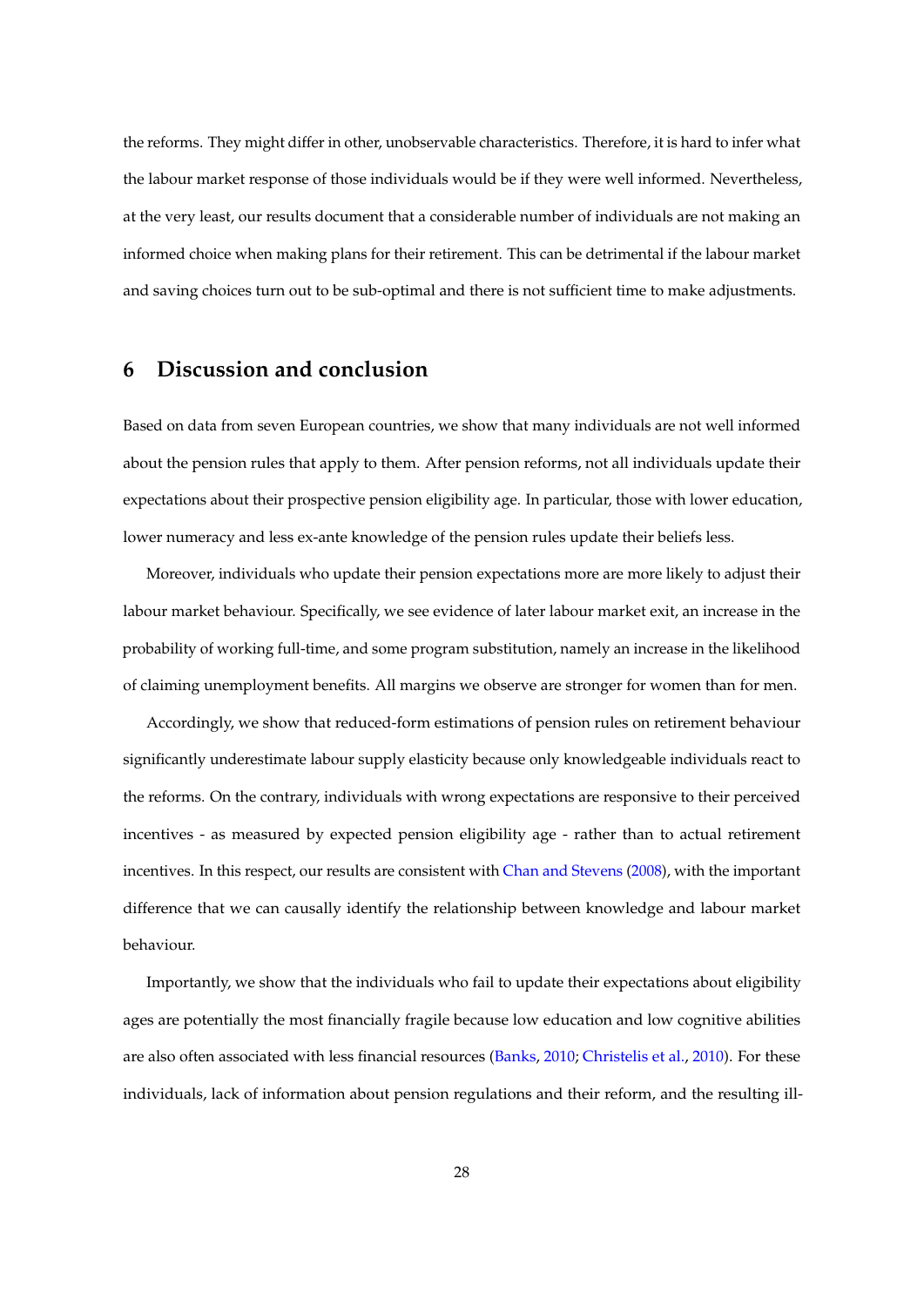informed labour supply decisions, might be especially detrimental. The crucial policy consequence is that lack of information or incomplete understanding of pension policies might undermine their effectiveness and have undesired effects.

The solution to this might not be straightforward, though. Informing individuals about the pension rules that apply to them might be a cost-effective policy to help people plan for their retirement and make appropriate choices. However, the literature that has studied the effects of giving information treatments to individuals, or the recent introduction of pension letters in a few countries, has not reached an agreement on the effectiveness of such information policies. More research is needed about how to successfully convey this type of information.

Figures [5](#page-43-0) and [6](#page-44-0) show that in some countries, individuals appear much better informed than in other countries. Several reasons might explain these patterns. Some countries have experienced many pension reforms in the last decades, which might have increased uncertainty about the pension rules. Furthermore, continuous policy changes might decrease trust that future governments will stick to the new rules, which in turn might affect individuals' expectations formation and the extent to which people keep informed about new policies. Furthermore, some countries have much more complicated pension rules and offer several potential pathways to exit the labour force. Finally, the extent to which governments inform their citizens varies considerably by country. In the time span considered in this analysis, Denmark, France, Germany and the Netherlands already provided online or offline pension statements with individual-specific information about eligibility age, contributions made, predicted pension benefits under different scenarios, and so on, depending on the country considered. On the contrary, Italy started providing individual pension information only in 2016, and Spain does not yet offer this type of information. While explaining these country differences in pension knowledge has not been the purpose of this study, it would be an interesting avenue for future research.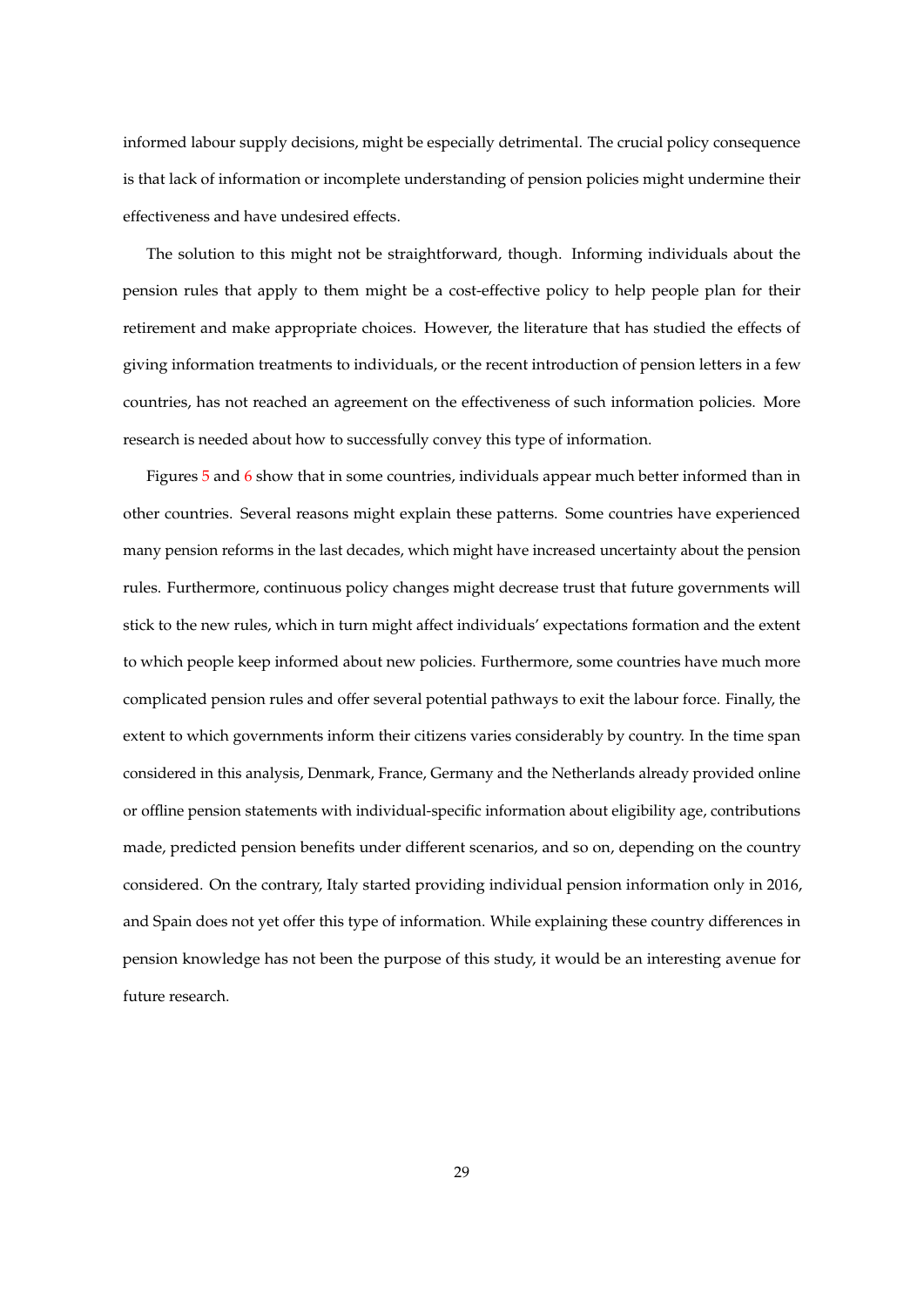<span id="page-31-0"></span>

| Variable                     | Mean   | Std. Dev. | Min.     | Max. | N     |
|------------------------------|--------|-----------|----------|------|-------|
| Age                          | 56.01  | 4.08      | 39       | 70   | 20609 |
| Female                       | 0.54   | 0.5       | 0        | 1    | 20609 |
| Working                      | 0.78   | 0.41      | $\Omega$ | 1    | 20312 |
| Out of the labour force      | 0.09   | 0.29      | 0        | 1    | 20312 |
| Unemployed                   | 0.07   | 0.25      | 0        | 1    | 20312 |
| Permanently sick or disabled | 0.06   | 0.24      | 0        | 1    | 20312 |
| Part-time job                | 0.22   | 0.41      | 0        | 1    | 16605 |
| Married                      | 0.79   | 0.41      | 0        | 1    | 20590 |
| Number of children           | 2.04   | 1.22      | $\Omega$ | 12   | 20599 |
| Exp. EA (months)             | 768.86 | 32.18     | 600      | 900  | 20609 |
| EA (months)                  | 765.19 | 29.31     | 638      | 986  | 20609 |

Table 1: Descriptive statistics

<span id="page-31-1"></span>Notes: This table shows the mean, standard deviation, maximum and minimum values, and number of observations for a selection of variables, computed on a sample that includes seven European countries (Austria, Belgium, Denmark, Germany, Italy, the Netherlands and Spain), over the period 2004-2015.

|                  | (1)        | (2)        | (3)        |
|------------------|------------|------------|------------|
| VARIABLES        | Exp. EA    | Exp. SEA   | Exp. EEA   |
|                  |            |            |            |
| EA               | $0.175***$ |            |            |
|                  | (0.0169)   |            |            |
| <b>SEA</b>       |            | $0.271***$ |            |
|                  |            | (0.0392)   |            |
| EEA              |            |            | $0.170***$ |
|                  |            |            | (0.0316)   |
|                  |            |            |            |
| Observations     | 20,609     | 9,861      | 8,304      |
| $R^2$            | 0.086      | 0.141      | 0.062      |
| Number of panels | 8,289      | 3,933      | 3,481      |
| <b>IND FE</b>    | <b>YES</b> | <b>YES</b> | <b>YES</b> |
| YEAR FE          | <b>YES</b> | <b>YES</b> | YES        |
| AGE              | YES        | YES        | YES        |

Table 2: Expectations adjustment

Notes: This table reports results from Model (1). In Column (1), regression is on the full sample, and the outcome variable eligibility age (EA) is either the statutory eligibility age (SEA) or the early eligibility age (EEA). In Column (2), the regression is on the subsample of those eligible at the statutory age; the outcome variable is SEA. In Column (3), the regression is on the subsample of those eligible at the early age, and the outcome variable is EEA. Austria is excluded from the SEA sample and the Netherlands from the EEA sample. Regressions include individual fixed effects, year dummies and a cubic of age. Standard errors are clustered at the individual level and are reported in parentheses. \*\*\* p<0.01, \*\* p<0.05, \* p<0.1.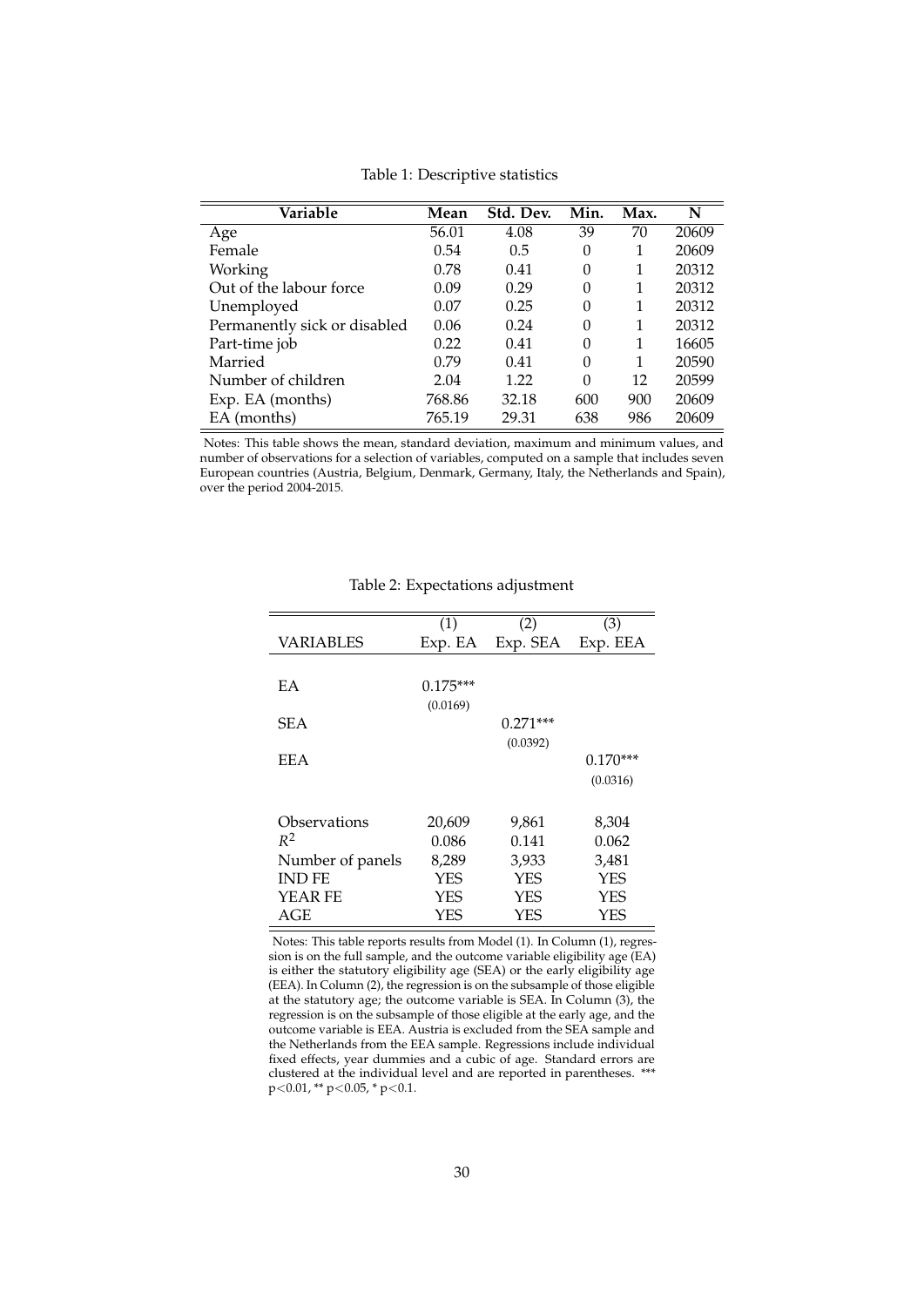<span id="page-32-0"></span>

|                  | $\left( 1\right)$ | (2)        | (3)                      | (4)                          |
|------------------|-------------------|------------|--------------------------|------------------------------|
|                  | Education         | Education  | <b>Expectation</b> error | <b>Expectation error</b>     |
| VARIABLES        | Low               | High       | $err=0$                  | $\vert \text{err} \vert > 0$ |
|                  |                   |            |                          |                              |
| EA               | $0.152***$        | $0.204***$ | $0.449***$               | $0.0652***$                  |
|                  | (0.0230)          | (0.0259)   | (0.0247)                 | (0.0217)                     |
|                  |                   |            |                          |                              |
| Observations     | 12,720            | 7,586      | 9,266                    | 11,343                       |
| $R^2$            | 0.079             | 0.100      | 0.225                    | 0.057                        |
| Number of panels | 5,140             | 3,027      | 3,591                    | 4,698                        |
| <b>IND FE</b>    | YES               | <b>YES</b> | <b>YES</b>               | YES                          |
| YEAR FE          | YES               | <b>YES</b> | <b>YES</b>               | YES                          |
| AGE              | YES               | <b>YES</b> | YES                      | YES                          |

Table 3: Heterogeneity over education and baseline pension knowledge

Notes: This table reports results from Model (1). The outcome variable is expected EA (eligibility age). The sample is split by low and high education (Columns (1) and (2)), defined as an education level below or above the country-cohort median education level, respectively, and by ex ante beliefs (Columns (3) and (4)), defined as the difference between expected EA and EA in the first observation year. Regressions include individual fixed effects, year dummies and a cubic of age. Standard errors are clustered at the individual level and are reported in parentheses. \*\*\*  $p<0.01$ , \*\*  $p<0.05$ , \*  $p<0.1$ .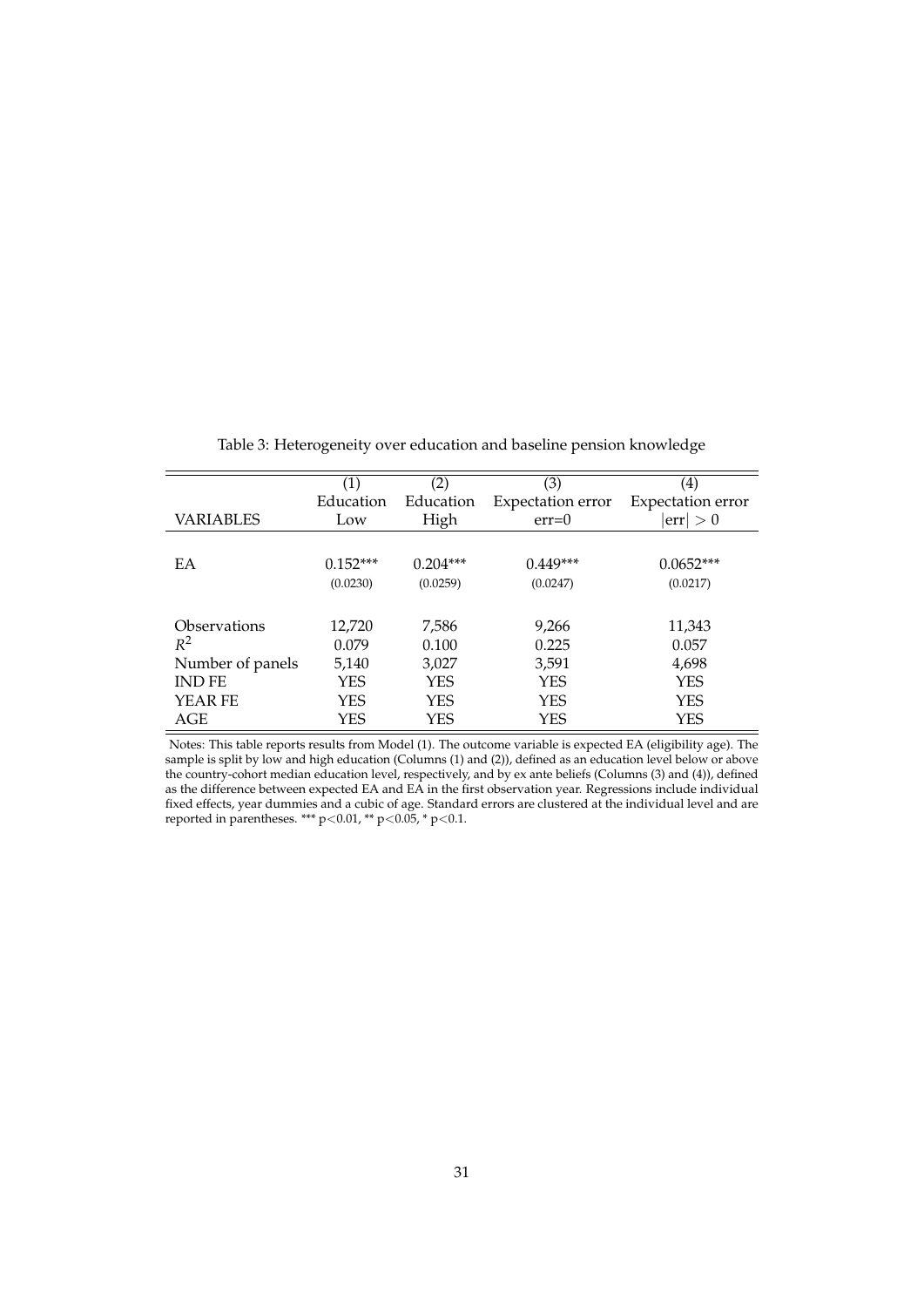|                     | (1)        | (2)        | (3)            | (4)            | $\overline{(5)}$ | (6)          |
|---------------------|------------|------------|----------------|----------------|------------------|--------------|
|                     | Numeracy   | Numeracy   | Verbal fluency | Verbal fluency | Words recall     | Words recall |
| VARIABLES           | Low        | High       | Low            | High           | Low              | High         |
|                     |            |            |                |                |                  |              |
| EA                  | $0.145***$ | $0.233***$ | $0.151***$     | $0.196***$     | $0.169***$       | $0.181***$   |
|                     | (0.0203)   | (0.0321)   | (0.0252)       | (0.0234)       | (0.0240)         | (0.0238)     |
|                     |            |            |                |                |                  |              |
| <b>Observations</b> | 13,416     | 6,295      | 9,873          | 10,067         | 12,054           | 7,949        |
| $R^2$               | 0.081      | 0.093      | 0.081          | 0.094          | 0.079            | 0.100        |
| Number of panels    | 5,439      | 2,528      | 3,984          | 4,025          | 4,839            | 3,197        |
| <b>IND FE</b>       | YES        | <b>YES</b> | <b>YES</b>     | <b>YES</b>     | <b>YES</b>       | <b>YES</b>   |
| <b>YEAR FE</b>      | YES        | <b>YES</b> | <b>YES</b>     | <b>YES</b>     | <b>YES</b>       | <b>YES</b>   |
| AGE                 | YES        | <b>YES</b> | <b>YES</b>     | <b>YES</b>     | <b>YES</b>       | <b>YES</b>   |

Table 4: Heterogeneity over cognitive levels

<span id="page-33-0"></span>Notes: This table reports results from Model (1). The outcome variable is expected EA (eligibility age). The sample is split by different cognitive levels: low and high numeracy (Columns (1) and (2)); low and high verbal fluency (Columns (3) and (4)); low and high words recall (Columns (5) and (6)). Low (high) cognition is defined as having received <sup>a</sup> score below (above) the corresponding median country-cohort test score. Regressions include individual fixed effects, year dummies and <sup>a</sup> cubic of age. Standard errors are clustered at the individual level andare reported in parentheses. \*\*\*  $p < 0.01$ , \*\*  $p < 0.05$ , \*  $p < 0.1$ .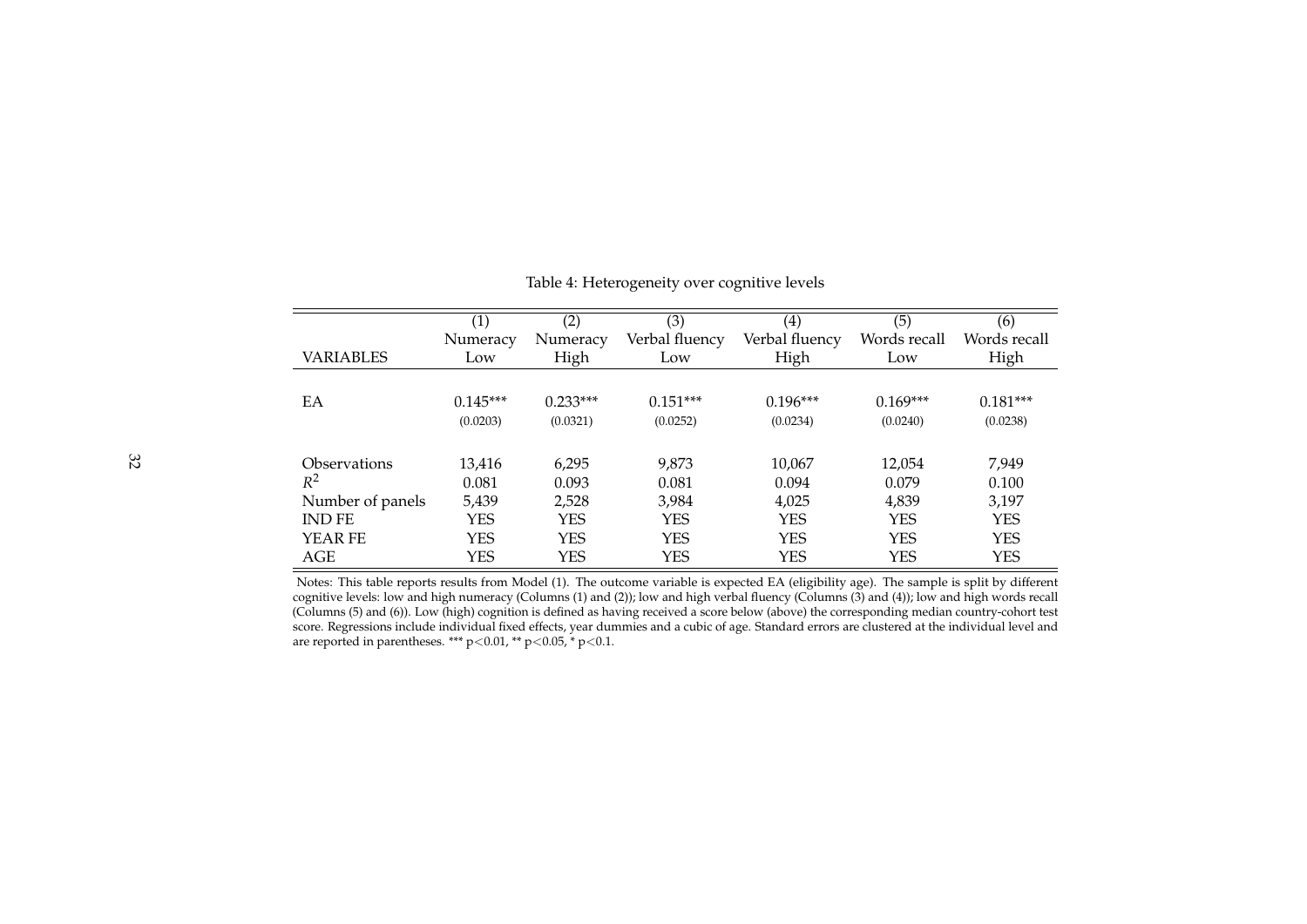<span id="page-34-0"></span>

|                  | $\overline{(1)}$ | (2)              | $\overline{(3)}$               | (4)                 |
|------------------|------------------|------------------|--------------------------------|---------------------|
|                  |                  | Permanently sick |                                | High probability of |
| <b>VARIABLES</b> | Unemployed       | or disabled      | Part-time 30                   | working after 63    |
|                  |                  |                  |                                |                     |
|                  |                  |                  | (i) Full sample                |                     |
|                  |                  |                  |                                |                     |
| Exp. EA          | 0.000548         | 0.000117         | $-0.00499**$                   | $0.0120***$         |
|                  | (0.000868)       | (0.000498)       | (0.00203)                      | (0.00419)           |
|                  |                  |                  |                                |                     |
| Observations     | 17,881           | 17,881           | 10,514                         | 4,206               |
| Number of panels | 7,238            | 7,238            | 4,311                          | 2,098               |
|                  |                  |                  |                                |                     |
|                  |                  |                  | (ii) Eligible to statutory age |                     |
|                  |                  |                  |                                |                     |
| Exp. SEA         | $0.00223*$       | $-0.000727$      | $-0.00696**$                   | $0.0124**$          |
|                  | (0.00130)        | (0.000504)       | (0.00352)                      | (0.00572)           |
|                  |                  |                  |                                |                     |
| Observations     | 8,173            | 8,173            | 5,130                          | 1,888               |
| Number of panels | 3,274            | 3,274            | 2,055                          | 943                 |
|                  |                  |                  |                                |                     |
|                  |                  |                  |                                |                     |
|                  |                  |                  | (iii) Eligible to early age    |                     |
| Exp. EEA         | $-0.00634***$    | 0.00140          | $-0.00644$                     | 0.0216              |
|                  | (0.00243)        | (0.00129)        | (0.00494)                      |                     |
|                  |                  |                  |                                | (0.0143)            |
| Observations     | 7,599            | 7,599            | 4,125                          | 1,515               |
| Number of panels | 3,200            | 3,200            | 1,790                          | 754                 |
|                  |                  |                  |                                |                     |
| <b>IND FE</b>    | <b>YES</b>       | <b>YES</b>       | <b>YES</b>                     | <b>YES</b>          |
| YEAR FE          | <b>YES</b>       | <b>YES</b>       | <b>YES</b>                     | <b>YES</b>          |
| <b>AGE</b>       | <b>YES</b>       | <b>YES</b>       | <b>YES</b>                     | <b>YES</b>          |
|                  |                  |                  |                                |                     |

|  |  |  |  | Table 5: Labour force status, IV regression |
|--|--|--|--|---------------------------------------------|
|--|--|--|--|---------------------------------------------|

Notes: This table reports results from Model (2). The outcome variables in Columns (1) and (2) are indicators of individuals' unemployment and disability status. The outcome variable in Column (3) is a dummy equal to 1 if the individual holds a part-time job. The outcome variable in Column (4) is a dummy equal to 1 if the individual reports a chance of working past age 63 strictly larger than zero, based on the question: *"Thinking about your work generally and not just your present job, what are the chances that you will be working full-time after you reach age 63?"* Regressions include individual fixed effects, year dummies and a cubic of age. Standard errors are clustered at the individual level and are reported in parentheses. \*\*\* p<0.01, \*\* p<0.05, \* p<0.1.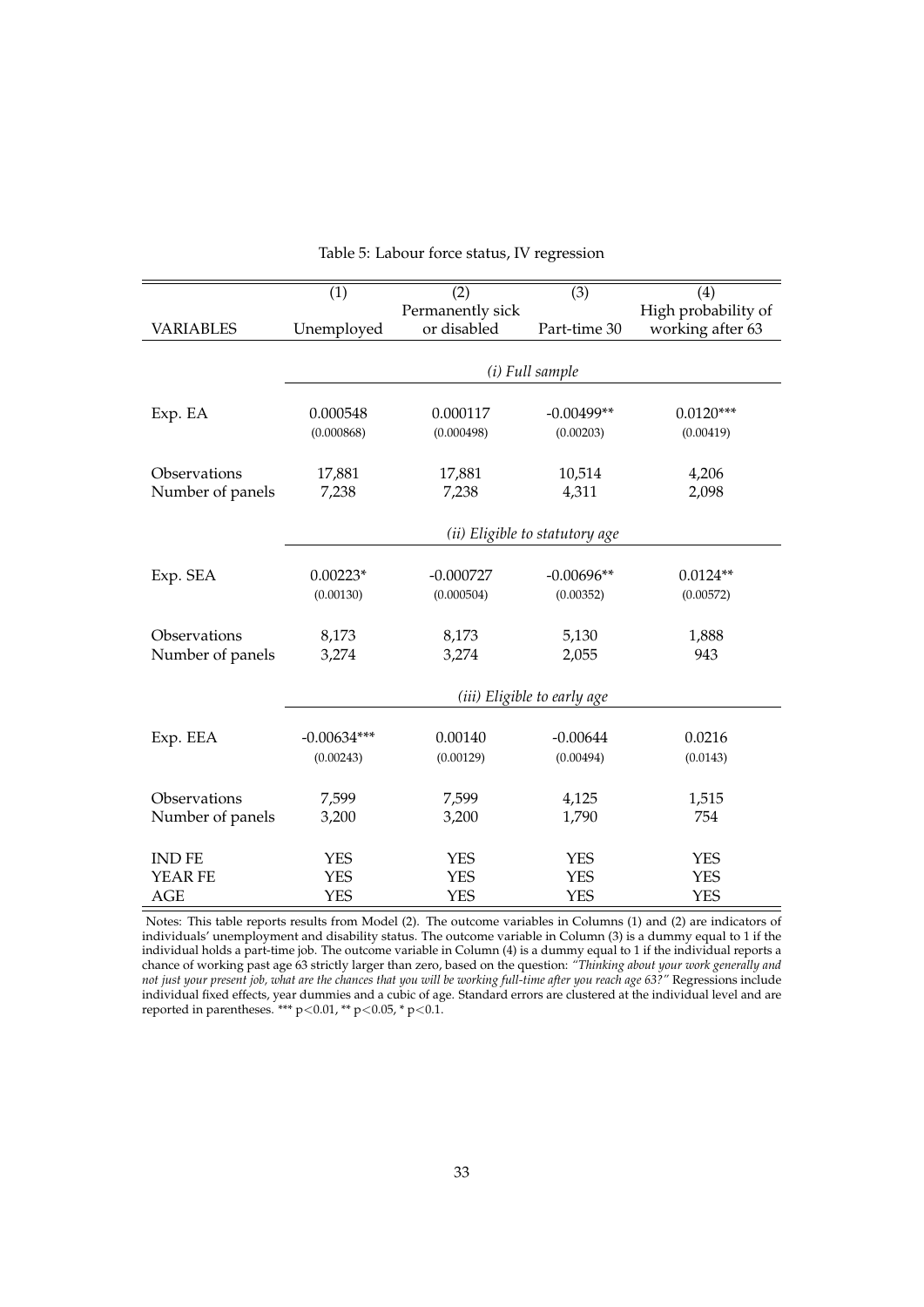<span id="page-35-0"></span>

|                  | (1)        | (2)              | (3)                     | $\left(4\right)$    |
|------------------|------------|------------------|-------------------------|---------------------|
|                  |            | Permanently sick |                         | High probability of |
| <b>VARIABLES</b> | Unemployed | or disabled      | Part-time 30            | working after 63    |
|                  |            |                  |                         |                     |
|                  |            |                  | (i) Full sample, men    |                     |
|                  |            |                  |                         |                     |
| Exp. EA          | $-0.00147$ | $-1.12e-05$      | $-0.00281$              | $0.0112*$           |
|                  | (0.00134)  | (0.000736)       | (0.00178)               | (0.00626)           |
| Observations     | 8,677      | 8,677            | 5,036                   | 1,963               |
| Number of panels | 3,532      | 3,532            | 2,077                   | 980                 |
|                  |            |                  |                         |                     |
|                  |            |                  | (ii) Full sample, women |                     |
| Exp. EA          | $0.00249*$ | 0.000201         | $-0.00677*$             | $0.0126**$          |
|                  | (0.00128)  | (0.000689)       | (0.00368)               | (0.00549)           |
|                  |            |                  |                         |                     |
| Observations     | 9,204      | 9,204            | 5,478                   | 2,243               |
| Number of panels | 3,706      | 3,706            | 2,234                   | 1,118               |
| <b>IND FE</b>    | <b>YES</b> | <b>YES</b>       | <b>YES</b>              | <b>YES</b>          |
| YEAR FE          | YES        | <b>YES</b>       | <b>YES</b>              | <b>YES</b>          |
| AGE              | <b>YES</b> | <b>YES</b>       | <b>YES</b>              | <b>YES</b>          |
|                  |            |                  |                         |                     |

Table 6: Labour force status by gender, IV regression

Notes: This table reports results from Model (2). The outcome variables in Columns (1) and (2) are indicators of individuals' unemployment and disability status. The outcome variable in Column (3) is a dummy equal to 1 if the individual holds a part-time job. The outcome variable in Column (4) is a dummy equal to 1 if the individual reports a chance of working past age 63 strictly larger than zero, based on the question: *"Thinking about your work generally and not just your present job, what are the chances that you will be working full-time after you reach age 63?"* Regressions include individual fixed effects, year dummies and a cubic of age. Standard errors are clustered at the individual level and are reported in parentheses. \*\*\* p<0.01, \*\* p<0.05, \* p<0.1.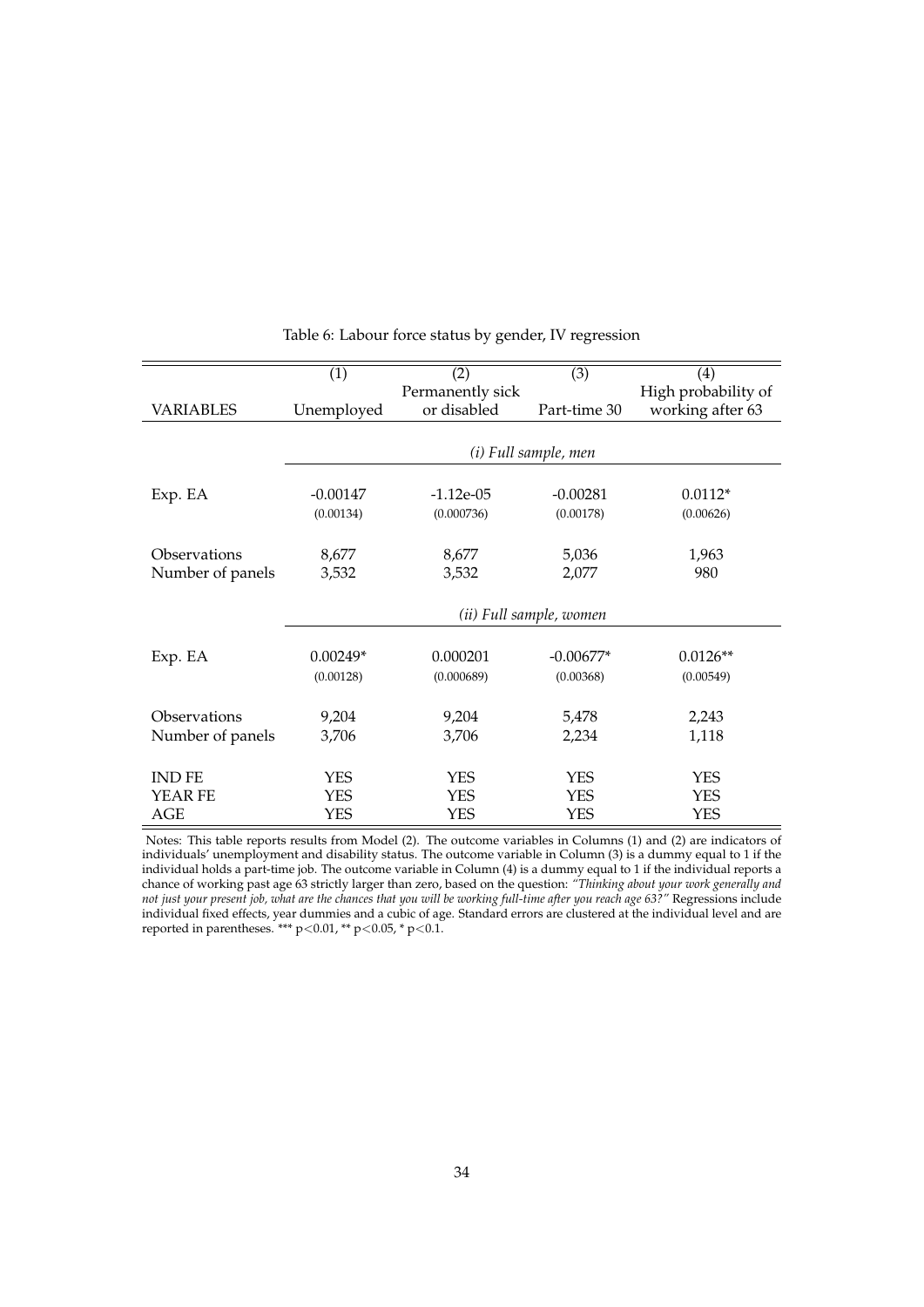|                     | (1)               | (2)               | (3)               | $\left( 4\right)$ | (5)               | (6)               |
|---------------------|-------------------|-------------------|-------------------|-------------------|-------------------|-------------------|
| <b>VARIABLES</b>    | Retired before 60 | Retired before 61 | Retired before 62 | Retired before 63 | Retired before 64 | Retired before 65 |
|                     |                   |                   |                   |                   |                   |                   |
| Exp. EA change      | $-9.34e-05$       | $-0.00515***$     | $-0.00587***$     | $-0.00699***$     | $-0.0116***$      | $-0.0120***$      |
|                     | (0.000801)        | (0.00104)         | (0.00133)         | (0.00180)         | (0.00275)         | (0.00313)         |
|                     |                   |                   |                   |                   |                   |                   |
| <b>Observations</b> | 5.272             | 4,638             | 4,096             | 3,551             | 3,029             | 2,535             |
| AGE                 | YES               | YES               | YES               | <b>YES</b>        | YES               | <b>YES</b>        |
| <b>BIRTH COHORT</b> | YES               | YES               | YES               | <b>YES</b>        | <b>YES</b>        | <b>YES</b>        |
| CONTROL VARIABLES   | YES               | YES               | YES               | <b>YES</b>        | YES               | <b>YES</b>        |

<span id="page-36-0"></span>Notes: This table reports results from Model (3). The outcome variables are dummies indicating whether the individual has retired strictly before each age from 60 (Column (1)) to 65 (Column (6)). Regressions include birth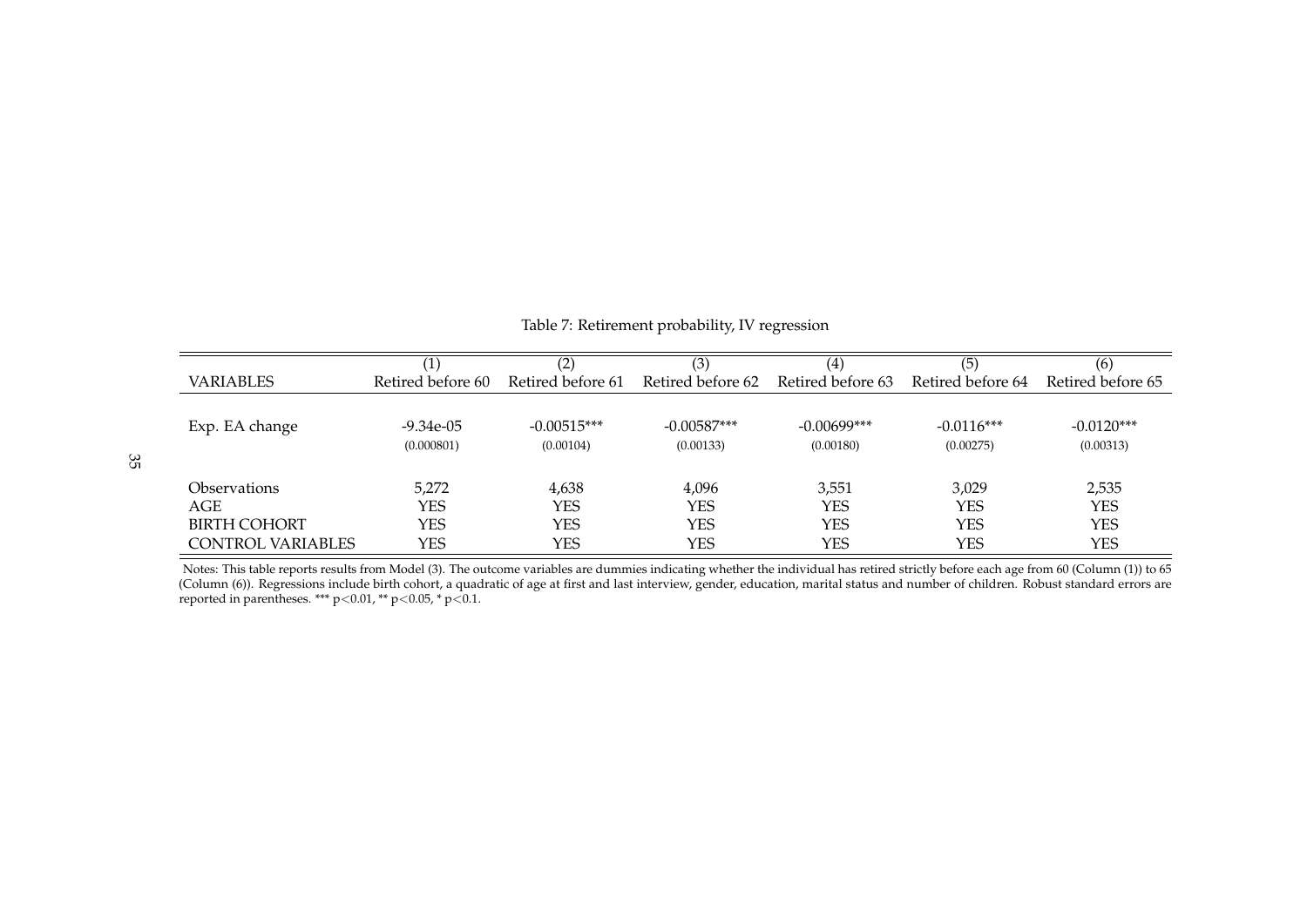|                     |                   | (2)               | (3)               | $\left( 4\right)$ | (5)               | (6)               |
|---------------------|-------------------|-------------------|-------------------|-------------------|-------------------|-------------------|
| <b>VARIABLES</b>    | Retired before 60 | Retired before 61 | Retired before 62 | Retired before 63 | Retired before 64 | Retired before 65 |
|                     |                   |                   |                   |                   |                   |                   |
| Exp. EA change      | 0.00118           | $-0.00321**$      | $-0.00374**$      | $-0.00429*$       | $-0.00576**$      | $-0.00690**$      |
|                     | (0.00134)         | (0.00157)         | (0.00181)         | (0.00237)         | (0.00289)         | (0.00337)         |
|                     |                   |                   |                   |                   |                   |                   |
| Observations        | 2,632             | 2.317             | 2,062             | 1,787             | 1,532             | 1,287             |
| AGE                 | YES               | YES               | YES               | YES               | <b>YES</b>        | <b>YES</b>        |
| <b>BIRTH COHORT</b> | YES               | <b>YES</b>        | <b>YES</b>        | YES               | <b>YES</b>        | <b>YES</b>        |
| CONTROL VARIABLES   | YES               | YES               | YES               | YES               | <b>YES</b>        | <b>YES</b>        |

| Table 8: Retirement probability, IV regression, males |  |  |
|-------------------------------------------------------|--|--|
|                                                       |  |  |

<span id="page-37-0"></span>Notes: This table reports results from Model (3). The outcome variables are dummies indicating whether the individual has retired strictly before each age from 60 (Column (1)) to 65 (Column (6)). Regressions include birth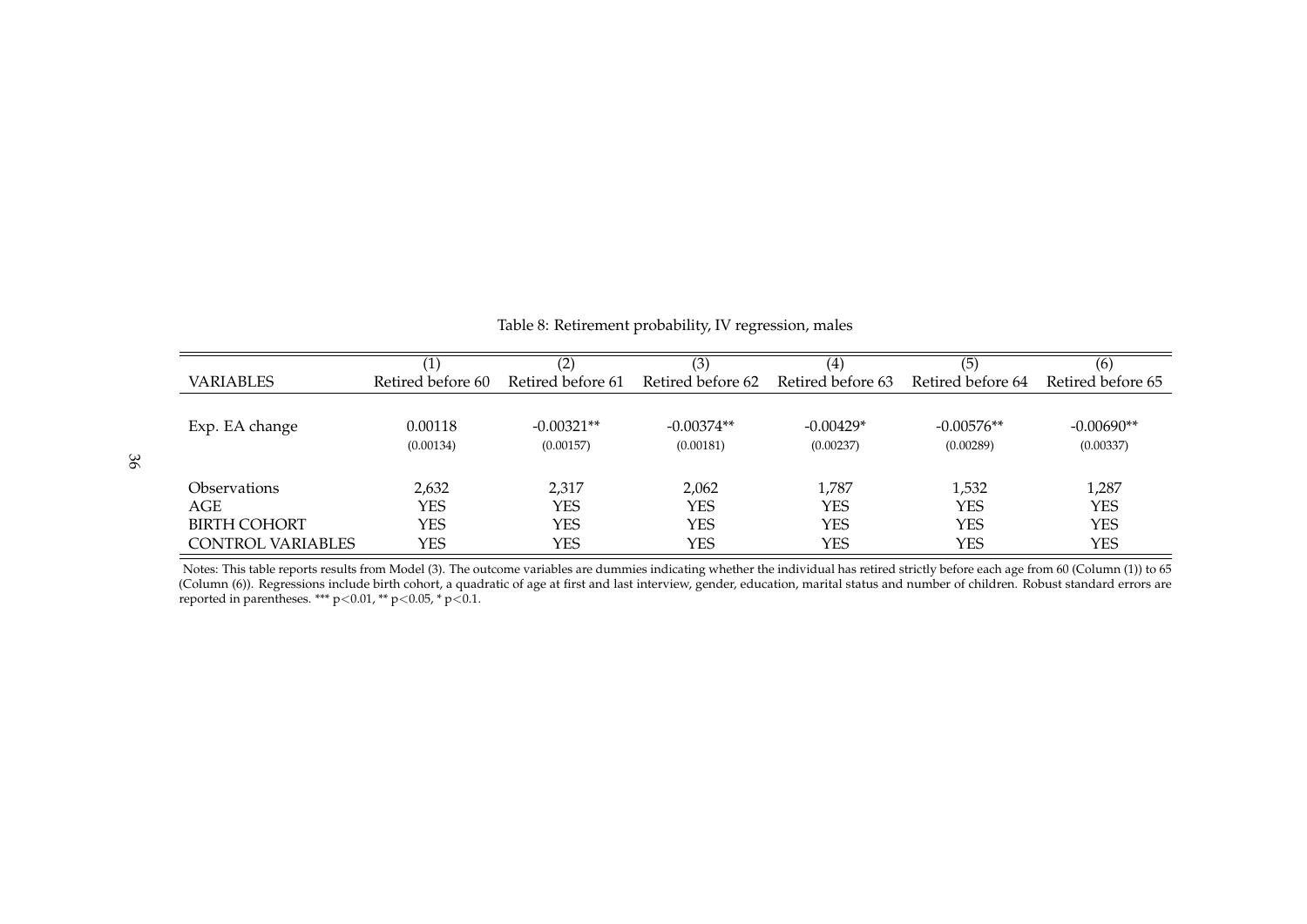|                     | (1)               | (2)               | (3)               | $\left( 4\right)$ | (5)               | (6)               |
|---------------------|-------------------|-------------------|-------------------|-------------------|-------------------|-------------------|
| <b>VARIABLES</b>    | Retired before 60 | Retired before 61 | Retired before 62 | Retired before 63 | Retired before 64 | Retired before 65 |
|                     |                   |                   |                   |                   |                   |                   |
| Exp. EA change      | $-0.00112$        | $-0.00666$ ***    | $-0.00754***$     | $-0.00952***$     | $-0.0176***$      | $-0.0185***$      |
|                     | (0.000875)        | (0.00132)         | (0.00192)         | (0.00283)         | (0.00552)         | (0.00618)         |
|                     |                   |                   |                   |                   |                   |                   |
| <b>Observations</b> | 2,640             | 2,321             | 2,034             | 1,764             | 1,497             | 1,248             |
| AGE                 | YES               | YES               | YES               | <b>YES</b>        | YES               | <b>YES</b>        |
| <b>BIRTH COHORT</b> | YES               | YES               | YES               | <b>YES</b>        | <b>YES</b>        | <b>YES</b>        |
| CONTROL VARIABLES   | YES               | YES               | YES               | <b>YES</b>        | YES               | <b>YES</b>        |

| Table 9: Retirement probability, IV regression, females |  |  |
|---------------------------------------------------------|--|--|
|                                                         |  |  |

<span id="page-38-0"></span>Notes: This table reports results from Model (3). The outcome variables are dummies indicating whether the individual has retired strictly before each age from 60 (Column (1)) to 65 (Column (6)). Regressions include birth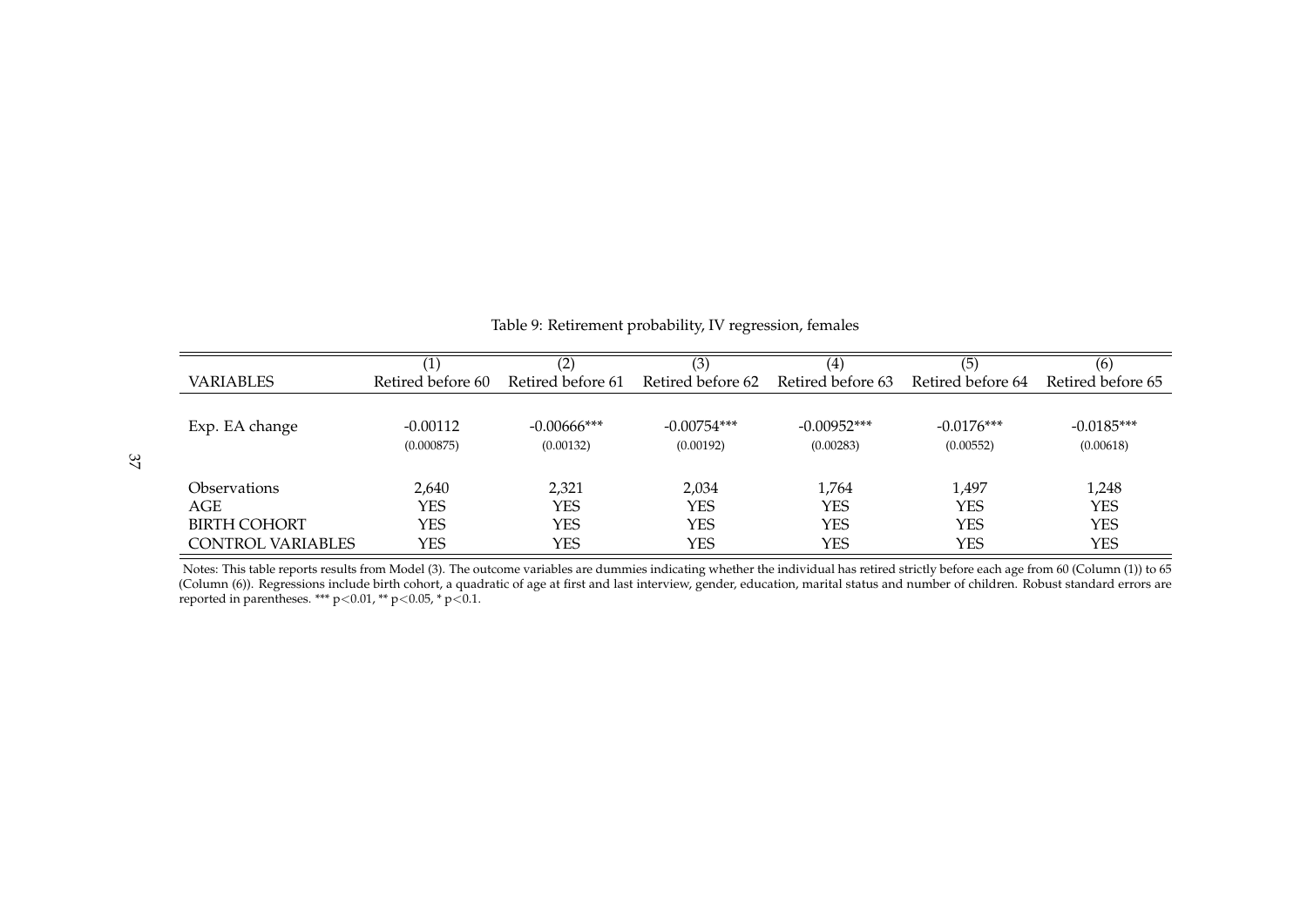Figure 1: Statutory eligibility age by year and cohort, men

#### BelgiumDenmarkGermany $\overline{C}$  $\mathcal{S}$  $\mathcal{S}$ 60 65 70 60 65 70 60 65 70 65 65 65  $60\,$ 60  $\mbox{6}$  <sup>2010</sup> <sup>2015</sup> <sup>2010</sup> <sup>2015</sup> 2005 <sup>2010</sup> <sup>2015</sup> 20052005ItalyNetherlandsSpain $\overline{C}$  $\overline{2}$  $\overline{C}$ 60 65 70 60 65 70 60 65 70 65 89 65 8 60 60 <sup>2010</sup> <sup>2015</sup> <sup>2010</sup> <sup>2015</sup> 2005 <sup>2010</sup> <sup>2015</sup> 2005200519401955 1945 1960 19501965

## Statutory Eligibility age - Men

<span id="page-39-0"></span>Notes: This graph shows, for each country, the development by year (X-axis) of men's statutory eligibility age (Y-axis), for selected cohorts. Red vertical lines indicate reform years.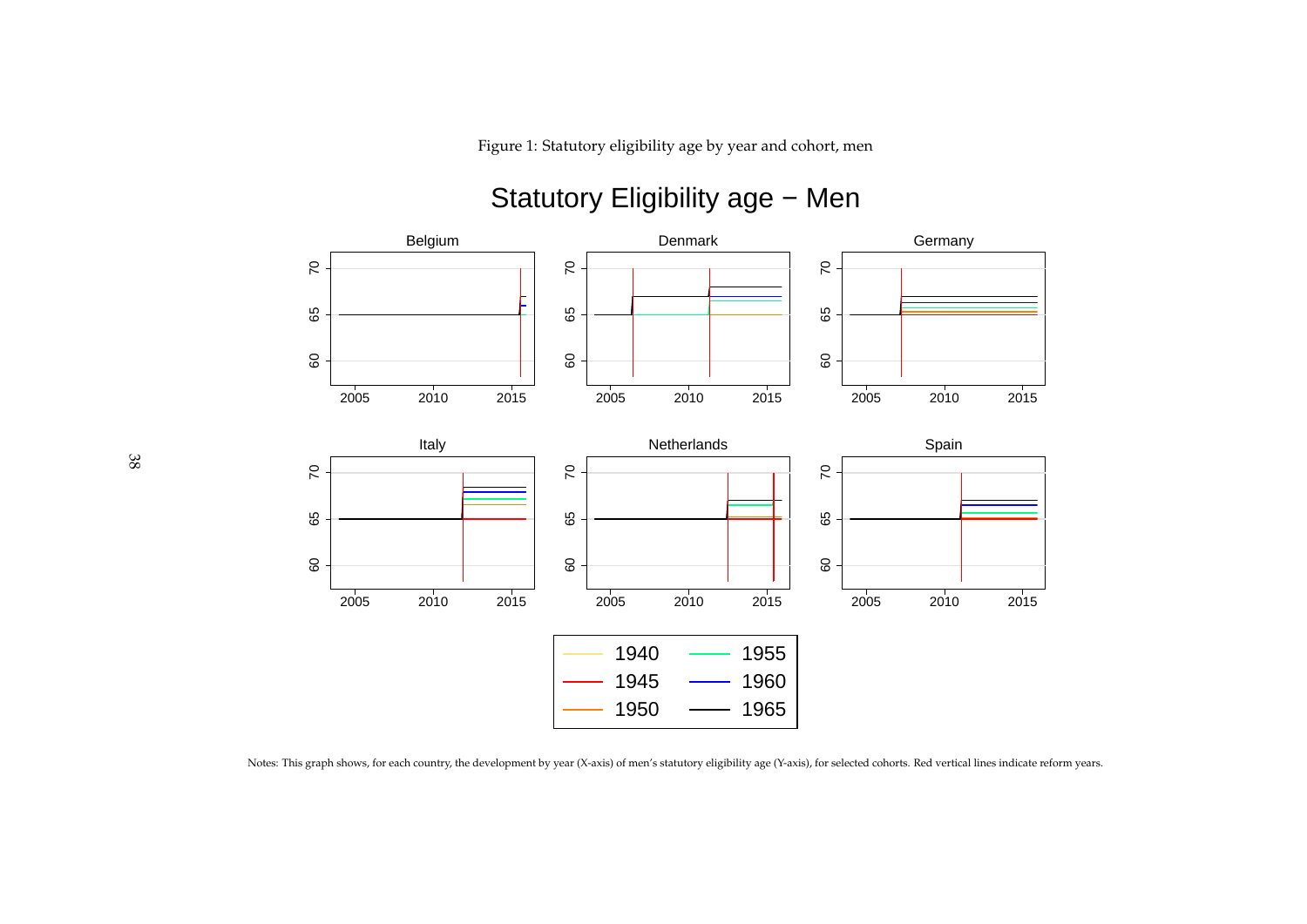Figure 2: Statutory eligibility age by year and cohort, women

#### BelgiumDenmarkGermany $\overline{C}$  $\mathcal{S}$  $\mathcal{S}$ 60 65 70 60 65 70 60 65 70 65 65 65  $\mathsf{G} \mathsf{O}$ 60  $\mbox{6}$  <sup>2010</sup> <sup>2015</sup> <sup>2010</sup> <sup>2015</sup> 2005 <sup>2010</sup> <sup>2015</sup> 20052005ItalyNetherlandsSpain $\overline{C}$  $\overline{2}$  $\overline{C}$ 60 65 70 60 65 70 60 65 70 65 65 65 8 60 8 <sup>2010</sup> <sup>2015</sup> <sup>2010</sup> <sup>2015</sup> 2005 <sup>2010</sup> <sup>2015</sup> 2005200519401955 1945 196019501965

## Statutory Eligibility age - Women

<span id="page-40-0"></span>Notes: This graph shows, for each country, the development by year (X-axis) of women's statutory eligibility age (Y-axis), for selected cohorts. Red vertical lines indicate reform years.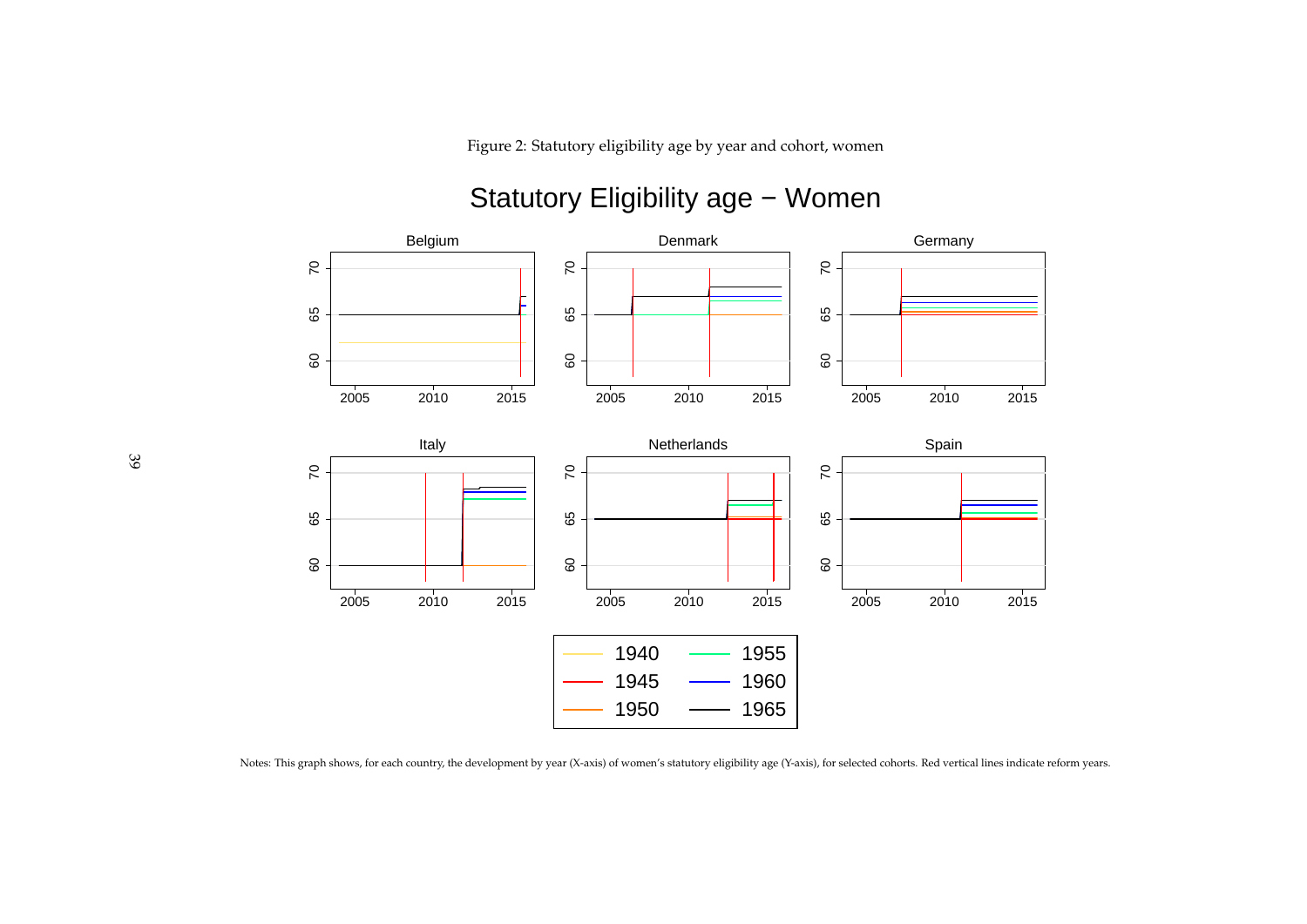Figure 3: Early eligibility age by year and cohort, men



## Early Eligibility age − Men

<span id="page-41-0"></span>Notes: This graph shows, for each country, the development by year (X-axis) of men's early eligibility age (Y-axis), for selected cohorts. Red vertical lines indicate reform years.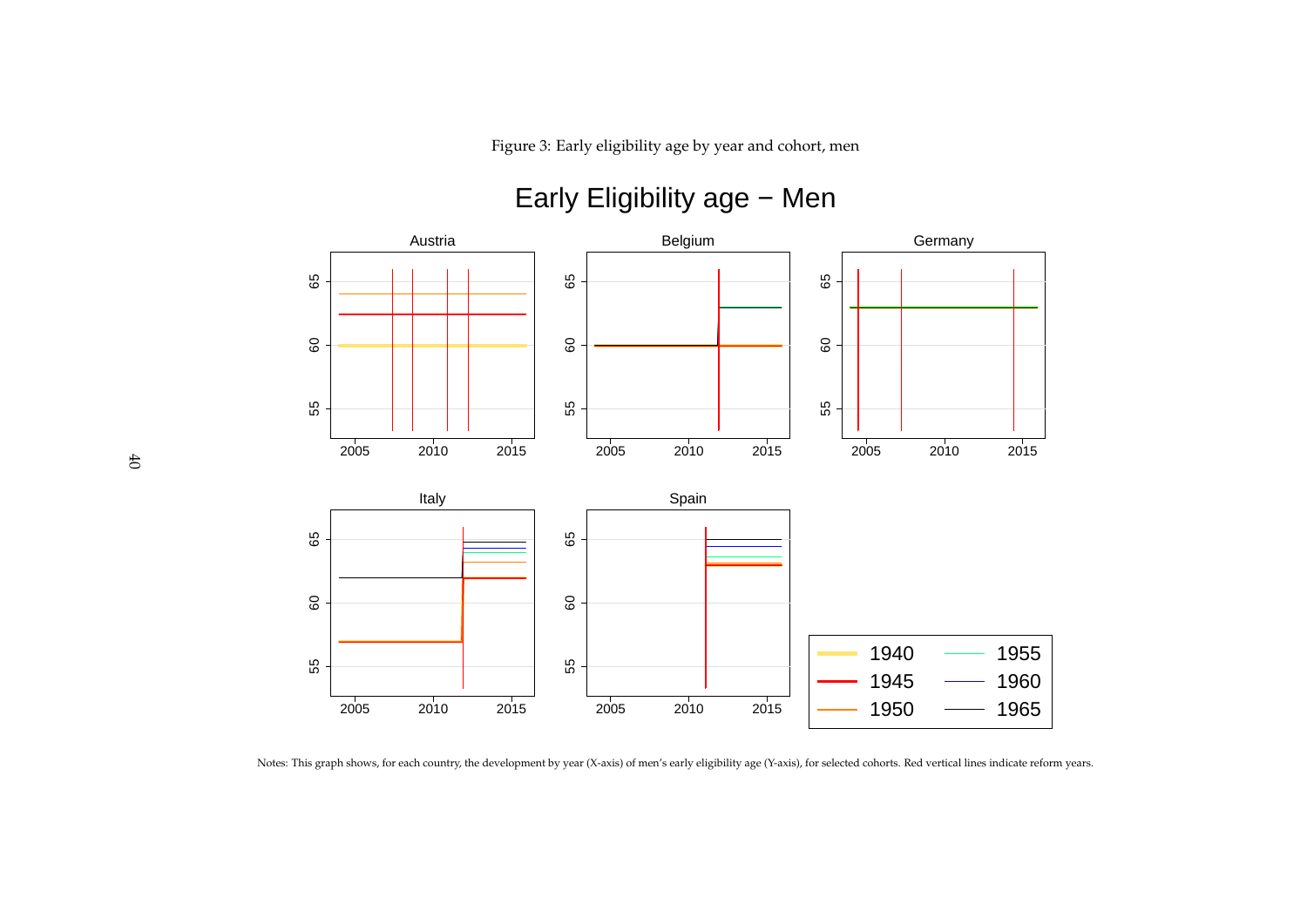Figure 4: Early eligibility age by year and cohort, women



## Early Eligibility age − Women

<span id="page-42-0"></span>Notes: This graph shows, for each country, the development by year (X-axis) of women's early eligibility age (Y-axis), for selected cohorts. Red vertical lines indicate reform years.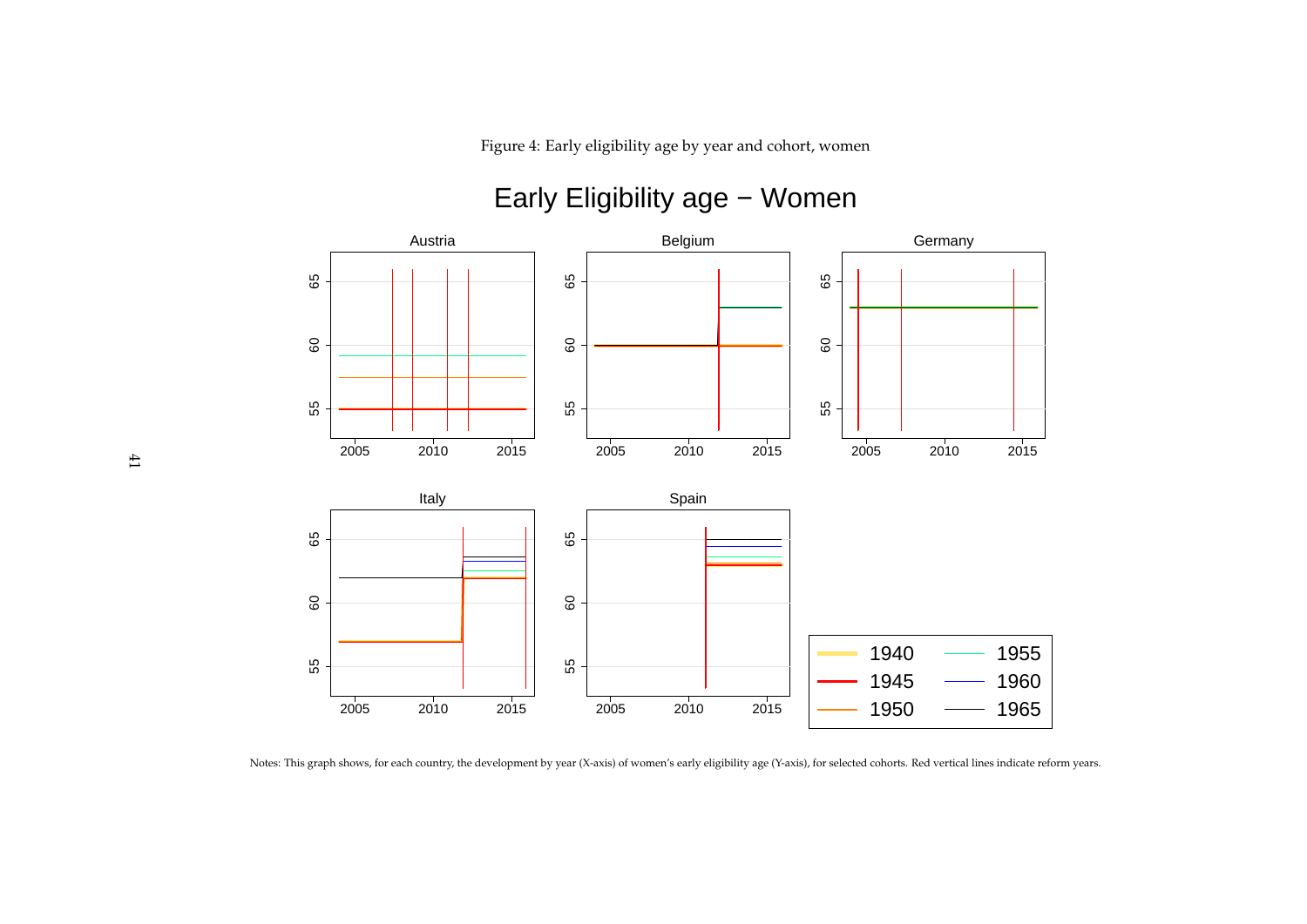Figure 5: Assigned and expected eligibility age by cohort, men



## Eligibility age − Men

<span id="page-43-0"></span>Notes: This graph shows, for each country, the birth cohort (X-axis) development of men's expected SEA and EEA (Y-axis) by treatment status.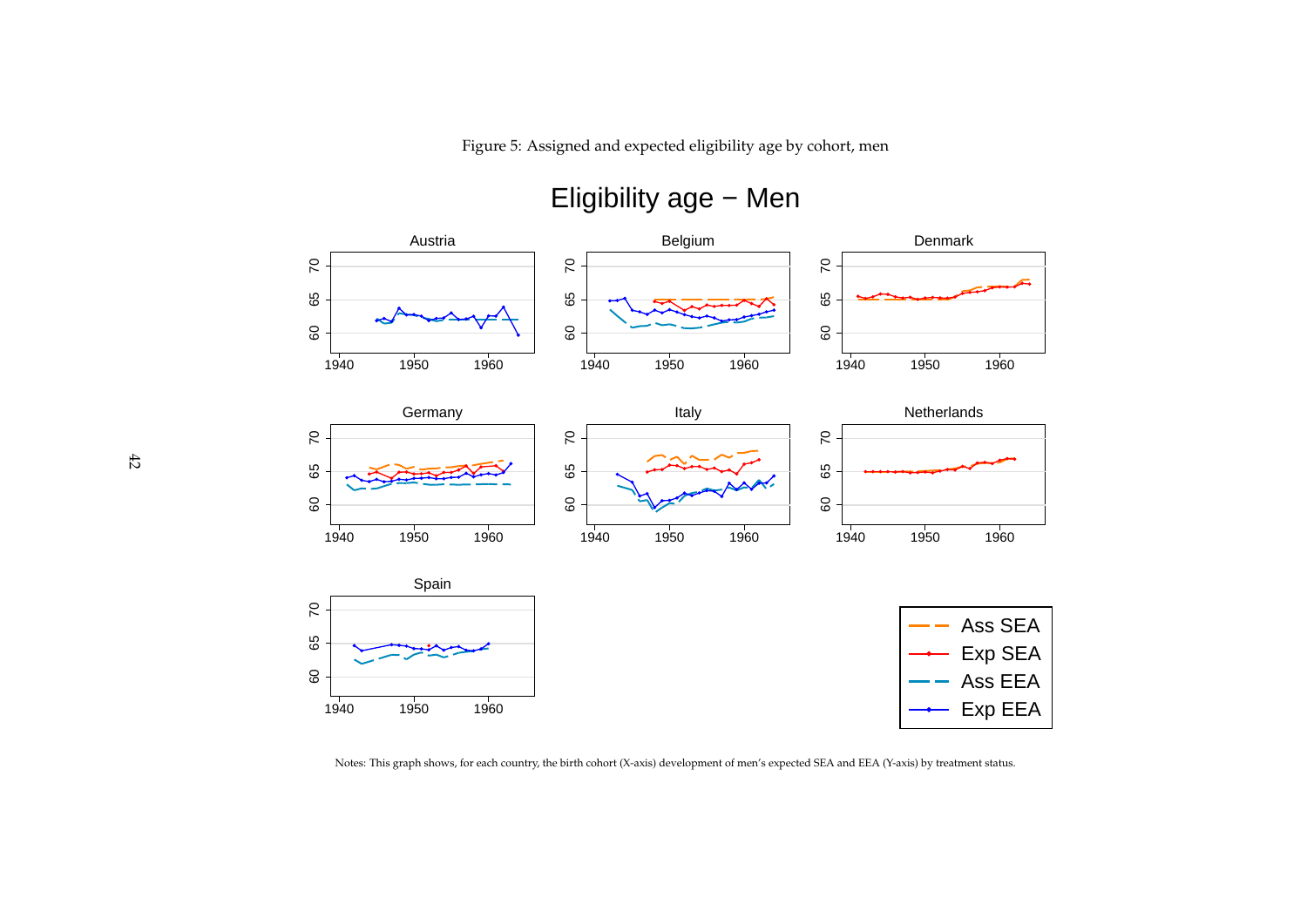Figure 6: Assigned and expected eligibility age by cohort, women



## Eligibility age − Women

<span id="page-44-0"></span>Notes: This graph shows, for each country, the birth cohort (X-axis) development of women's expected SEA and EEA (Y-axis) by treatment status.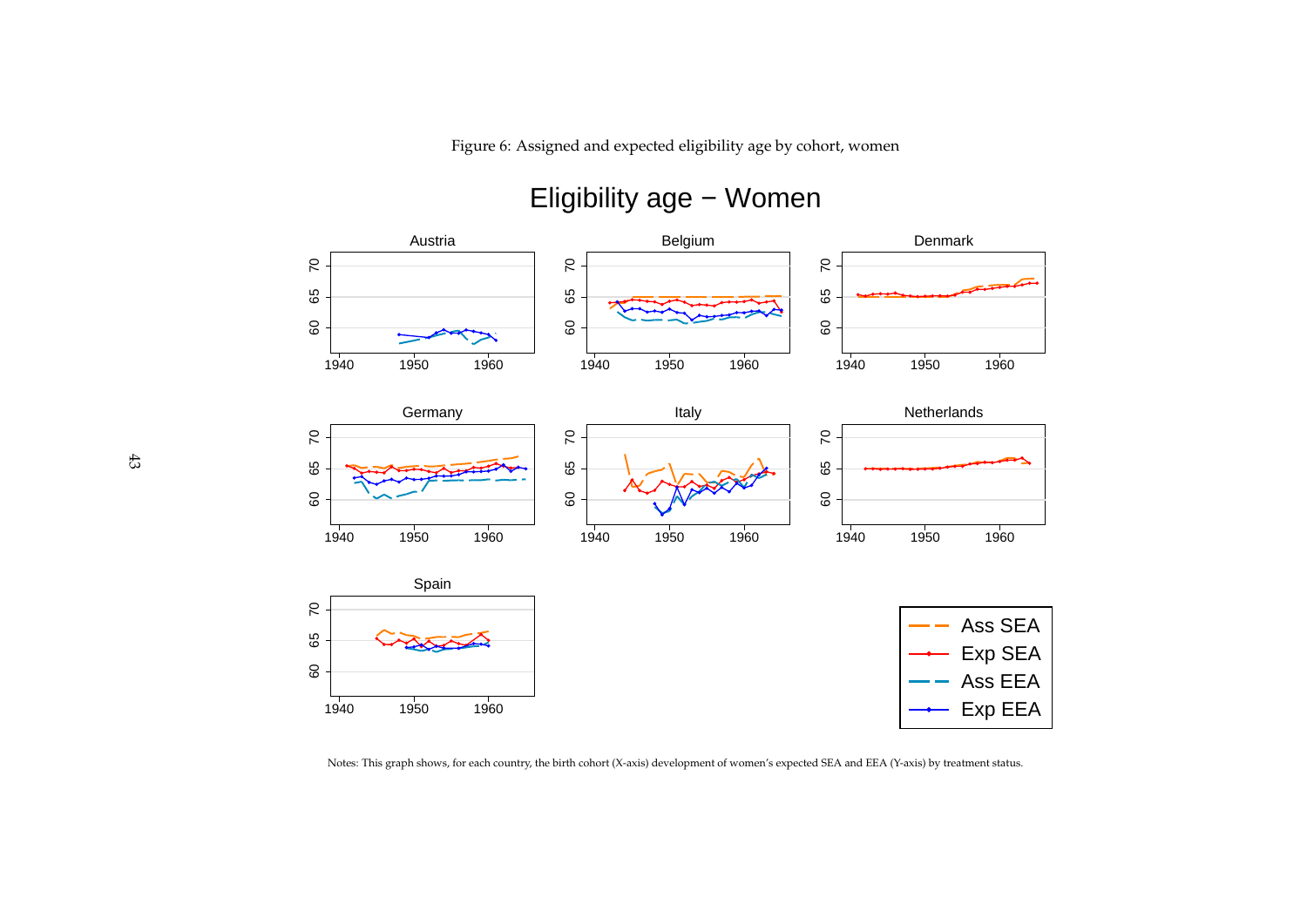## **A Appendix**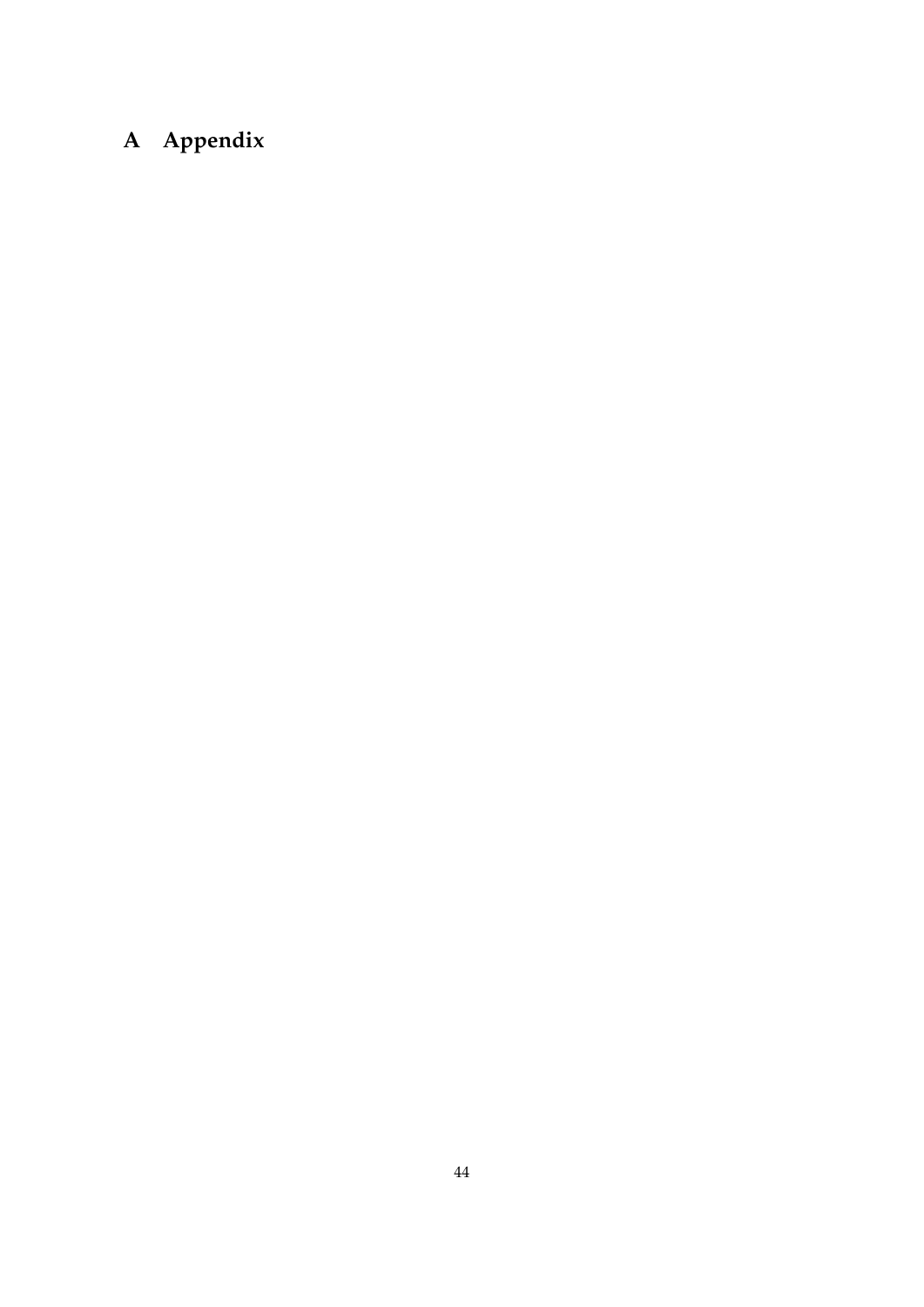| Country | Name                                                                                                                                                                                           | Announced | Implemented  | SEA/EEA    |
|---------|------------------------------------------------------------------------------------------------------------------------------------------------------------------------------------------------|-----------|--------------|------------|
| Austria | ASVG Novelle (Sozialrechts-Änderungsgesetz 2007 & Sozialversicherungs-<br>67.<br>Änderungsgesetz (SRÄG) 2007)                                                                                  | 05/2007   | 01/2008      | <b>EEA</b> |
|         | Sozialrechts-Änderungsgesetz 2008                                                                                                                                                              | 09/2008   | 10/2008      | <b>EEA</b> |
|         | Budgetbegleitgesetz                                                                                                                                                                            | 12/2010   | 01/2011      | <b>EEA</b> |
|         | Zweites Stabilitätsgesetz                                                                                                                                                                      | 04/2012   | 01/2013      | EEA        |
| Belgium | Loi portant des dispositions diverses                                                                                                                                                          | 12/2011   | 01/2012      | EEA        |
|         | Loi visant à relever l'âge légal de la pension de retraite et portant modification des<br>conditions d'accès à la pension de retraite anticipée et de l'âge minimum de la pension<br>de survie | 08/2015   | 08/2015      | <b>SEA</b> |
| Denmark | Velfærdsreform                                                                                                                                                                                 | 06/2006   | late 2006-07 | <b>SEA</b> |
|         | Tilbagetrækningsreformen                                                                                                                                                                       | 05/2011   | 01/2014      | <b>SEA</b> |
| Germany | Rentenversicherungs-Nachhaltigkeitsgesetz                                                                                                                                                      | 07/2004   | 01/2005      | <b>EEA</b> |
|         | Rentenversicherungs-Altersgrenzenanpassungsgesetz                                                                                                                                              | 04/2007   | 01/2008      | EEA & SEA  |
|         | Rentenversicherungs-Leistungsverbesserungsgesetz                                                                                                                                               | 06/2014   | 01/2015      | EEA        |
| Italy   | Decreto-Legge 78-2009 & Legge 102/2009                                                                                                                                                         | 07/2009   | 01/2010      | <b>SEA</b> |
|         | Decreto Salva Italia & Riforma Fornero                                                                                                                                                         | 12/2011   | 01/2012      | EEA & SEA  |
|         | Legge di stabilità 2016                                                                                                                                                                        | 12/2015   | 01/2016      | <b>EEA</b> |

<span id="page-46-0"></span>45

Table A.1: Overview of pension reforms changing eligibility ages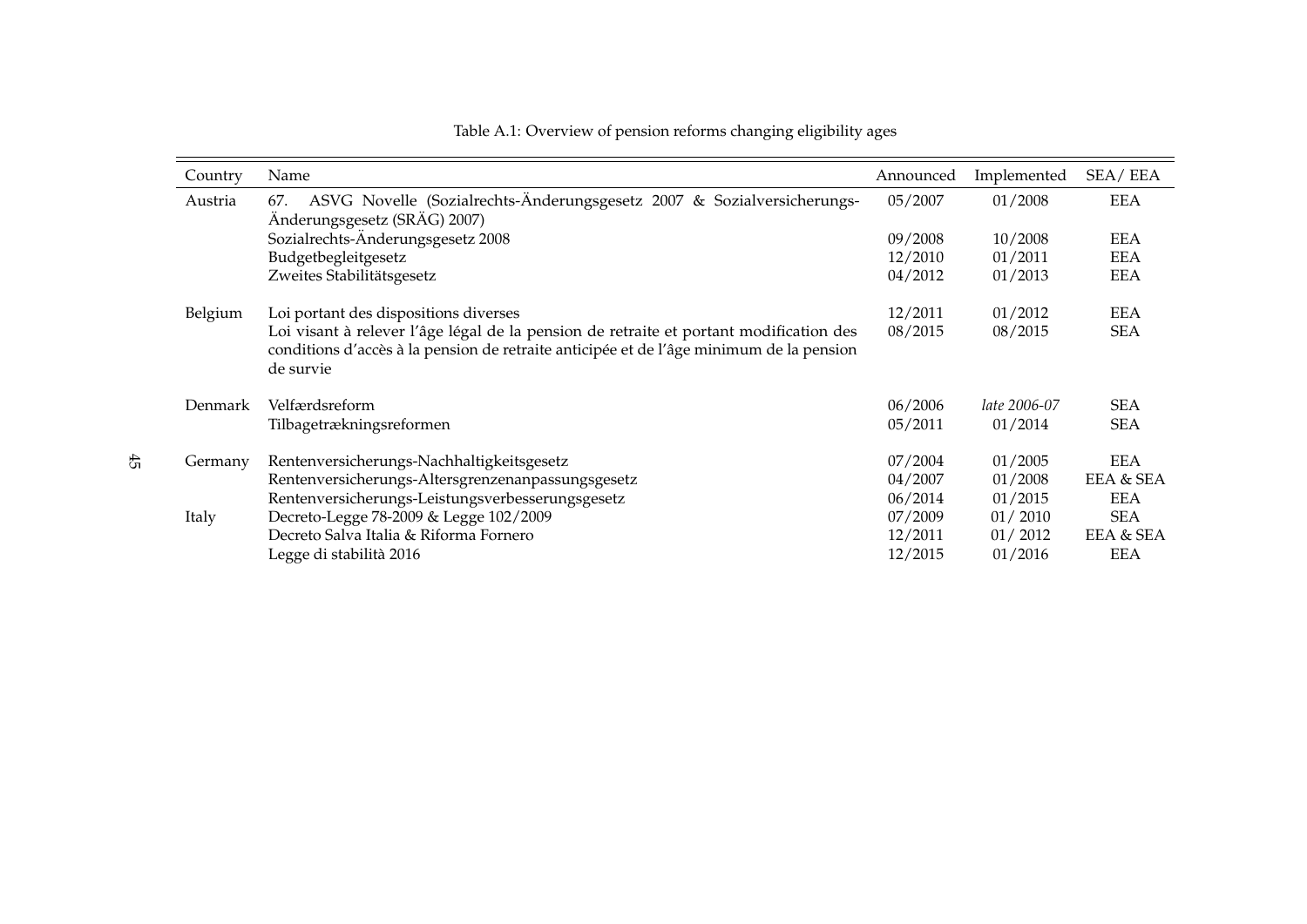| Country     | Name                                                                                                            | Announced          | Implemented        | SEA/EEA                  |
|-------------|-----------------------------------------------------------------------------------------------------------------|--------------------|--------------------|--------------------------|
| Netherlands | Decision of Senate (made the proposal of the spring accord official)<br>Adjustement II                          | 07/2012<br>03/2015 | 01/2013<br>01/2016 | <b>SEA</b><br><b>SEA</b> |
| Spain       | Ley 27/2011, de 1 de agosto, sobre actualizacion, adecuacion y modernizacion del<br>sistema de Seguridad Social | 08/2011            | 01/2013            | EEA & SEA                |

Notes: This table shows an overview by country of the pension reforms included in the analysis and their announcement and implementation dates. Data collected by the authors.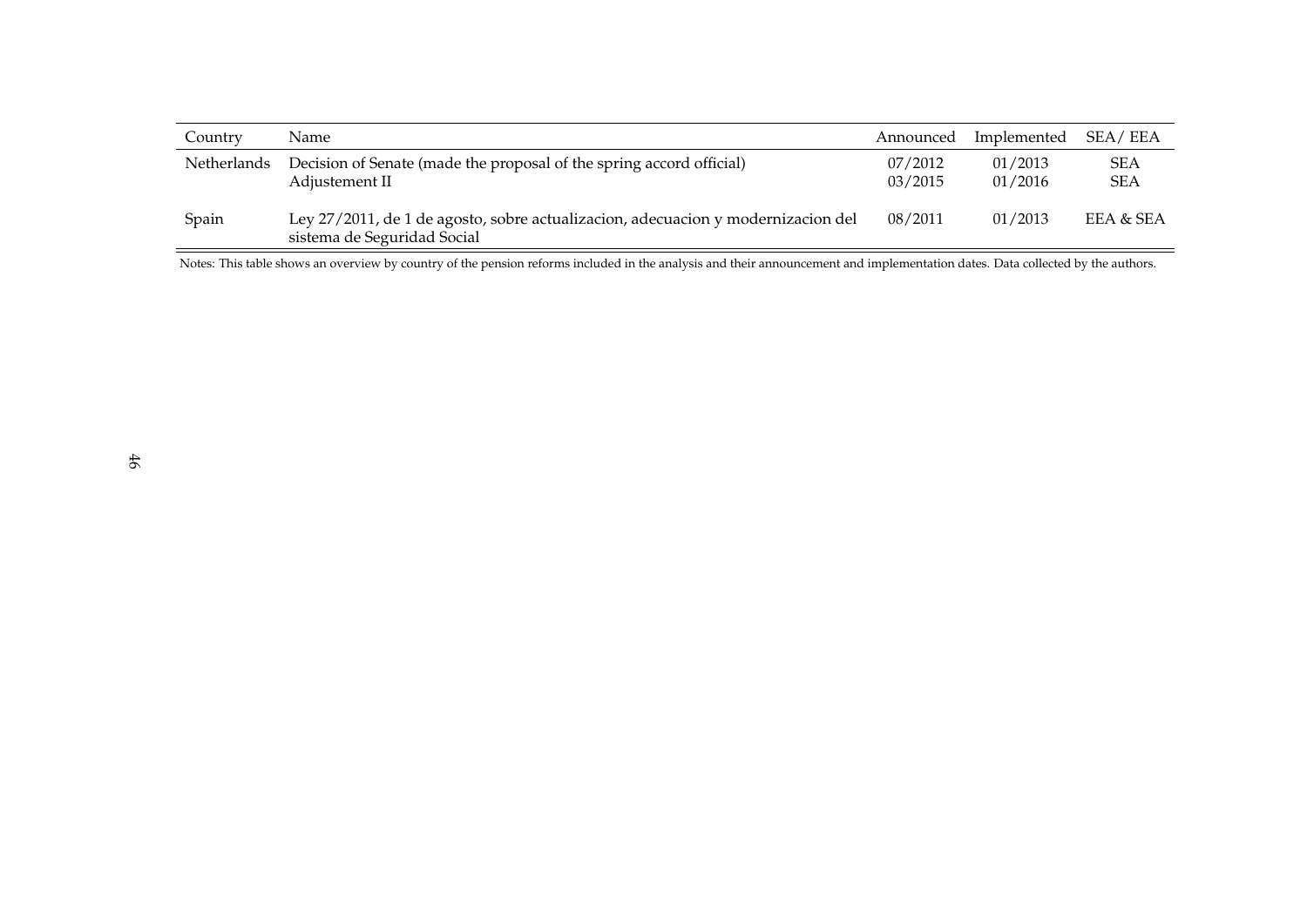<span id="page-48-0"></span>

|                  | (1)        | (2)        | (3)        | (4)        |
|------------------|------------|------------|------------|------------|
| VARIABLES        | Exp. EA    | Exp. EA    | Exp. EA    | Exp. EA    |
|                  |            |            |            |            |
| EA rounded down  | $0.179***$ |            |            |            |
|                  | (0.0174)   |            |            |            |
| EA rounded up    |            | $0.167***$ |            |            |
|                  |            | (0.0161)   |            |            |
| EA rounded       |            |            | $0.172***$ |            |
|                  |            |            | (0.0168)   |            |
| EA               |            |            |            | $0.134***$ |
|                  |            |            |            | (0.0205)   |
|                  |            |            |            |            |
| Observations     | 20,609     | 20,609     | 20,609     | 8,209      |
| $R^2$            | 0.086      | 0.086      | 0.086      | 0.136      |
| Number of panels | 8,289      | 8,289      | 8,289      | 3,102      |
| IND FE           | YES        | <b>YES</b> | YES        | YES        |
| YEAR FE          | YES        | <b>YES</b> | YES        | YES        |
| AGE              | YES        | YES        | YES        | YES        |

Table A.2: Sensitivity analysis

Notes: This table reports results from Model (1). The outcome variable is rounded down expected SEA (statutory eligibility age), rounded up SEA (Column 2), SEA rounded to the nearest integer (Column 3). In Column 4, the sample is restricted to changes in SEA equal or bigger than one full year. Regressions include individual fixed effects, year dummies and a cubic of age. Standard errors are clustered at the individual level and are reported in parentheses. \*\*\* p<0.01, \*\* p<0.05, \* p<0.1.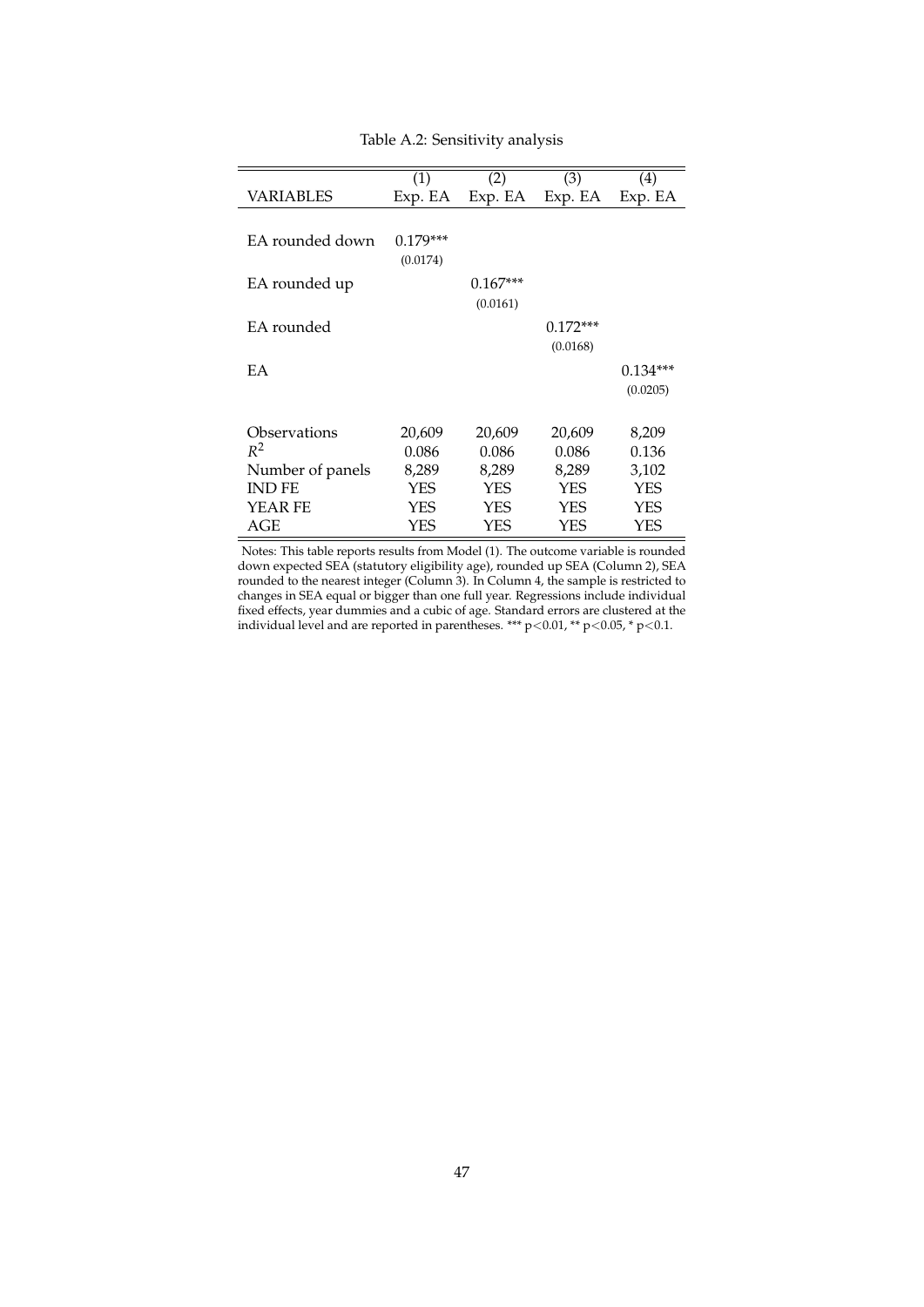<span id="page-49-0"></span>

|                  | (1)        | (2)        | (3)        |
|------------------|------------|------------|------------|
| VARIABLES        | Exp. EA    | Exp. SEA   | Exp. EEA   |
|                  |            |            |            |
| EA               | $0.171***$ |            |            |
|                  | (0.0175)   |            |            |
| <b>SEA</b>       |            | $0.279***$ |            |
|                  |            | (0.0362)   |            |
| <b>EEA</b>       |            |            | $0.168***$ |
|                  |            |            | (0.0377)   |
|                  |            |            |            |
| Observations     | 16,167     | 9,201      | 4,872      |
| $R^2$            | 0.172      | 0.186      | 0.201      |
| Number of panels | 6,402      | 3,660      | 2,013      |
| <b>IND FE</b>    | YES        | <b>YES</b> | <b>YES</b> |
| <b>YEAR FE</b>   | YES        | <b>YES</b> | YES        |
| AGE              | YES        | YES        | YES        |

Table A.3: Robustness to reforms' saliency

Notes: This table reports results from Model (1). In Column (1), regression is on the full sample, and the outcome variable eligibility age (EA) is either the statutory eligibility age (SEA) or the early eligibility age (EEA). In Column (2), the regression is on the subsample of those eligible at the statutory age, and the outcome variable is SEA. In Column (3), the regression is on the subsample of those eligible at the early age, and the outcome variable is EEA. Austria is excluded from the SEA sample and the Netherlands from the EEA sample. Regressions include individual fixed effects, year dummies and a cubic of age. Standard errors are clustered at the individual level and are reported in parentheses. \*\*\* p<0.01, \*\* p<0.05, \* p<0.1.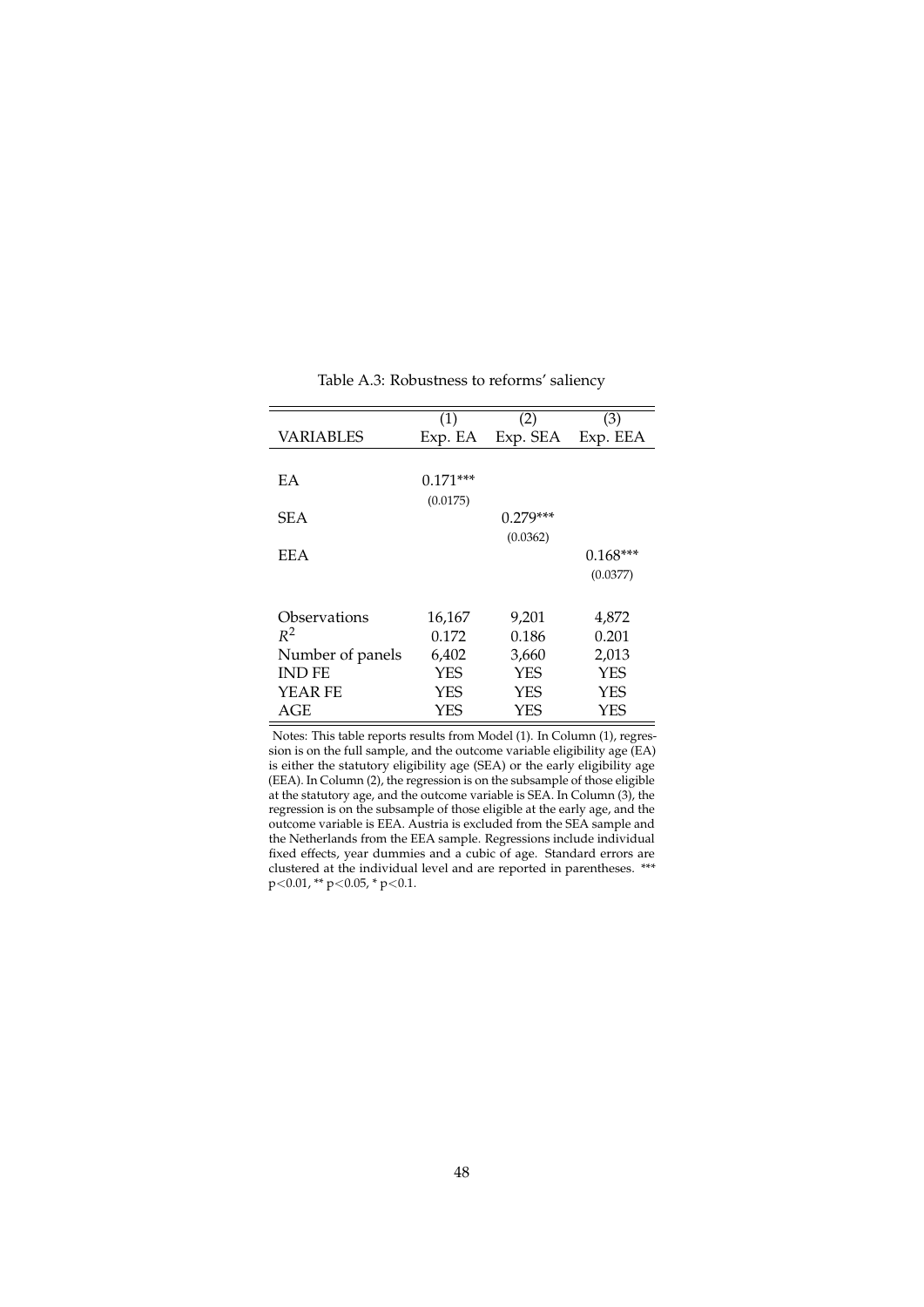<span id="page-50-0"></span>

|                         | (1)        | (2)        | (3)        | (4)        | (5)        |
|-------------------------|------------|------------|------------|------------|------------|
| VARIABLES               | Exp. EA    | Exp. EA    | Exp. EA    | Exp. EA    | Exp. EA    |
|                         |            | (0.0169)   | (0.0169)   | (0.0169)   | (0.0169)   |
| EA                      | $0.175***$ | $0.176***$ | $0.176***$ | $0.176***$ | $0.176***$ |
|                         | (0.0144)   | (0.0144)   | (0.0144)   | (0.0144)   | (0.0144)   |
| Marital status          |            | 0.317      | 0.309      | 0.275      | 0.274      |
|                         |            | (0.344)    | (0.344)    | (0.346)    | (0.346)    |
| Health status           |            |            | $-0.428*$  | $-0.431*$  | $-0.431*$  |
|                         |            |            | (0.258)    | (0.258)    | (0.258)    |
| Income decile           |            |            |            | $-0.0630$  | $-0.0626$  |
|                         |            |            |            | (0.0963)   | (0.0968)   |
| Total net wealth decile |            |            |            |            | $-0.00705$ |
|                         |            |            |            |            | (0.119)    |
|                         |            |            |            |            |            |
| Observations            | 20,609     | 20,588     | 20,582     | 20,582     | 20,582     |
| $R^2$                   | 0.086      | 0.086      | 0.087      | 0.087      | 0.087      |
| Number of panels        | 8,289      | 8,279      | 8,277      | 8,277      | 8,277      |
| <b>IND FE</b>           | YES        | YES        | YES        | <b>YES</b> | YES        |
| YEAR FE                 | <b>YES</b> | YES        | YES        | YES        | YES        |
| AGE                     | YES        | YES        | YES        | YES        | YES        |

Table A.4: Controls

Notes: This table reports results from Model (1), with sequentially included control variables. The outcome variable is expected SEA (statutory eligibility age). Marital status is a dummy equal to one if the individual is married. Health status is self-assessed and measured on a scale from 1 (excellent) to 5 (poor). Income and wealth deciles are country and wave specific. Regressions include individual fixed effects, year dummies and a cubic of age. Standard errors are clustered at the individual level and are reported in parentheses. \*\*\*  $p<0.01$ , \*\*  $p<0.05$ , \*  $p<0.1$ .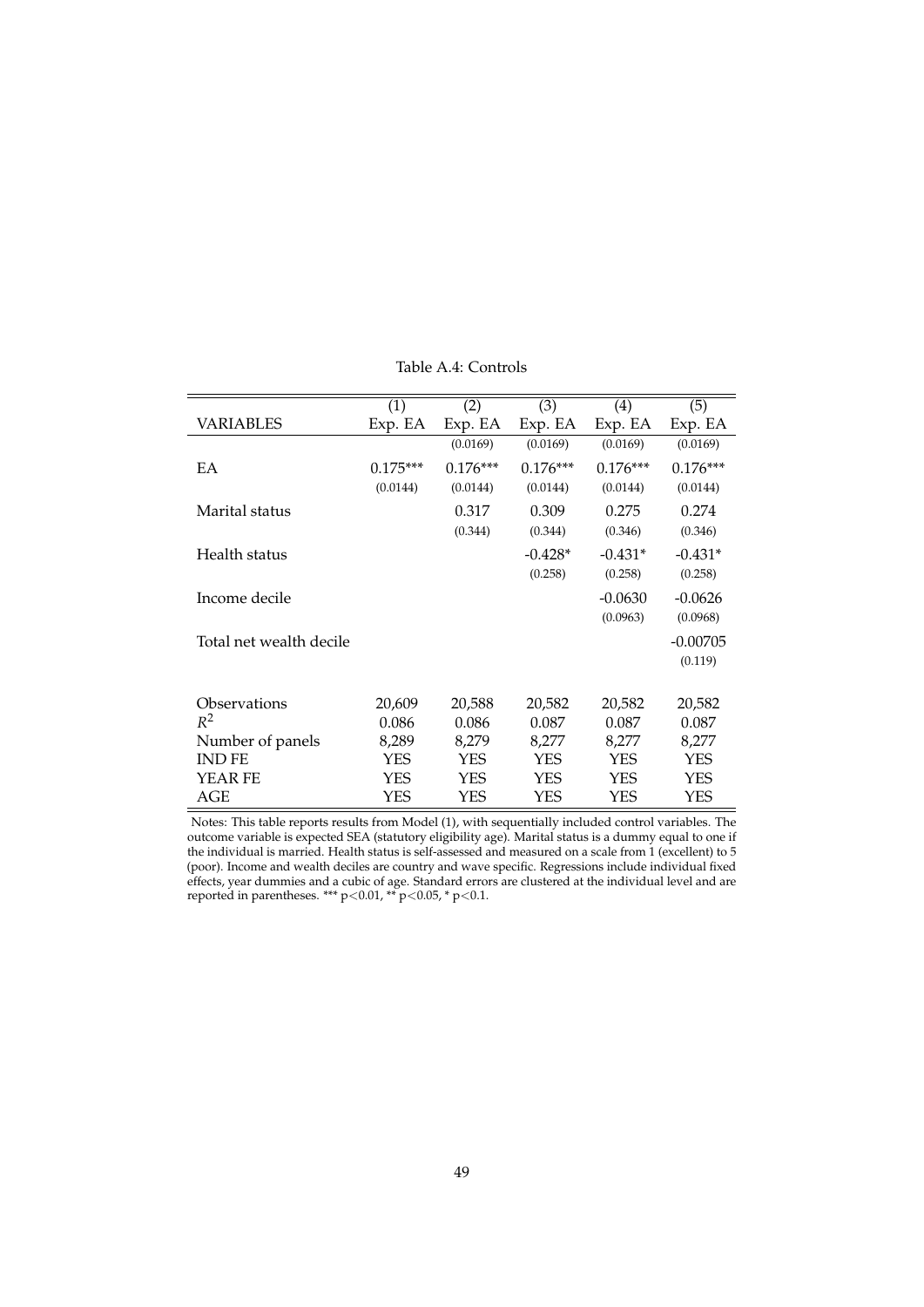|                              | (1)        | (2)        | (3)        | (4)              | (5)        | (6)        | (7)        | (8)                 |
|------------------------------|------------|------------|------------|------------------|------------|------------|------------|---------------------|
|                              |            |            |            | Permanently sick |            |            |            | High probability of |
| <b>VARIABLES</b>             |            | Unemployed |            | or disabled      |            | Part-time  |            | working after 63    |
|                              |            |            |            |                  |            |            |            |                     |
| Exp. EA                      | 0.000646   | 0.000630   | -7.67e-05  | $-8.14e-05$      | $-0.00374$ | $-0.00377$ | $0.0147**$ | $0.0147**$          |
|                              | (0.000972) | (0.000973) | (0.000535) | (0.000536)       | (0.00242)  | (0.00242)  | (0.00575)  | (0.00576)           |
|                              |            |            |            |                  |            |            |            |                     |
| Observations                 | 11,957     | 11,957     | 11,957     | 11,957           | 7,206      | 7,206      | 3,206      | 3,206               |
| Number of panels             | 4,910      | 4,910      | 4,910      | 4,910            | 2.995      | 2.995      | 1,599      | 1,599               |
| <b>IND FE</b>                | <b>YES</b> | <b>YES</b> | YES        | <b>YES</b>       | <b>YES</b> | <b>YES</b> | <b>YES</b> | <b>YES</b>          |
| YEAR FE                      | <b>YES</b> | <b>YES</b> | YES        | <b>YES</b>       | <b>YES</b> | <b>YES</b> | <b>YES</b> | <b>YES</b>          |
| <b>AGE</b>                   | <b>YES</b> | <b>YES</b> | <b>YES</b> | <b>YES</b>       | <b>YES</b> | <b>YES</b> | <b>YES</b> | <b>YES</b>          |
| <b>SPOUSE WORKING STATUS</b> | YES        | NΟ         | YES        | NΟ               | <b>YES</b> | NΟ         | YES        | NO                  |

### Table A.5: Robustness to the working status of the spouse

<span id="page-51-0"></span> Notes: This table reports results from Model (2) for the subsample of married individuals. The outcome variable in Columns (1) and (2) are indicators of individuals' unemployment; the outcome variable in Columns (3) and (4) are indicators of disability status. The outcome variable in Columns (5) and (6) is <sup>a</sup> dummy equal to <sup>1</sup> if the individual holds <sup>a</sup> part-time job. The outcome variable in Columns (7) and (8) is <sup>a</sup> dummy equal to <sup>1</sup> if the individual reports <sup>a</sup>chance of working past age 63 strictly larger than zero, based on the question: "Thinking about your work generally and not just your present job, what are the *chances that you will be working full-time after you reach age 63?"* Regressions include individual fixed effects, year dummies and a cubic of age. Standard errors are clustered at the individual level and are reported in parentheses. \*\*\* p<0.01, \*\* p<0.05, \* p<0.1.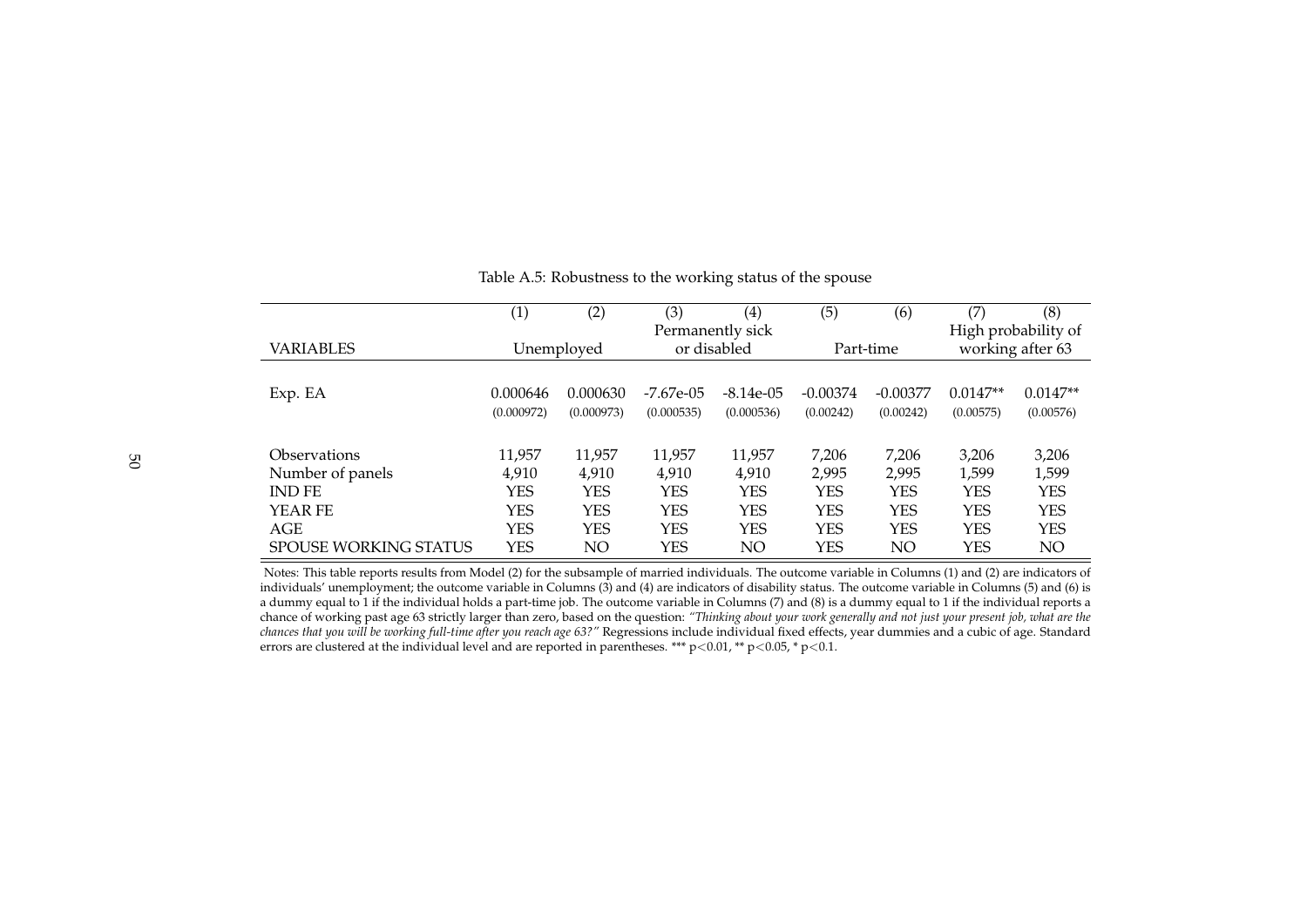<span id="page-52-0"></span>

| $\overline{(1)}$ | (2)                                                                                               | $\overline{(3)}$                                                                                                            | (4)                                                                                                                                                                                         |
|------------------|---------------------------------------------------------------------------------------------------|-----------------------------------------------------------------------------------------------------------------------------|---------------------------------------------------------------------------------------------------------------------------------------------------------------------------------------------|
|                  |                                                                                                   |                                                                                                                             | High probability of                                                                                                                                                                         |
|                  |                                                                                                   |                                                                                                                             | working after 63                                                                                                                                                                            |
|                  |                                                                                                   |                                                                                                                             |                                                                                                                                                                                             |
|                  |                                                                                                   |                                                                                                                             |                                                                                                                                                                                             |
|                  |                                                                                                   |                                                                                                                             |                                                                                                                                                                                             |
|                  |                                                                                                   |                                                                                                                             | $0.0169***$                                                                                                                                                                                 |
|                  |                                                                                                   |                                                                                                                             | (0.00641)                                                                                                                                                                                   |
|                  |                                                                                                   |                                                                                                                             |                                                                                                                                                                                             |
|                  |                                                                                                   |                                                                                                                             | 3,797                                                                                                                                                                                       |
| 6,694            | 6,694                                                                                             | 3,984                                                                                                                       | 1,894                                                                                                                                                                                       |
|                  |                                                                                                   |                                                                                                                             |                                                                                                                                                                                             |
|                  |                                                                                                   |                                                                                                                             |                                                                                                                                                                                             |
|                  |                                                                                                   |                                                                                                                             |                                                                                                                                                                                             |
|                  |                                                                                                   |                                                                                                                             | $0.0165**$                                                                                                                                                                                  |
|                  |                                                                                                   |                                                                                                                             | (0.00839)                                                                                                                                                                                   |
|                  |                                                                                                   |                                                                                                                             | 1,866                                                                                                                                                                                       |
|                  |                                                                                                   |                                                                                                                             | 932                                                                                                                                                                                         |
|                  |                                                                                                   |                                                                                                                             |                                                                                                                                                                                             |
|                  |                                                                                                   |                                                                                                                             |                                                                                                                                                                                             |
|                  |                                                                                                   |                                                                                                                             |                                                                                                                                                                                             |
| $-0.00683***$    | 0.00149                                                                                           | $-0.00375$                                                                                                                  | 0.0204                                                                                                                                                                                      |
| (0.00248)        | (0.00126)                                                                                         | (0.00347)                                                                                                                   | (0.0130)                                                                                                                                                                                    |
|                  |                                                                                                   |                                                                                                                             |                                                                                                                                                                                             |
|                  |                                                                                                   |                                                                                                                             | 1,324                                                                                                                                                                                       |
| 2,918            | 2,918                                                                                             | 1,634                                                                                                                       | 659                                                                                                                                                                                         |
|                  |                                                                                                   |                                                                                                                             |                                                                                                                                                                                             |
| <b>YES</b>       | <b>YES</b>                                                                                        | <b>YES</b>                                                                                                                  | <b>YES</b>                                                                                                                                                                                  |
| <b>YES</b>       | <b>YES</b>                                                                                        | <b>YES</b>                                                                                                                  | <b>YES</b>                                                                                                                                                                                  |
| <b>YES</b>       | <b>YES</b>                                                                                        | <b>YES</b>                                                                                                                  | <b>YES</b>                                                                                                                                                                                  |
|                  | Unemployed<br>0.000146<br>(0.000921)<br>16,420<br>0.00205<br>(0.00132)<br>7,935<br>3,169<br>6,875 | Permanently sick<br>or disabled<br>0.000173<br>(0.000510)<br>16,420<br>$-0.000616$<br>(0.000540)<br>7,935<br>3,169<br>6,875 | Part-time 30<br>(i) Full sample<br>$-0.00345$<br>(0.00215)<br>9,671<br>(ii) Eligible to statutory age<br>$-0.00675*$<br>(0.00397)<br>4,983<br>1,988<br>(iii) Eligible to early age<br>3,746 |

Table A.6: Robustness to the assigned eligibility age

Notes: This table reports results from Model (2). The outcome variables in Columns (1) and (2) are indicators of individuals' unemployment and disability status. The outcome variable in Column (3) is a dummy equal to 1 if the individual holds a part-time job. The outcome variable in Column (4) is a dummy equal to 1 if the individual reports a chance of working past age 63 strictly larger than zero, based on the question: *"Thinking about your work generally and not just your present job, what are the chances that you will be working full-time after you reach age 63?"* Regressions include individual fixed effects, year dummies and a cubic of age. Standard errors are clustered at the individual level and are reported in parentheses. \*\*\* p<0.01, \*\* p<0.05, \* p<0.1.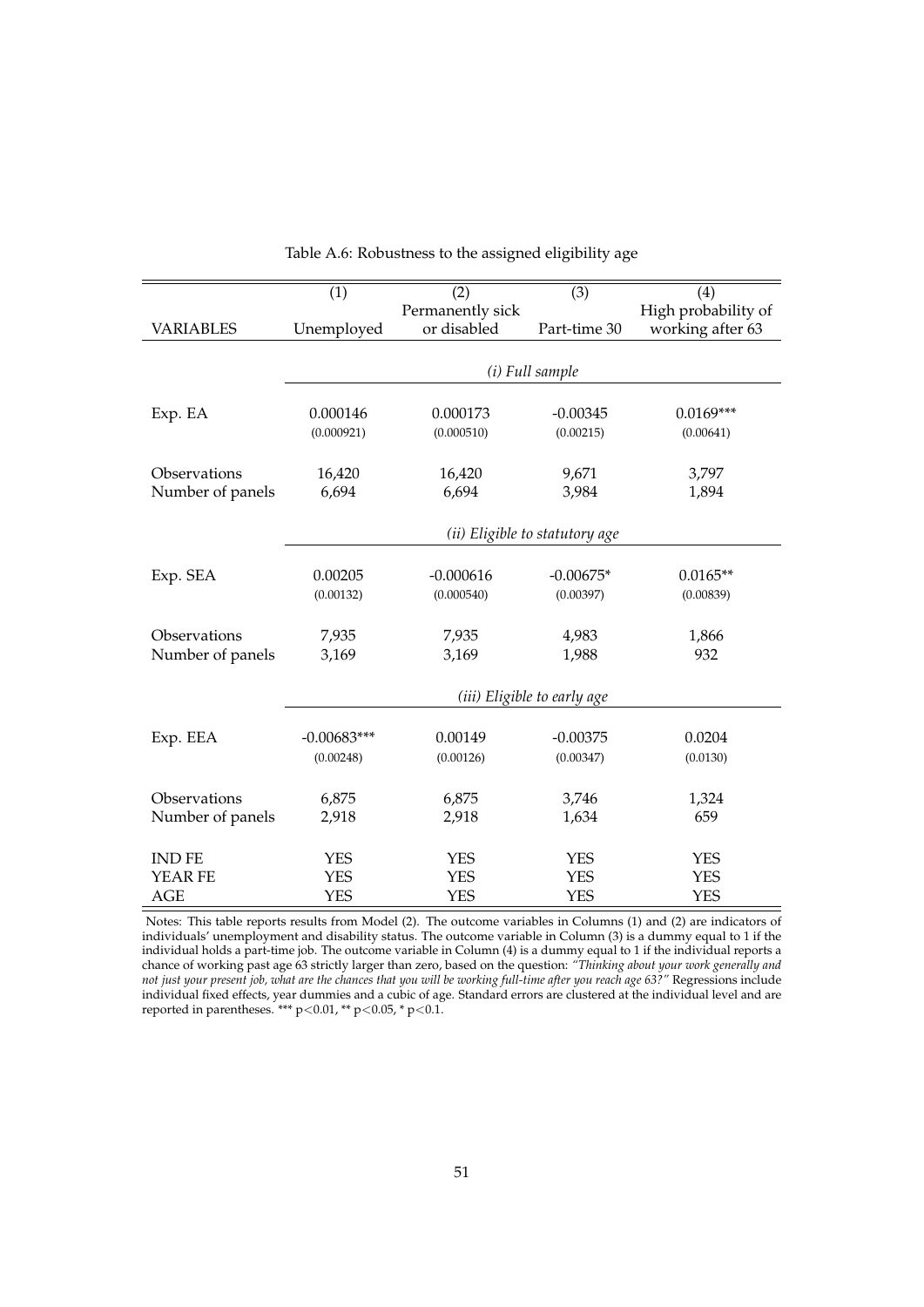<span id="page-53-0"></span>

| High probability of<br>Permanently sick<br>or disabled<br>working after 63<br>VARIABLES<br>Unemployed<br>Part-time 30<br>(i) Full sample<br>2.07e-05<br>$-0.000776***$<br>$0.00180***$<br>Exp. EA<br>9.67e-05<br>(0.000154)<br>$(8.80e-05)$<br>(0.000287)<br>(0.000545)<br>Observations<br>4,206<br>17,881<br>17,881<br>10,514<br>Number of panels<br>4,311<br>7,238<br>7,238<br>2,098<br>(ii) Eligible to statutory age<br>$-0.000205$<br>Exp. SEA<br>$0.000630*$<br>$-0.00158**$<br>$0.00307***$<br>(0.000366)<br>(0.000140)<br>(0.000665)<br>(0.00111)<br>Observations<br>8,173<br>8,173<br>5,130<br>1,888<br>3,274<br>3,274<br>Number of panels<br>2,055<br>943<br>(iii) Eligible to early age<br>Exp. EEA<br>0.000231<br>$-0.000761*$<br>$0.00287***$<br>$-0.00105***$ | (1)        | (2)        | $\overline{(3)}$ | (4)       |
|-----------------------------------------------------------------------------------------------------------------------------------------------------------------------------------------------------------------------------------------------------------------------------------------------------------------------------------------------------------------------------------------------------------------------------------------------------------------------------------------------------------------------------------------------------------------------------------------------------------------------------------------------------------------------------------------------------------------------------------------------------------------------------|------------|------------|------------------|-----------|
|                                                                                                                                                                                                                                                                                                                                                                                                                                                                                                                                                                                                                                                                                                                                                                             |            |            |                  |           |
|                                                                                                                                                                                                                                                                                                                                                                                                                                                                                                                                                                                                                                                                                                                                                                             |            |            |                  |           |
|                                                                                                                                                                                                                                                                                                                                                                                                                                                                                                                                                                                                                                                                                                                                                                             |            |            |                  |           |
|                                                                                                                                                                                                                                                                                                                                                                                                                                                                                                                                                                                                                                                                                                                                                                             |            |            |                  |           |
|                                                                                                                                                                                                                                                                                                                                                                                                                                                                                                                                                                                                                                                                                                                                                                             |            |            |                  |           |
|                                                                                                                                                                                                                                                                                                                                                                                                                                                                                                                                                                                                                                                                                                                                                                             |            |            |                  |           |
|                                                                                                                                                                                                                                                                                                                                                                                                                                                                                                                                                                                                                                                                                                                                                                             |            |            |                  |           |
|                                                                                                                                                                                                                                                                                                                                                                                                                                                                                                                                                                                                                                                                                                                                                                             |            |            |                  |           |
|                                                                                                                                                                                                                                                                                                                                                                                                                                                                                                                                                                                                                                                                                                                                                                             |            |            |                  |           |
|                                                                                                                                                                                                                                                                                                                                                                                                                                                                                                                                                                                                                                                                                                                                                                             |            |            |                  |           |
|                                                                                                                                                                                                                                                                                                                                                                                                                                                                                                                                                                                                                                                                                                                                                                             |            |            |                  |           |
|                                                                                                                                                                                                                                                                                                                                                                                                                                                                                                                                                                                                                                                                                                                                                                             |            |            |                  |           |
|                                                                                                                                                                                                                                                                                                                                                                                                                                                                                                                                                                                                                                                                                                                                                                             |            |            |                  |           |
|                                                                                                                                                                                                                                                                                                                                                                                                                                                                                                                                                                                                                                                                                                                                                                             |            |            |                  |           |
|                                                                                                                                                                                                                                                                                                                                                                                                                                                                                                                                                                                                                                                                                                                                                                             |            |            |                  |           |
|                                                                                                                                                                                                                                                                                                                                                                                                                                                                                                                                                                                                                                                                                                                                                                             |            |            |                  |           |
|                                                                                                                                                                                                                                                                                                                                                                                                                                                                                                                                                                                                                                                                                                                                                                             |            |            |                  |           |
|                                                                                                                                                                                                                                                                                                                                                                                                                                                                                                                                                                                                                                                                                                                                                                             |            |            |                  |           |
|                                                                                                                                                                                                                                                                                                                                                                                                                                                                                                                                                                                                                                                                                                                                                                             |            |            |                  |           |
|                                                                                                                                                                                                                                                                                                                                                                                                                                                                                                                                                                                                                                                                                                                                                                             |            |            |                  |           |
|                                                                                                                                                                                                                                                                                                                                                                                                                                                                                                                                                                                                                                                                                                                                                                             |            |            |                  |           |
|                                                                                                                                                                                                                                                                                                                                                                                                                                                                                                                                                                                                                                                                                                                                                                             |            |            |                  |           |
|                                                                                                                                                                                                                                                                                                                                                                                                                                                                                                                                                                                                                                                                                                                                                                             | (0.000298) | (0.000216) | (0.000455)       | (0.00108) |
|                                                                                                                                                                                                                                                                                                                                                                                                                                                                                                                                                                                                                                                                                                                                                                             |            |            |                  |           |
| Observations<br>7,599<br>7,599<br>4,125<br>1,515                                                                                                                                                                                                                                                                                                                                                                                                                                                                                                                                                                                                                                                                                                                            |            |            |                  |           |
| Number of panels<br>3,200<br>3,200<br>1,790<br>754                                                                                                                                                                                                                                                                                                                                                                                                                                                                                                                                                                                                                                                                                                                          |            |            |                  |           |
|                                                                                                                                                                                                                                                                                                                                                                                                                                                                                                                                                                                                                                                                                                                                                                             |            |            |                  |           |
| <b>INDFE</b><br><b>YES</b><br><b>YES</b><br><b>YES</b><br><b>YES</b><br><b>YES</b><br><b>YES</b><br>YEAR FE<br><b>YES</b><br><b>YES</b>                                                                                                                                                                                                                                                                                                                                                                                                                                                                                                                                                                                                                                     |            |            |                  |           |
| <b>YES</b><br><b>YES</b><br><b>YES</b><br><b>YES</b><br><b>AGE</b>                                                                                                                                                                                                                                                                                                                                                                                                                                                                                                                                                                                                                                                                                                          |            |            |                  |           |

Table A.7: Labour force status, reduced form

Notes: This table reports results from Model (2). The outcome variables in Columns (1) and (2) are indicators of individuals' unemployment and disability status. The outcome variable in Column (3) is a dummy equal to 1 if the individual holds a part-time job. The outcome variable in Column (4) is a dummy equal to 1 if the individual reports a chance of working past age 63 strictly larger than zero, based on the question: *"Thinking about your work generally and not just your present job, what are the chances that you will be working full-time after you reach age 63?"* Regressions include individual fixed effects, year dummies and a cubic of age. Standard errors are clustered at the individual level and are reported in parentheses. \*\*\* p<0.01, \*\* p<0.05, \* p<0.1.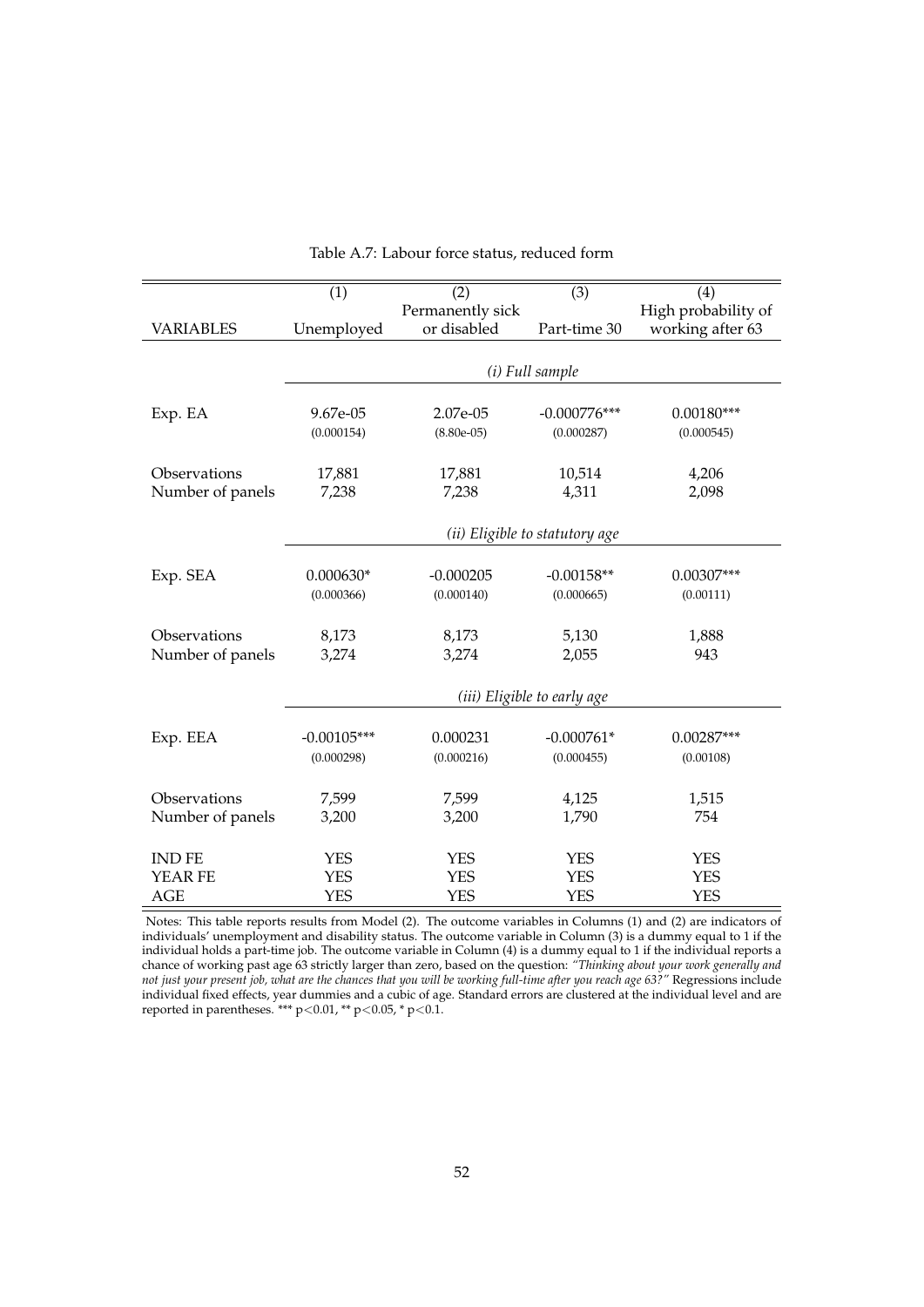|                            | $\left(1\right)$ | (2)               | (3)           | $\left( 4\right)$ | (5)          | (6)               |
|----------------------------|------------------|-------------------|---------------|-------------------|--------------|-------------------|
| VARIABLES                  |                  | Retired before 60 |               | Retired before 61 |              | Retired before 62 |
| Exp. EA change             | $-0.000138$      | $-0.000150$       | $-0.00451***$ | $-0.00452***$     | $-0.00423**$ | $-0.00427**$      |
|                            | (0.00104)        | (0.00103)         | (0.00138)     | (0.00137)         | (0.00173)    | (0.00172)         |
| <b>Observations</b>        | 3,213            | 3,213             | 2,809         | 2,809             | 2,472        | 2,472             |
| AGE                        | YES              | YES               | YES           | YES               | YES          | <b>YES</b>        |
| <b>BIRTH COHORT</b>        | YES              | YES               | <b>YES</b>    | <b>YES</b>        | <b>YES</b>   | <b>YES</b>        |
| CONTROL VARIABLES          | YES              | YES               | <b>YES</b>    | <b>YES</b>        | <b>YES</b>   | <b>YES</b>        |
| <b>SPOUSE WORK, STATUS</b> | YES              | NΟ                | YES           | NΟ                | YES          | NO                |

Table A.8: Robustness to the working status of spouse

#### Table A.9: *continued*

|                            |             | (8)               | (9)          | (10)              | (11)              | (12)         |
|----------------------------|-------------|-------------------|--------------|-------------------|-------------------|--------------|
| VARIABLES                  |             | Retired before 63 |              | Retired before 64 | Retired before 65 |              |
| Exp. EA change             | $-0.00438*$ | $-0.00449**$      | $-0.00754**$ | $-0.00805**$      | $-0.00755**$      | $-0.00788**$ |
|                            | (0.00225)   | (0.00224)         | (0.00352)    | (0.00347)         | (0.00373)         | (0.00368)    |
| <b>Observations</b>        | 2,136       | 2,136             | 1,803        | 1,803             | 1,504             | 1,504        |
| AGE                        | YES         | YES               | YES          | <b>YES</b>        | <b>YES</b>        | YES          |
| <b>BIRTH COHORT</b>        | YES         | YES               | <b>YES</b>   | <b>YES</b>        | <b>YES</b>        | <b>YES</b>   |
| <b>CONTROL VARIABLES</b>   | YES         | YES               | YES          | YES               | <b>YES</b>        | <b>YES</b>   |
| <b>SPOUSE WORK, STATUS</b> | YES         | NO.               | YES          | NO                | YES               | NO.          |

<span id="page-54-0"></span> Notes: This table reports results from Model (3) for the subsample of married individuals. The outcome variables are dummies indicating whether the individual has retired strictly before each age from 60 (Column (1) and (2)) to 65 (Column (11) and (12)). Regressions include birth cohort, <sup>a</sup> quadratic of age at first and last interview, gender, education, marital status and number ofchildren. Robust standard errors are reported in parentheses. \*\*\*  $p<0.01$ , \*\*  $p<0.05$ , \*  $p<0.1$ .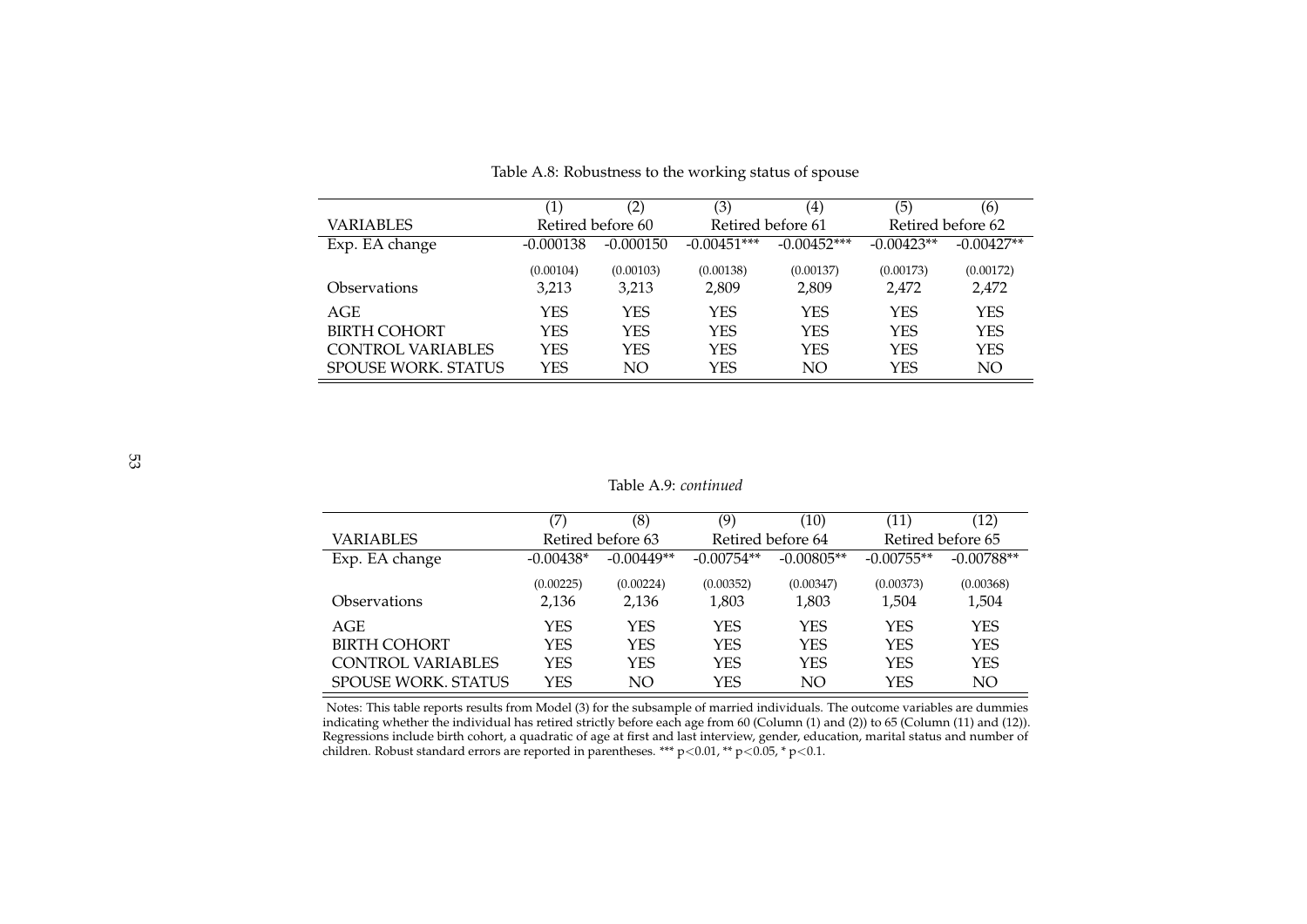|                            | (1)               | (2)               | (3)               | (4)               | (5)               | (6)               |
|----------------------------|-------------------|-------------------|-------------------|-------------------|-------------------|-------------------|
| <b>VARIABLES</b>           | Retired before 60 | Retired before 61 | Retired before 62 | Retired before 63 | Retired before 64 | Retired before 65 |
|                            |                   |                   |                   |                   |                   |                   |
| Exp. EA change             | $-0.000515$       | $-0.00536***$     | $-0.00635***$     | $-0.00741***$     | $-0.0127***$      | $-0.0134***$      |
|                            | (0.000875)        | (0.00115)         | (0.00148)         | (0.00199)         | (0.00317)         | (0.00363)         |
|                            |                   |                   |                   |                   |                   |                   |
| <i><b>Observations</b></i> | 4,611             | 4,026             | 3,536             | 3,048             | 2,575             | 2,119             |
| AGE                        | YES               | YES               | YES               | <b>YES</b>        | YES               | <b>YES</b>        |
| <b>BIRTH COHORT</b>        | YES               | YES               | YES               | <b>YES</b>        | YES               | YES               |
| CONTROL VARIABLES          | YES               | YES               | YES               | <b>YES</b>        | YES               | YES               |

Table A.9: Retirement probability, robustness to the assigned eligibility age

<span id="page-55-0"></span>Notes: This table reports results from Model (3). The outcome variables are dummies indicating whether the individual has retired strictly before each age from 60 (Column (1)) to 65<br>(Column (6)). Regressions include birth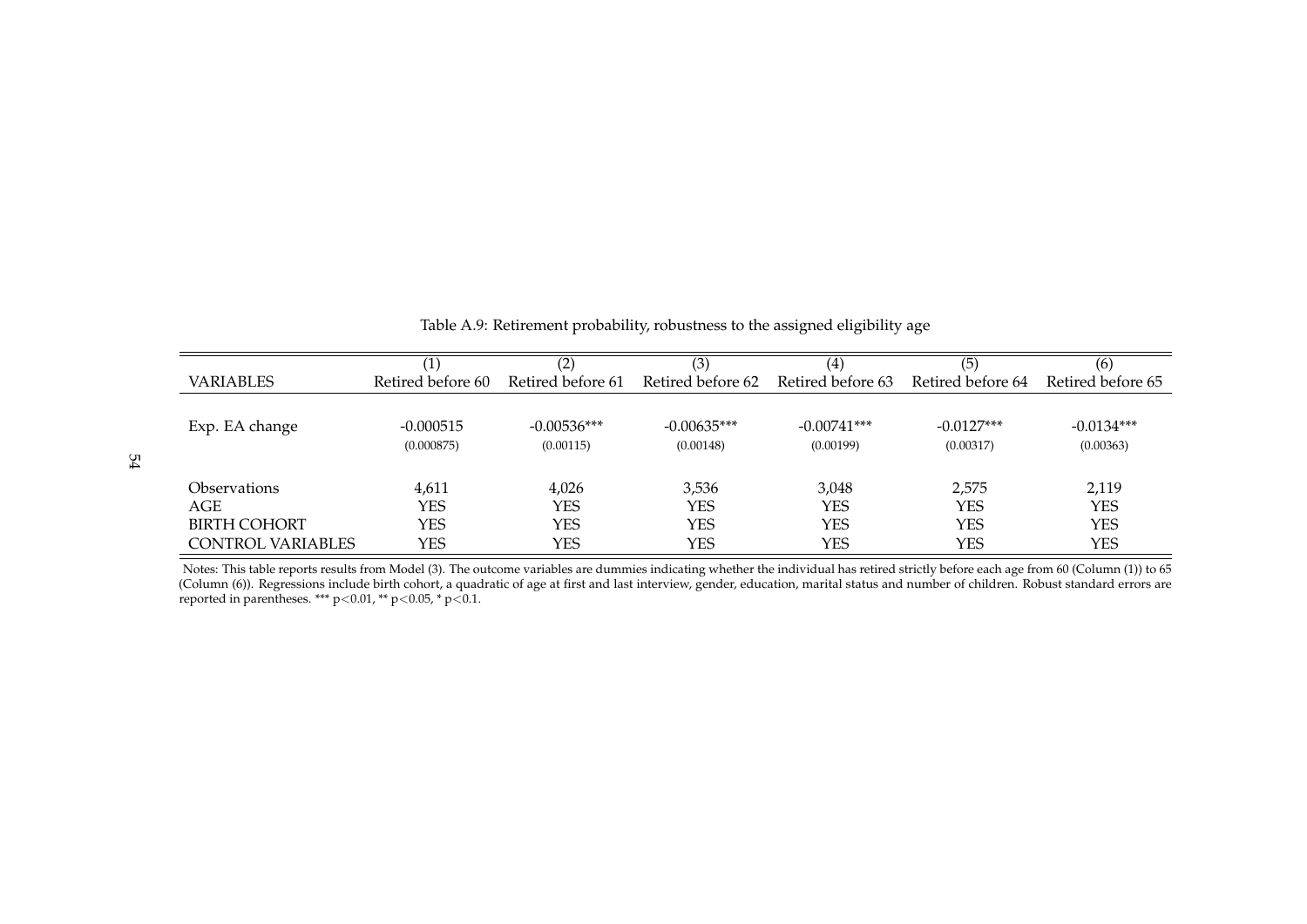|                          | $\left(1\right)$  | (2)               | (3)               | (4)               | (5)               | (6)               |
|--------------------------|-------------------|-------------------|-------------------|-------------------|-------------------|-------------------|
| <b>VARIABLES</b>         | Retired before 60 | Retired before 61 | Retired before 62 | Retired before 63 | Retired before 64 | Retired before 65 |
|                          |                   |                   |                   |                   |                   |                   |
| EA change                | $-2.84e-0.5$      | $-0.00144***$     | $-0.00142***$     | $-0.00139***$     | $-0.00201***$     | $-0.00186***$     |
|                          | (0.000244)        | (0.000318)        | (0.000352)        | (0.000375)        | (0.000445)        | (0.000473)        |
|                          | (0.000221)        | (0.000285)        | (0.000318)        | (0.000337)        | (0.000382)        | (0.000410)        |
| Observations             | 5.272             | 4,638             | 4,096             | 3,551             | 3,029             | 2,535             |
| AGE                      | YES               | YES               | <b>YES</b>        | YES               | <b>YES</b>        | <b>YES</b>        |
| <b>BIRTH COHORT</b>      | YES               | YES               | <b>YES</b>        | <b>YES</b>        | <b>YES</b>        | YES               |
| <b>CONTROL VARIABLES</b> | YES               | YES               | <b>YES</b>        | <b>YES</b>        | <b>YES</b>        | YES               |

Table A.10: Retirement probability, reduced form

<span id="page-56-0"></span>Notes: This table reports results from Model (3). The outcome variables are dummies indicating whether the individual has retired strictly before each age from 60 (Column (1)) to 65(Column (6)). Regressions include birth cohort, a quadratic of age at first and last interview, gender, education, marital status and number of children. Robust standard errors are reported in parentheses. \*\*\*  $p$  < 0.01, \*\*  $p$  < 0.05, \*  $p$  < 0.1.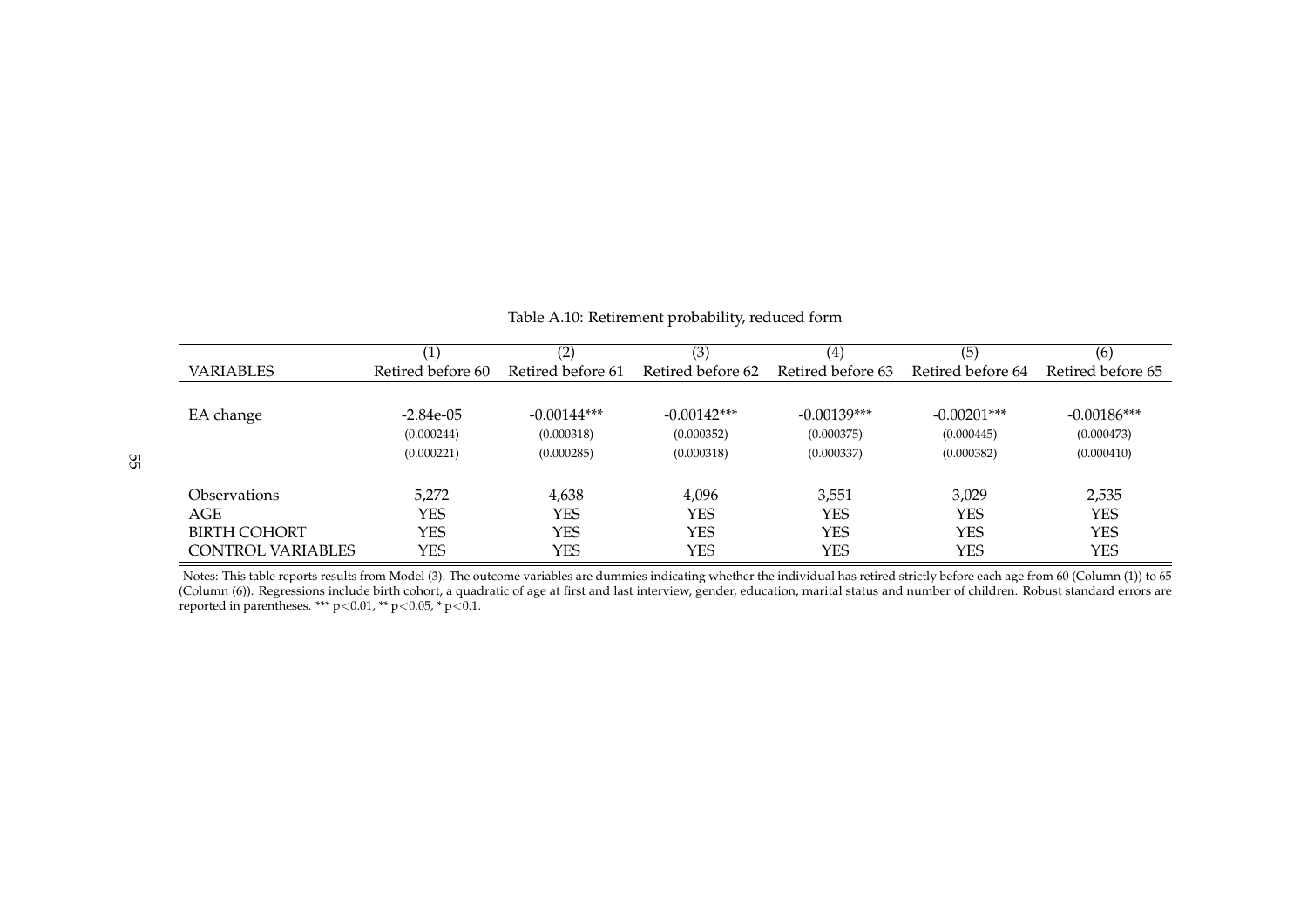## **References**

- <span id="page-57-7"></span>Alpert, A. (2016). The anticipatory effects of Medicare Part D on drug utilization. *Journal of Health Economics 49*, 28–45.
- <span id="page-57-1"></span>Armour, P. (2018). The role of information in disability insurance application: An analysis of the social security statement phase-in. *American Economic Journal: Economic Policy 10*(3), 1–41.
- <span id="page-57-2"></span>Atalay, K. and G. F. Barrett (2015). The impact of age pension eligibility age on retirement and program dependence: Evidence from an Australian experiment. *Review of Economics and Statistics 97*(1), 71–87.
- <span id="page-57-9"></span>Atalay, K., G. F. Barrett, and P. Siminski (2019). Pension incentives and the joint retirement of couples: Evidence from two natural experiments. *Journal of Population Economics 32*(3), 735–767.
- <span id="page-57-10"></span><span id="page-57-8"></span>Baker, M. (2002). The Retirement Behavior of Married Couples. *Journal of Human Resources 37*(1), 1–34.
- Banks, J. (2010). Cognitive function, financial literacy and financial outcomes at older ages: Introduction. *The Economic Journal 120*(548), F357–F362.
- <span id="page-57-0"></span>Bhargava, S. and D. Manoli (2015). Psychological frictions and the incomplete take-up of social benefits: Evidence from an IRS field experiment. *American Economic Review 105*(11), 3489–3529.
- <span id="page-57-3"></span>Börsch-Supan, A. (2019a). Survey of Health, Ageing and Retirement in Europe (SHARE) Wave 1. Release version: 7.0.0. SHARE-ERIC. Data set. DOI: 10.6103/SHARE.w1.700.
- <span id="page-57-4"></span>Börsch-Supan, A. (2019b). Survey of Health, Ageing and Retirement in Europe (SHARE) Wave 2. Release version: 7.0.0. SHARE-ERIC. Data set. DOI: 10.6103/SHARE.w2.700.
- <span id="page-57-5"></span>Börsch-Supan, A. (2019c). Survey of Health, Ageing and Retirement in Europe (SHARE) Wave 3 -SHARELIFE. Release version: 7.0.0. SHARE-ERIC. Data set. DOI: 10.6103/SHARE.w3.700.
- <span id="page-57-6"></span>Börsch-Supan, A. (2019d). Survey of Health, Ageing and Retirement in Europe (SHARE) Wave 4. Release version: 7.0.0. SHARE-ERIC. Data set. DOI: 10.6103/SHARE.w4.700.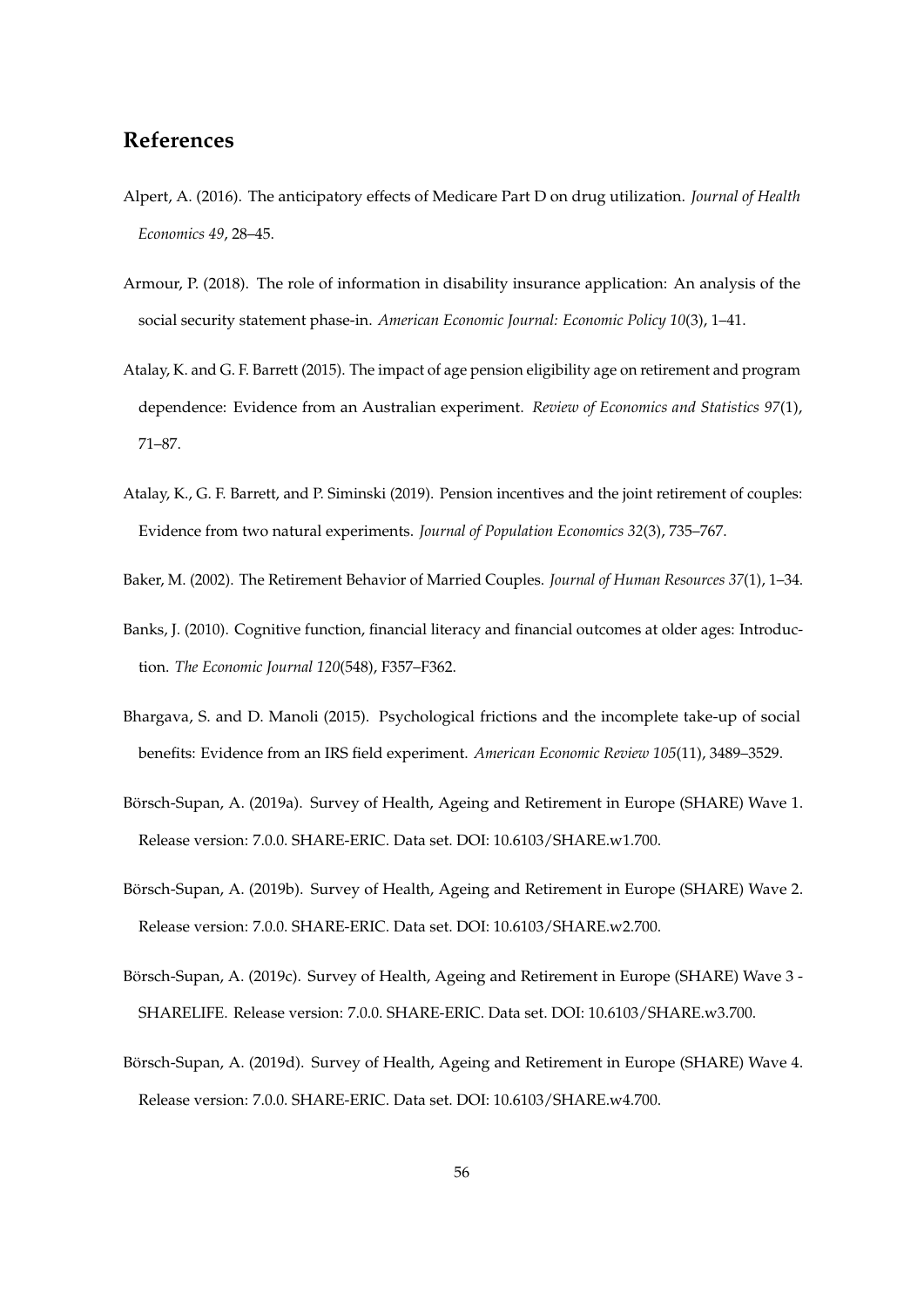- <span id="page-58-6"></span>Börsch-Supan, A. (2019e). Survey of Health, Ageing and Retirement in Europe (SHARE) Wave 5. Release version: 7.0.0. SHARE-ERIC. Data set. DOI: 10.6103/SHARE.w5.700.
- <span id="page-58-7"></span>Börsch-Supan, A. (2019f). Survey of Health, Ageing and Retirement in Europe (SHARE) Wave 6. Release version: 7.0.0. SHARE-ERIC. Data set. DOI: 10.6103/SHARE.w6.700.
- <span id="page-58-8"></span>Börsch-Supan, A. (2019g). Survey of Health, Ageing and Retirement in Europe (SHARE) Wave 7. Release version: 7.0.0. SHARE-ERIC. Data set. DOI: 10.6103/SHARE.w7.700.
- <span id="page-58-9"></span>Börsch-Supan, A., M. Brandt, C. Hunkler, T. Kneip, J. Korbmacher, F. Malter, B. Schaan, S. Stuck, and S. Zuber (2013). Data resource profile: the Survey of Health, Ageing and Retirement in Europe (SHARE). *International journal of epidemiology 42*(4), 992–1001.
- <span id="page-58-3"></span>Bottazzi, R., T. Jappelli, and M. Padula (2006). Retirement expectations, pension reforms, and their impact on private wealth accumulation. *Journal of Public Economics 90*(12), 2187–2212.
- <span id="page-58-5"></span>Brugiavini, A., C. E. Orso, M. G. Genie, R. Naci, and G. Pasini (2019). SHARE Job Episodes Panel. Release version: 7.0.0. Release version: 7.0.0. SHARE-ERIC. Data set. DOI: 10.6103/SHARE.jep.700.
- <span id="page-58-4"></span>Chan, S. and A. H. Stevens (2008). What you don't know can't help you: Pension knowledge and retirement decision-making. *The Review of Economics and Statistics 90*(2), 253–266.
- <span id="page-58-2"></span>Chetty, R., J. N. Friedman, and E. Saez (2013). Using Differences in Knowledge across Neighborhoods to Uncover the Impacts of the EITC on Earnings. *American Economic Review 103*(7), 2683–2721.
- <span id="page-58-1"></span>Chetty, R. and E. Saez (2013). Teaching the tax code: Earnings responses to an experiment with EITC recipients. *American Economic Journal: Applied Economics 5*(1), 1–31.
- <span id="page-58-10"></span>Christelis, D., T. Jappelli, and M. Padula (2010). Cognitive abilities and portfolio choice. *European Economic Review 54*(1), 18–38.
- <span id="page-58-0"></span>Coile, C. and J. Gruber (2000). Social security and retirement. Technical report, National Bureau of Economic Research.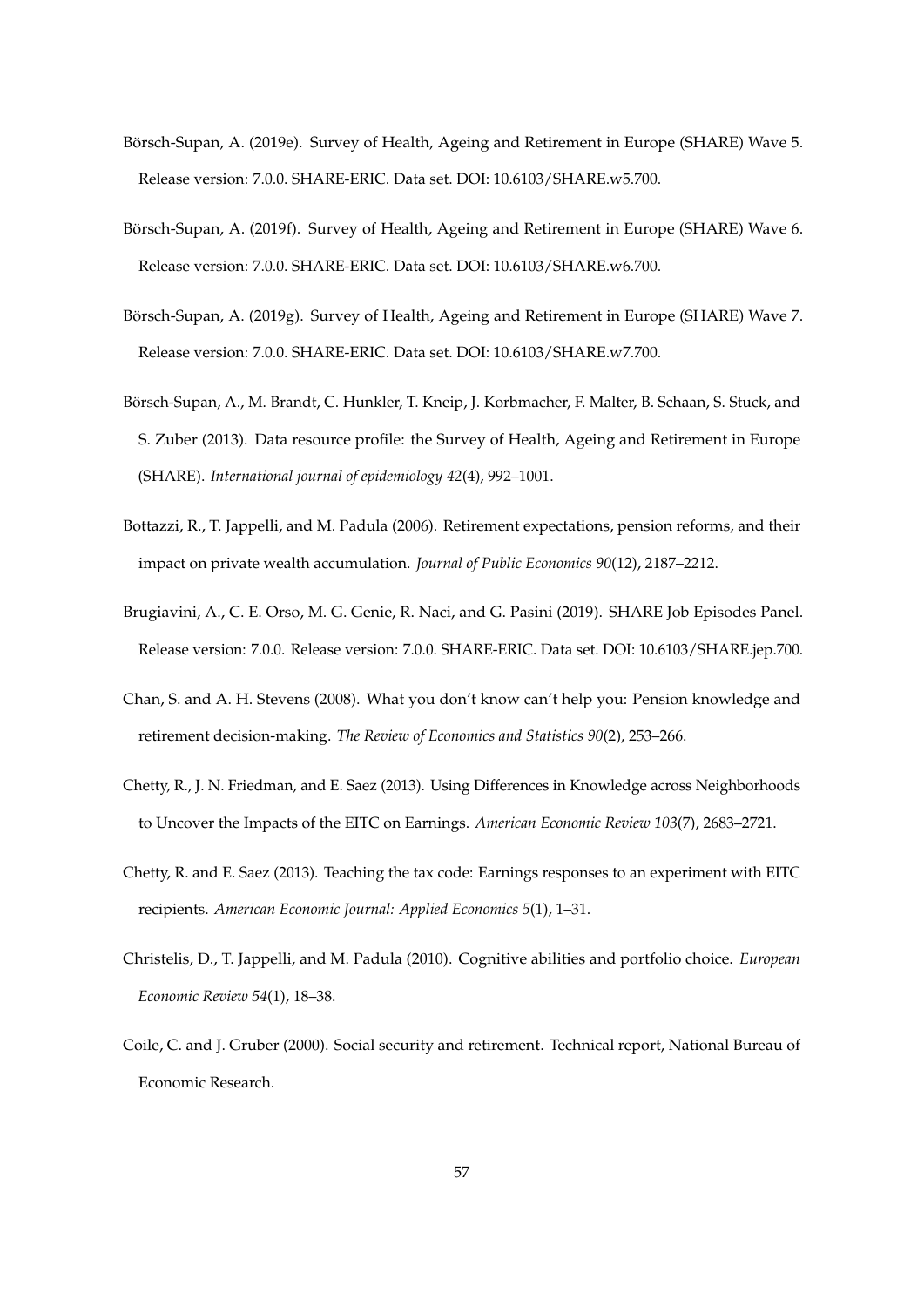- <span id="page-59-7"></span>Coppola, M. and C. B. Wilke (2014). At what age do you expect to retire? Retirement expectations and increases in the statutory retirement age. *Fiscal Studies 35*(2), 165–188.
- <span id="page-59-3"></span>Dolls, M., P. Doerrenberg, A. Peichl, and H. Stichnoth (2018). Do retirement savings increase in response to information about retirement and expected pensions? *Journal of Public Economics 158*, 168–179.
- <span id="page-59-8"></span>Duggan, M., P. Singleton, and J. Song (2007). Aching to retire? The rise in the full retirement age and its impact on the social security disability rolls. *Journal of Public Economics 91*(7-8), 1327–1350.
- <span id="page-59-1"></span>Finkelstein, A. and M. J. Notowidigdo (2019). Take-up and targeting: Experimental evidence from SNAP. *The Quarterly Journal of Economics 134*(3), 1505–1556.
- <span id="page-59-0"></span>Fornero, E. and A. Lo Prete (2019). Voting in the aftermath of a pension reform: The role of financial literacy. *Journal of Pension Economics and Finance 18*(1), 1–30.
- <span id="page-59-5"></span>Gustman, A. L. and T. L. Steinmeier (2001). Imperfect knowledge, retirement and saving. Technical report, National Bureau of Economic Research.
- <span id="page-59-6"></span>Gustman, A. L. and T. L. Steinmeier (2004). What people don't know about their pension and social security. In W. G. Gale, J. B. Shoven, and M. J. Warshawsky (Eds.), *Private Pensions and Public Policies*. Brookings Institution Press.
- <span id="page-59-9"></span>Gustman, A. L., T. L. Steinmeier, and N. Tabatabai (2012). Financial knowledge and financial literacy at the household level. *American Economic Review 102*(3), 309–13.
- <span id="page-59-4"></span>Hanel, B. and R. T. Riphahn (2012). The timing of retirement — New evidence from Swiss female workers. *Labour Economics 19*(5), 718–728.
- <span id="page-59-2"></span>Jones, D. (2010). Information, preferences, and public benefit participation: Experimental evidence from the advance EITC and 401 (k) savings. *American Economic Journal: Applied Economics 2*(2), 147–63.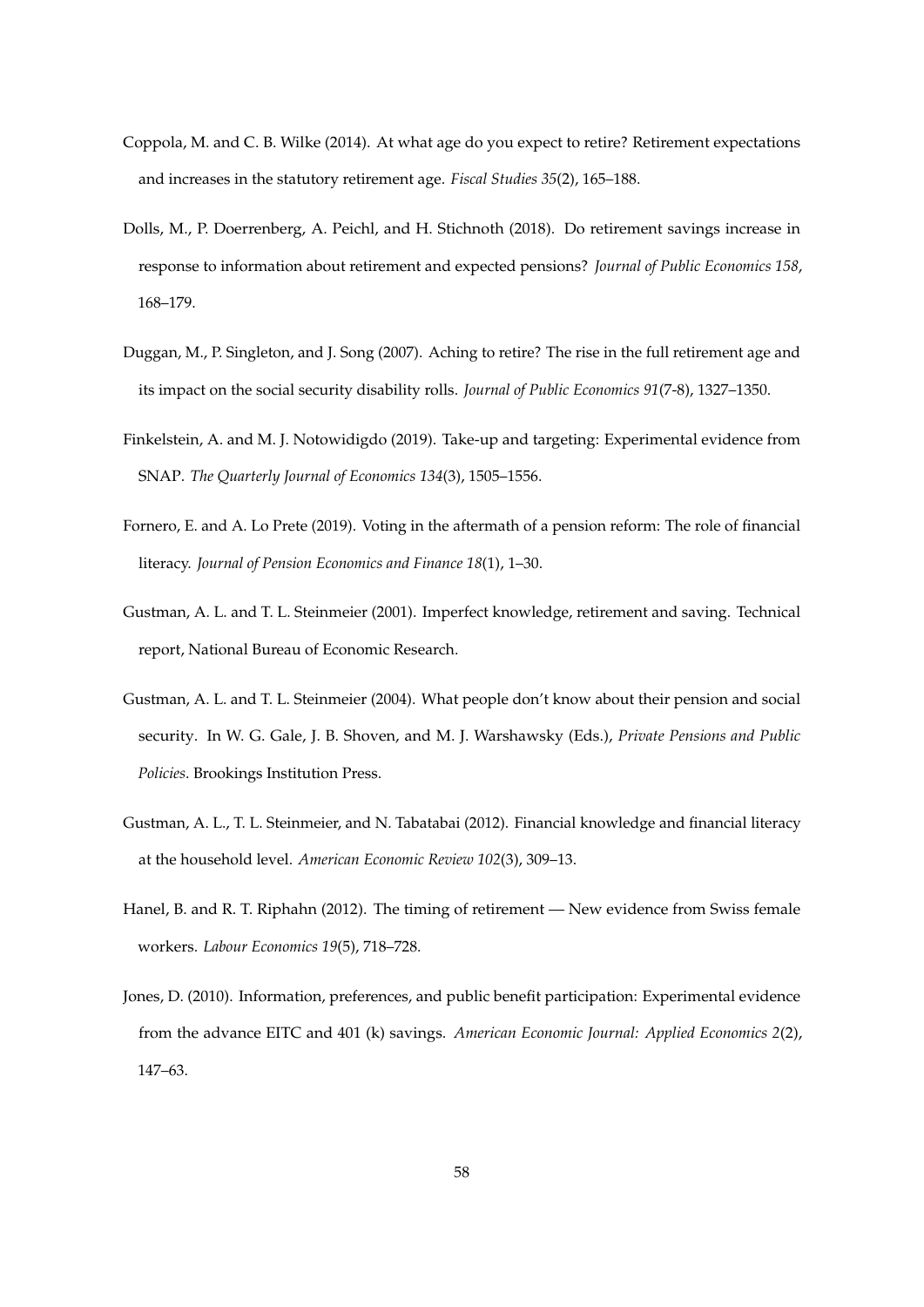- <span id="page-60-4"></span>Krueger, A. B. and J.-S. Pischke (1992). The effect of social security on labor supply: A cohort analysis of the notch generation. *Journal of Labor Economics 10*(4), 412–437.
- <span id="page-60-5"></span>Lalive, R. and S. Staubli (2015). How does raising women's full retirement age affect labor supply, income, and mortality. Technical report, National Bureau of Economic Research.
- <span id="page-60-2"></span>Liebman, J. B. and E. F. Luttmer (2015). Would people behave differently if they better understood social security? Evidence from a field experiment. *American Economic Journal: Economic Policy 7*(1), 275–99.
- <span id="page-60-6"></span>Mastrobuoni, G. (2009). Labor supply effects of the recent social security benefit cuts: Empirical estimates using cohort discontinuities. *Journal of Public Economics 93*(11-12), 1224–1233.
- <span id="page-60-3"></span>Mastrobuoni, G. (2011). The role of information for retirement behavior: Evidence based on the stepwise introduction of the Social Security Statement. *Journal of Public Economics 95*(7-8), 913–925.
- <span id="page-60-7"></span>Michaud, P.-C. and A. Van Soest (2008). How did the elimination of the US earnings test above the normal retirement age affect labour supply expectations? *Fiscal Studies 29*(2), 197–231.

<span id="page-60-9"></span><span id="page-60-0"></span>OECD (2017). *Pensions at a Glance 2017*. OECD Publishing.

OECD (2020). Social expenditure: Aggregated data.

- <span id="page-60-8"></span>Okumura, T. and E. Usui (2014). The effect of pension reform on pension-benefit expectations and savings decisions in Japan. *Applied Economics 46*(14), 1677–1691.
- <span id="page-60-1"></span>Seira, E., A. Elizondo, and E. Laguna-Müggenburg (2017). Are information disclosures effective? Evidence from the credit card market. *American Economic Journal: Economic Policy 9*(1), 277–307.
- <span id="page-60-11"></span>Selin, H. (2017). What happens to the husband's retirement decision when the wife's retirement incentives change? *International Tax and Public Finance 24*(3), 432–458.
- <span id="page-60-10"></span>Stancanelli, E. (2017). Couples' retirement under individual pension design: A regression discontinuity study for France. *Labour Economics 49*, 14–26.